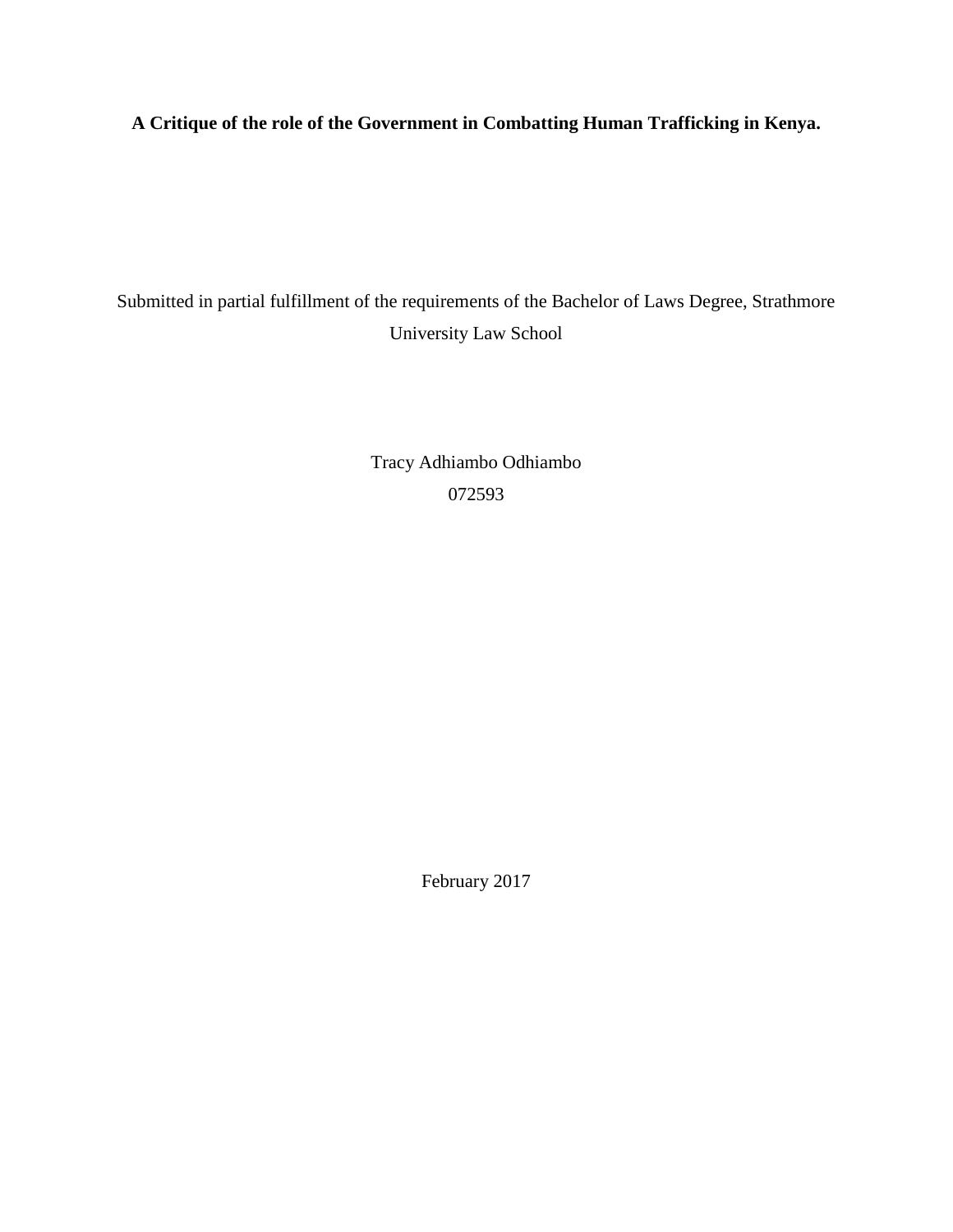## **Declaration**

I, TRACY ADHIAMBO ODHIAMBO, do hereby declare that this research is my original work and that to the best of my knowledge and belief, it has not been previously, in its entirety or in part, been submitted to any other university for a degree or diploma. Other works cited or referred to are accordingly acknowledged.

Signed: ....................................................................... Date: ..........................................................................

This dissertation has been submitted for examination with my approval as University Supervisor.

Signed:..........................................................................

[Supervisor's Name]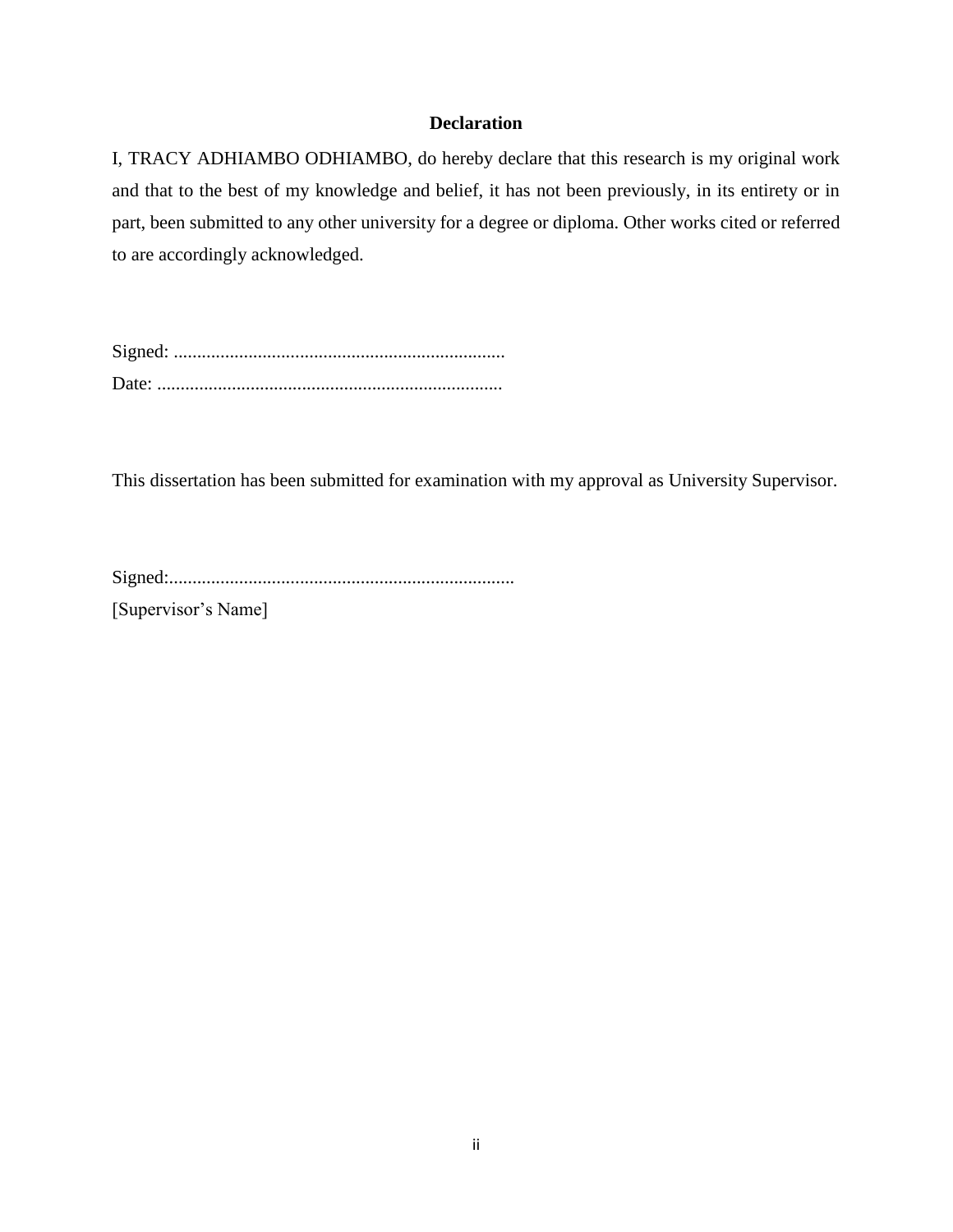## **ACKNOWLEDGEMENTS**

<span id="page-2-0"></span>I would like to express my sincere gratitude to my supervisor Mr. Harrison Otieno Mbori for the ceaseless assistance for the entire period of this research. His forbearance, tremendous knowledge, regard for structure and direction have been indispensable to the completion of this dissertation.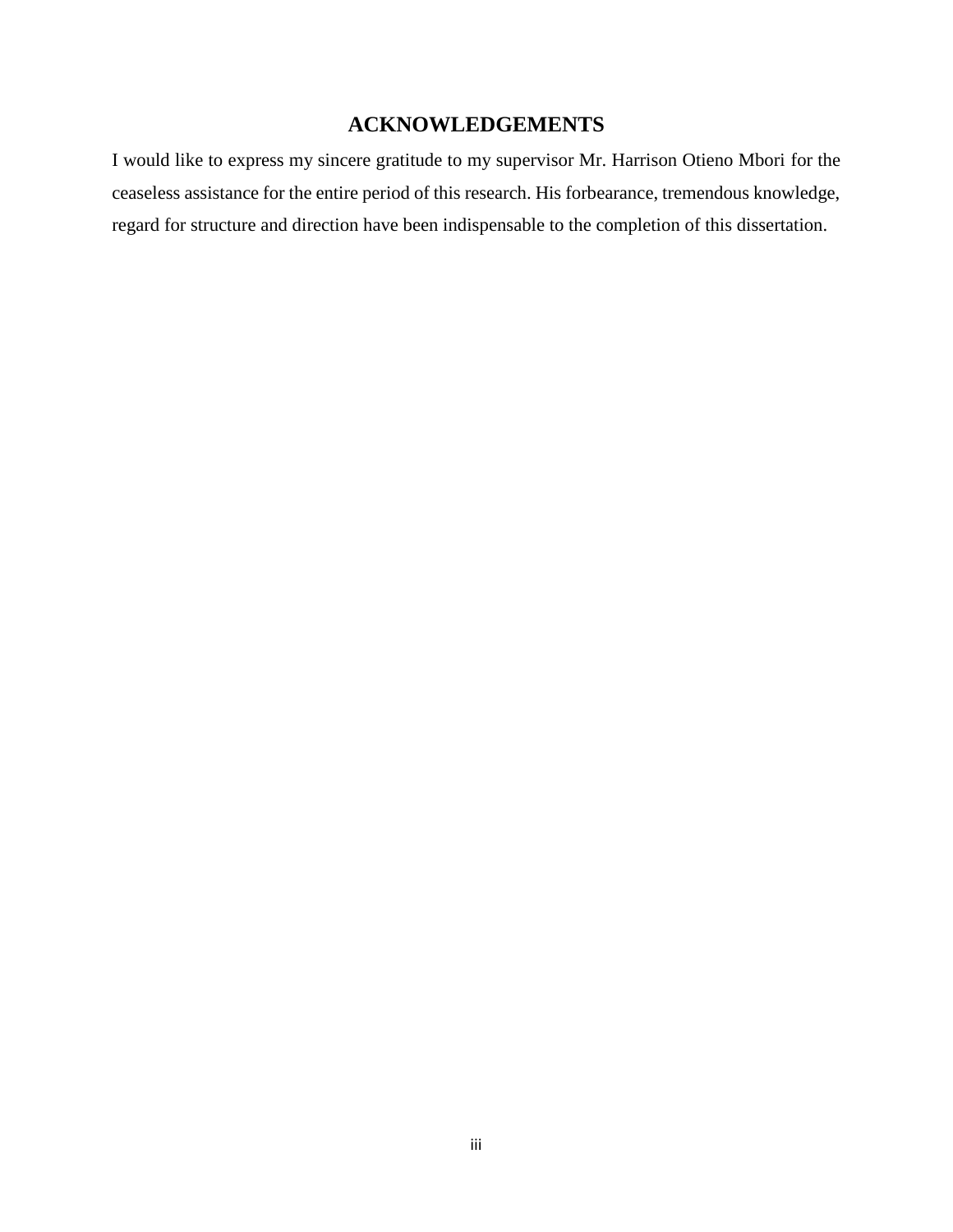# **TABLE OF CONTENTS**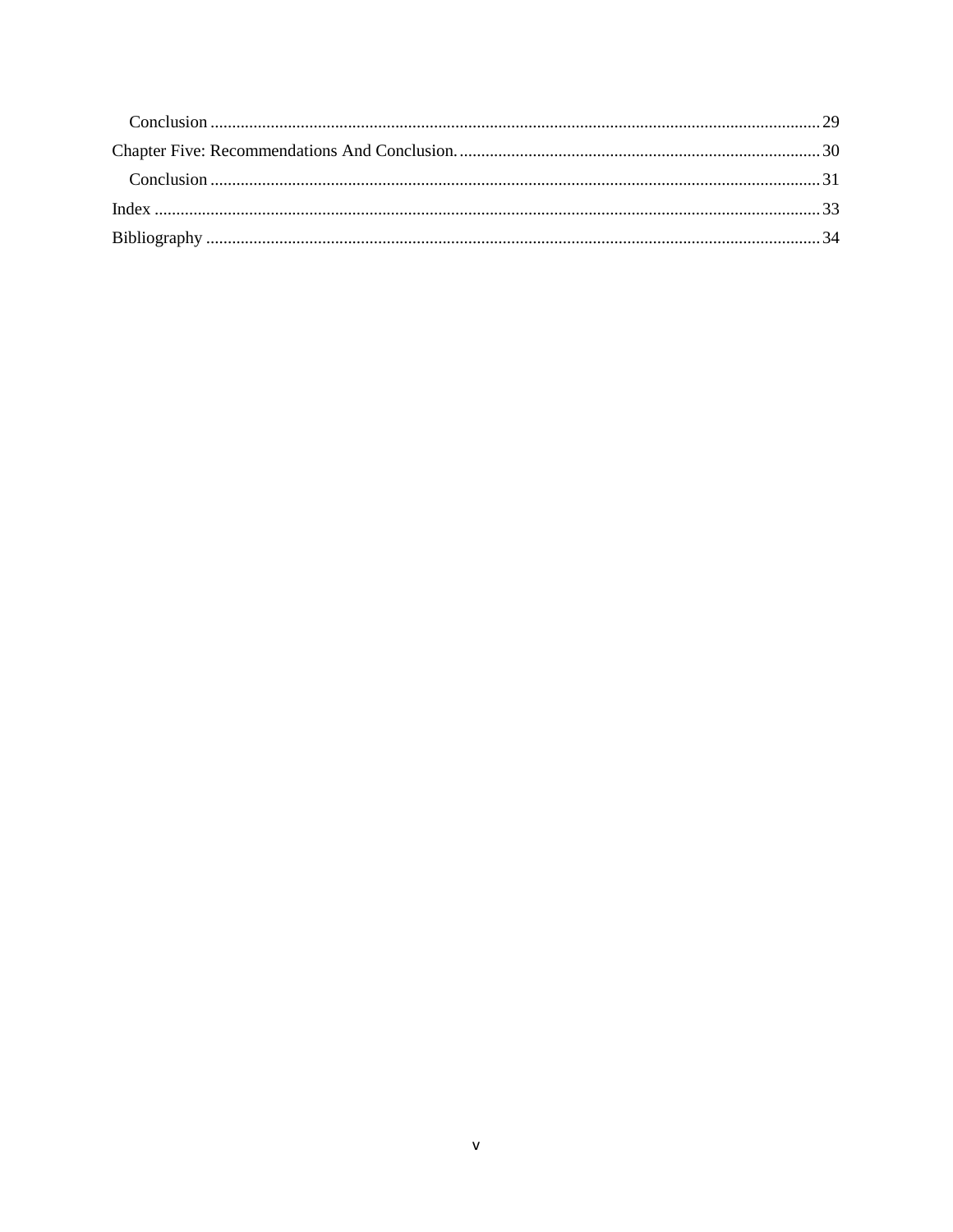## **LEGAL INSTRUMENTS**

The Constitution of Kenya 2010

## **National Statutes**

The Children Act of 2001, Cap 141

Sexual Offences Act, 2006, Cap 62 (a)

The Victim Protection Act No. 17 of 2014

Counter-Trafficking in Persons Act of 2010

The National plan of Action for combating Human Trafficking and Strategic Framework (2013- 2017)

## **International statutes**

United Nations, *Protocol to Prevent, Suppress and Punish Trafficking in persons, Especially Women and Children, Supplementing the United Nations Convention against Transnational Organized Crime*, Art. III (2000). (*United Nations, Palermo Protocol*)

African (Banjul) Charter on Human and Peoples' Rights (October 1986)

## <span id="page-5-0"></span>**CASES**

*Beatrice Akomo Ongito v Republic* (Criminal Appeal No.274 Of 2012)

*F.M.N v Republic* (Criminal appeal case 321 of 2007)

*George H. Mwakio v Republic (*Criminal appeal case 169 of 2008)

*K.K.R v Republic* (Criminal appeal case 66 of 2009)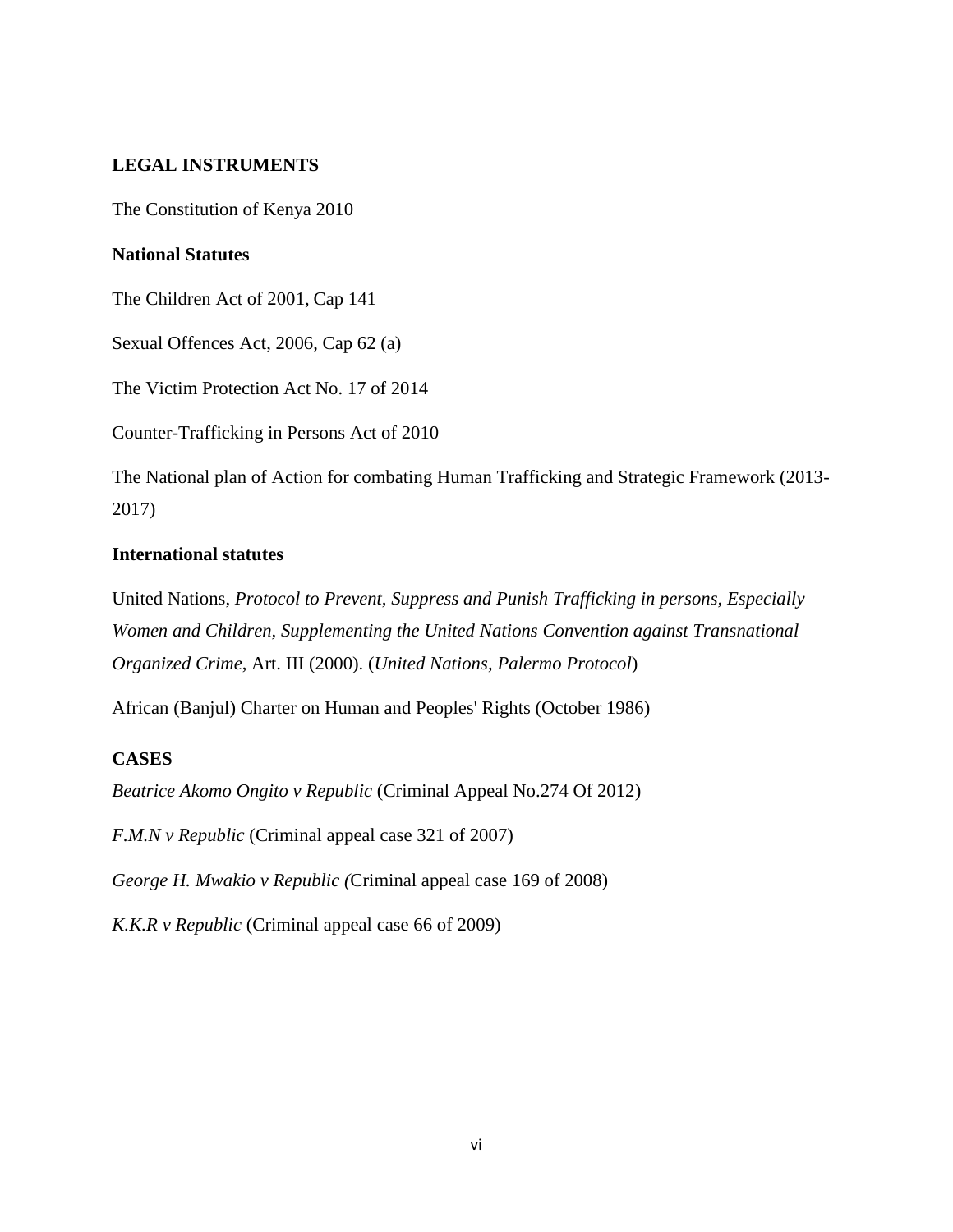## <span id="page-6-0"></span>**ACRONYMS**

| <b>USAID</b>   | United States Agency for International Development                   |
|----------------|----------------------------------------------------------------------|
| <b>UNICEF</b>  | United Nations Children's Emergency Fund                             |
| <b>ICC</b>     | <b>International Criminal Court</b>                                  |
| COTU-K         | Kenya's Central Organization of Trade Unions                         |
| <b>ANPCANN</b> | African Network for the Prevention and Protection of Child Abuse and |
| Neglect        |                                                                      |
| <b>UNODC</b>   | United Nations Office on Drugs and Crime                             |
| <b>HAART</b>   | Awareness against Human Trafficking organization                     |
| <b>ILO</b>     | <b>International Labour Organization</b>                             |
| <b>UNCRC</b>   | United Nations Convention on the Rights of the Child                 |
| <b>NPA</b>     | National Plan of Action                                              |
| <b>ICC</b>     | <b>International Criminal Court</b>                                  |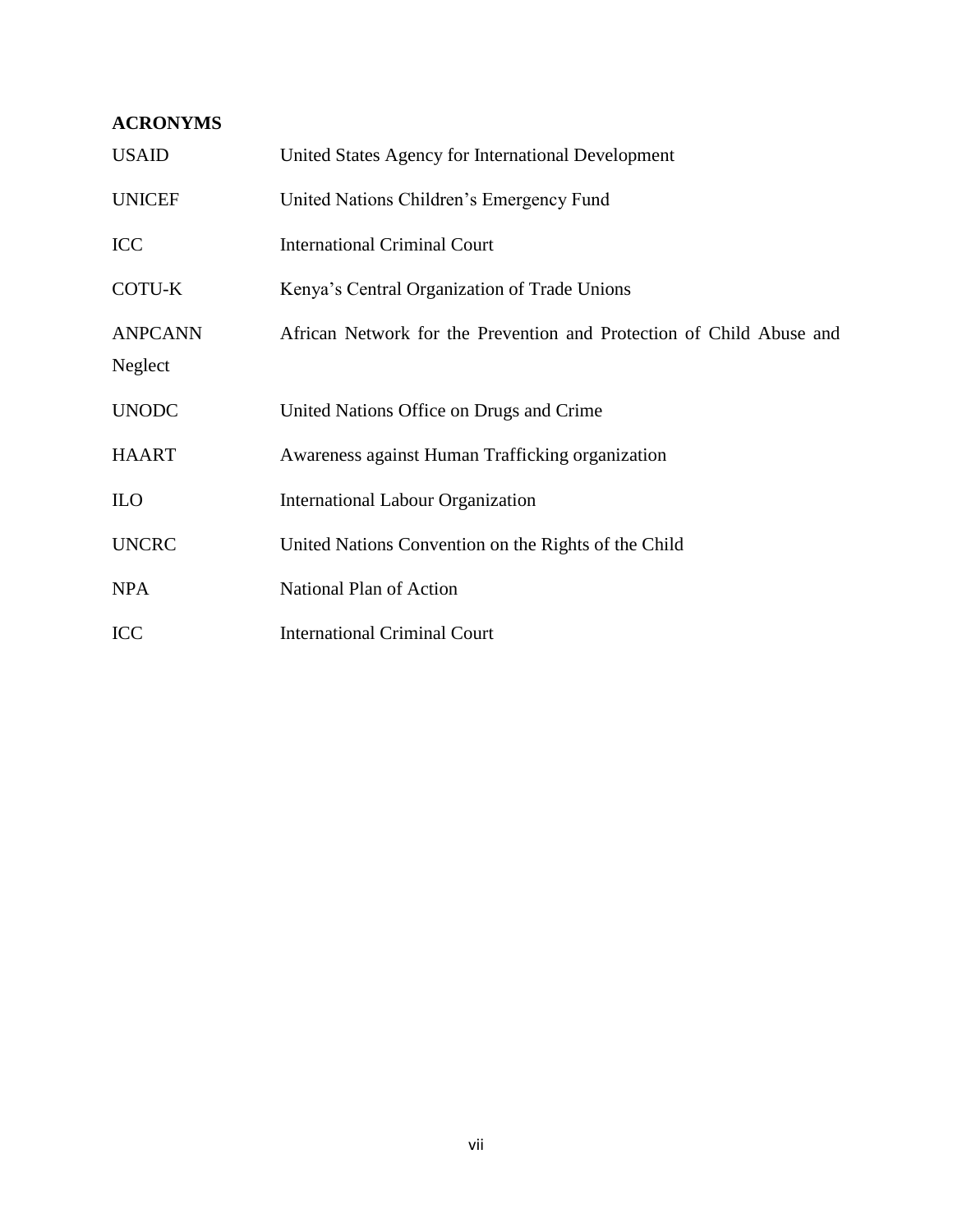## **ABSTRACT**

<span id="page-7-0"></span>Human trafficking has been defined as the recruitment, transportation, transfer, harbouring or receipt of persons, by means of the threat or use of force or other forms of coercion, of abduction, of fraud, of deception, of the abuse of power or of a position of vulnerability or of the giving or receiving of payments or benefits to achieve the consent of a person having control over another person, for the purpose of exploitation.<sup>1</sup>

Human trafficking does not take place in social and political isolation. The government is therefore tasked with the responsibility to ensure that this atrocity is nipped in the bud. When the social and political circumstances allow for and support the forceful theft of human labour, there is a need for deconstruction. A deconstruction of the laws that create this environment or an improvement of the same. Human trafficking is squarely located within the larger context of workers' rights, immigrant rights and human rights.<sup>2</sup> According to the UNICEF Innocenti Insight, Kenya is a primary source of origin, transit and destination for human trafficking.<sup>3</sup> This may be indicative of a general lack of concern by the government to deal with the atrocity. To this end, this research is hinged on mainly trying to figure out where the problems are in policy and regulation in order to improve Kenya's status in the global arena as regards this subject.

<sup>&</sup>lt;sup>1</sup> United Nations, *Protocol to Prevent, Suppress and Punish Trafficking in persons, Especially Women and Children, Supplementing the United Nations Convention against Transnational Organized Crime*, Art. III (2000).

<sup>2</sup> Wolken C, 'Feminist Legal Theory And Human Trafficking In The United States: Towards A New Framework' 409.

<sup>3</sup> UNICEF, Innocenti Insight; Trafficking in Human Beings, especially Women and Children in Africa, Pg. 10-12.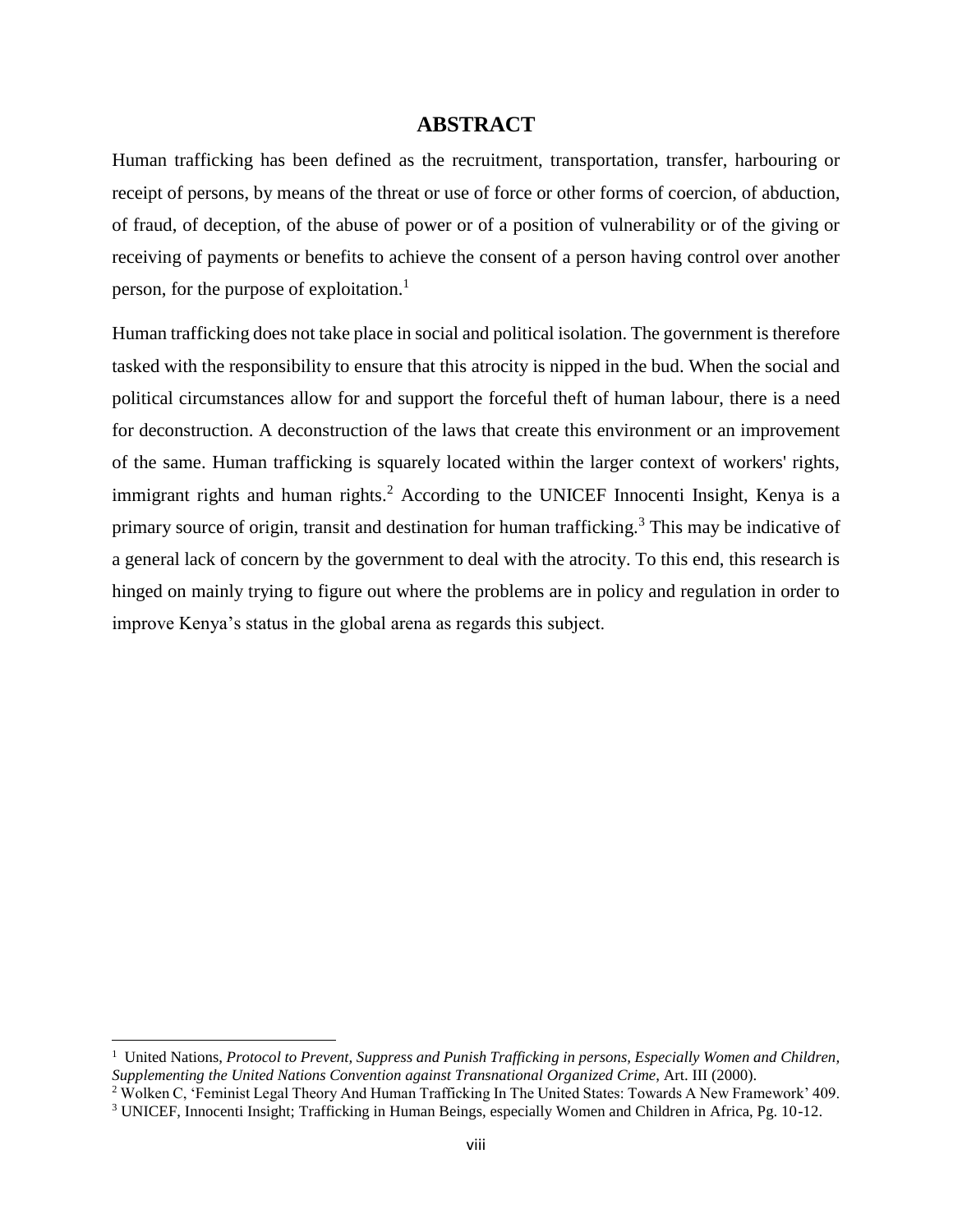#### **CHAPTER ONE**

## **RESEARCH PROPOSAL**

#### <span id="page-8-1"></span><span id="page-8-0"></span>**BACKGROUND**

 $\overline{a}$ 

Human trafficking has been defined as the recruitment, transportation, transfer, harbouring or receipt of persons.<sup>4</sup> This includes, for the purpose of exploitation; the threat of or use of force or other forms of coercion, abduction, fraud, deception, abuse of power against a position of vulnerability or giving or receiving benefits for the consent of a person having control over another person.<sup>5</sup> It can as such be seen as a form of neo-slavery.<sup>6</sup> Human trafficking originated from historic times where ownership of slaves was considered prestigious; with slaveholders even describing it as a service to the slaves as they were being "shipped away from the barbarities of their home life."<sup>7</sup> These in fact, were some of the proposing points for Trans-Atlantic slave trade. Although at this day and age slavery seems like a far-fetched concept, it actually still subsists in its original form.<sup>8</sup> Many jurisdictions have legislation prosecuting and preventing human trafficking however, this business continues to grow and now rivals drug trafficking on the global arena.<sup>9</sup>

The Trafficking in Persons Report revealed that Kenya, "is a source, transit and destination country for men, women and children subjected to forced labour and sexual exploitation, violence and human trafficking."<sup>10</sup> This has further been evidenced by the emergence of situations where many Kenyan citizens are trapped in foreign countries like Saudi Arabia under atrocious work

<sup>4</sup> United Nations, *Protocol to Prevent, Suppress and Punish Trafficking in persons, Especially Women and Children, Supplementing the United Nations Convention against Transnational Organized Crime*, Art. III (2000).

<sup>5</sup> United Nations, *United Nations, Palermo Protocol*, Art. III (2000)

<sup>6</sup> Musinguzi B, Human trafficking: The modern form of slavery eating up East Africa, [http://www.monitor.co.ug/Magazines/PeoplePower/Human-trafficking--The-modern-form-of-slavery-/-](http://www.monitor.co.ug/Magazines/PeoplePower/Human-trafficking--The-modern-form-of-slavery-/-/689844/1974562/-/rj8l5s/-/index.html) [/689844/1974562/-/rj8l5s/-/index.html](http://www.monitor.co.ug/Magazines/PeoplePower/Human-trafficking--The-modern-form-of-slavery-/-/689844/1974562/-/rj8l5s/-/index.html) .

<sup>7</sup> Colson C, *God and Government*, Goodreads 2007,112.

<sup>8</sup> Michelle Rickert, 'Wilberforce's work is not done: ending human trafficking and modern day slavery'10.

<sup>9</sup>National Underground Railroad Freedom Centre, 'Slavery Today: Human Trafficking', [<http://www.freedomcenter.org/slavery-today/.](http://www.freedomcenter.org/slavery-today/) >.

<sup>10</sup> United States Department of State: *Diplomacy in Action, Trafficking in Persons Report*, 4 June 2008 [http://www.state.gov/j/tip/rls/tiprpt/countries/2013/215492.html.](http://www.state.gov/j/tip/rls/tiprpt/countries/2013/215492.html) See also Ongiri I, Kenya lands on US human trafficking list, [http://www.nation.co.ke/news/Kenya-lands-on-US-human-trafficking-list/-/1056/2888148/-](http://www.nation.co.ke/news/Kenya-lands-on-US-human-trafficking-list/-/1056/2888148/-/wvdqmy/-/index.html) [/wvdqmy/-/index.html](http://www.nation.co.ke/news/Kenya-lands-on-US-human-trafficking-list/-/1056/2888148/-/wvdqmy/-/index.html) .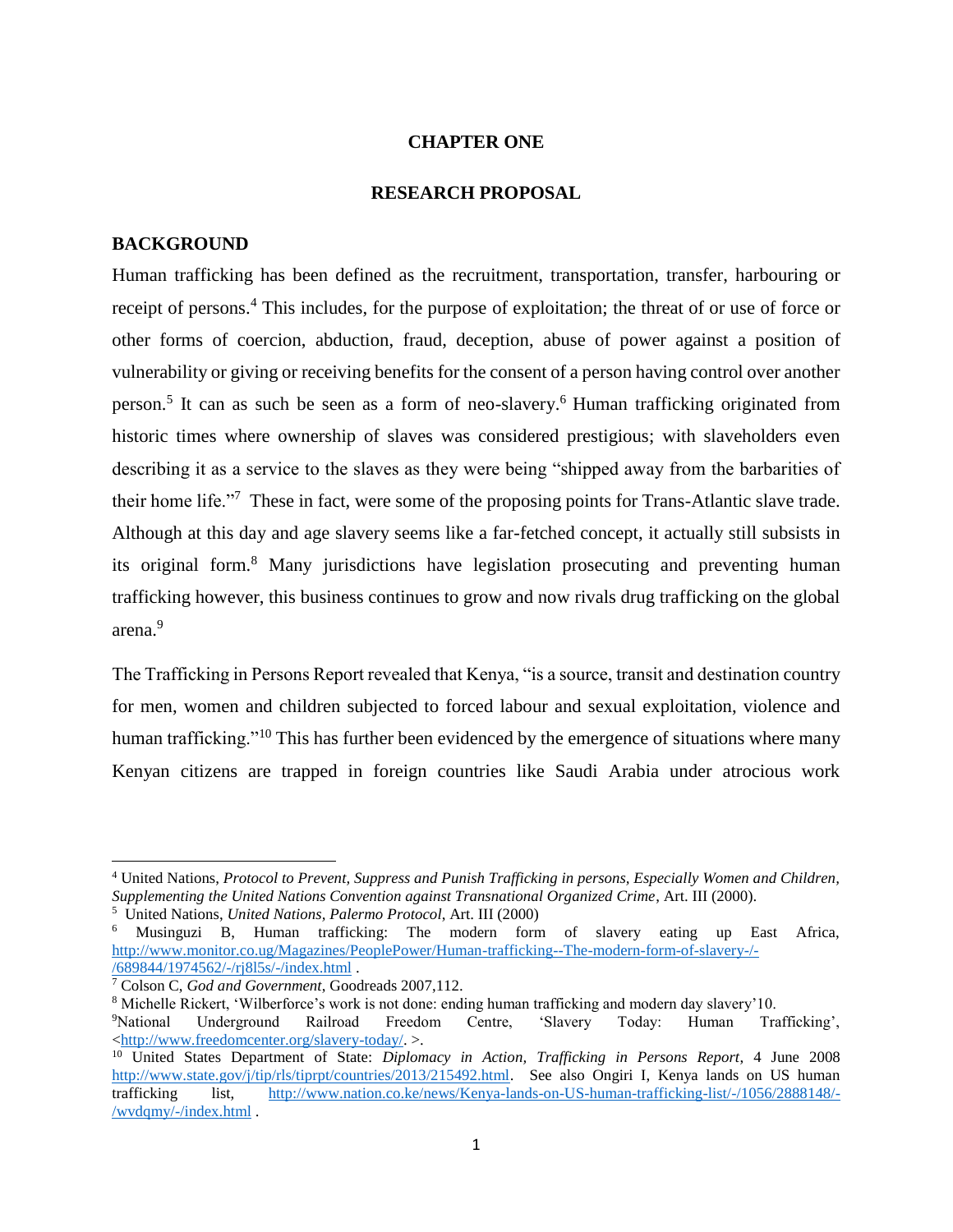conditions.<sup>11</sup> These atrocious work conditions include scenarios where individuals are physically abused and denied identification documents, such that they are trapped and have no way of returning home.<sup>12</sup> In Kenya, there exist rampant and an unfortunately severely overlooked situations; where minors from poverty stricken families are taken across county and country borders to work as domestic workers and do other exploitative odd jobs for little pay.<sup>13</sup>

Furthermore, there have also been cases where Kenyan citizens have been abducted and taken to foreign countries<sup>14</sup> and have faced torture in foreign countries. In the case of *Beatrice Akomo Ongito v Republic*<sup>15</sup> a Kenyan defendant was charged with transnational commercial sexual exploitation. The complainant was said to have been transported to Tanzania and locked in a deserted house where she was beaten and sexually abused.<sup>16</sup> Other reported cases include cases of trafficking for sexual exploitation.<sup>17</sup> These cases mostly involve adults taking advantage of minors. An example of this is *F.M.N v Republic*.<sup>18</sup> In this case, the defendant was charged with trafficking for sexual exploitation contrary to section  $18(a)$  of the Sexual Offences Act.<sup>19</sup> Another reported case was *George H. Mwakio v Republic. <sup>20</sup>* In this case a man was charged with defilement and trafficking for sexual exploitation. In this case, the defendant transported the minor from Kenya to Tanzania where she was eventually rescued by the police at Kitoto Police Station. The accused was also arrested and handed over to Kenyan police.<sup>21</sup> In yet another case, *KKR v R*, 15 year old girl was abducted from school by her brother's friend who pretended to be taking her home but drove to his house instead where he kept her for two days and had sexual encounters with her. He was charged with child trafficking for sexual exploitation.<sup>22</sup>

<sup>11</sup> Haddadi A, '*Kenyan Graduates Trafficked to Saudi Arabia, UAE, Qatar and Kuwait by Embassy Staff*', International Business Times, 26 March 201[2 http://www.ibtimes.co.uk/embassy-staff-help-human-trafficking-cartel](http://www.ibtimes.co.uk/embassy-staff-help-human-trafficking-cartel-send-319444)[send-319444.](http://www.ibtimes.co.uk/embassy-staff-help-human-trafficking-cartel-send-319444)

<sup>12</sup> Burns C, *Iscah's Escape From Saudi Arabia: Abused Kenyan Domestic Worker Tells Her Story,* Equal Times, 18 December 2015<http://www.equaltimes.org/iscah-s-escape-from-saudi-arabia#.VxXmgfl97IU> .

<sup>13</sup>Kerry J, '*Trafficking in Persons Report*', June 2014.

<sup>&</sup>lt;sup>14</sup> Mwangi G, The Nation, Kenya, Aug. 29, 2004, [www.religionnewsblog.com/8585/deya-babies-are-victims-of](http://www.religionnewsblog.com/8585/deya-babies-are-victims-of-trafficking)[trafficking.](http://www.religionnewsblog.com/8585/deya-babies-are-victims-of-trafficking)

<sup>&</sup>lt;sup>15</sup> Beatrice Akomo Ongito v Republic (Criminal Appeal No.274 Of 2012)

<sup>16</sup> *Beatrice Akomo Ongito v Republic* [2013] eKLR.

<sup>&</sup>lt;sup>17</sup>Zachary Ochieng, News Africa, August 2002, www.newsfromafrica.org/newsfromafrica/articles/art 854.html .

<sup>18</sup> *F.M.N v Republic* (Criminal appeal case 321 of 2007) eKLR.

<sup>19</sup> *F.M.N v Republic* [2009] eKLR.

<sup>20</sup> *George H. Mwakio v Republic* [2008] eKLR.

<sup>21</sup> *George H. Mwakio v Republic* [2008] eKLR.

<sup>22</sup> *K.K.R v Republic* [2009] eKLR.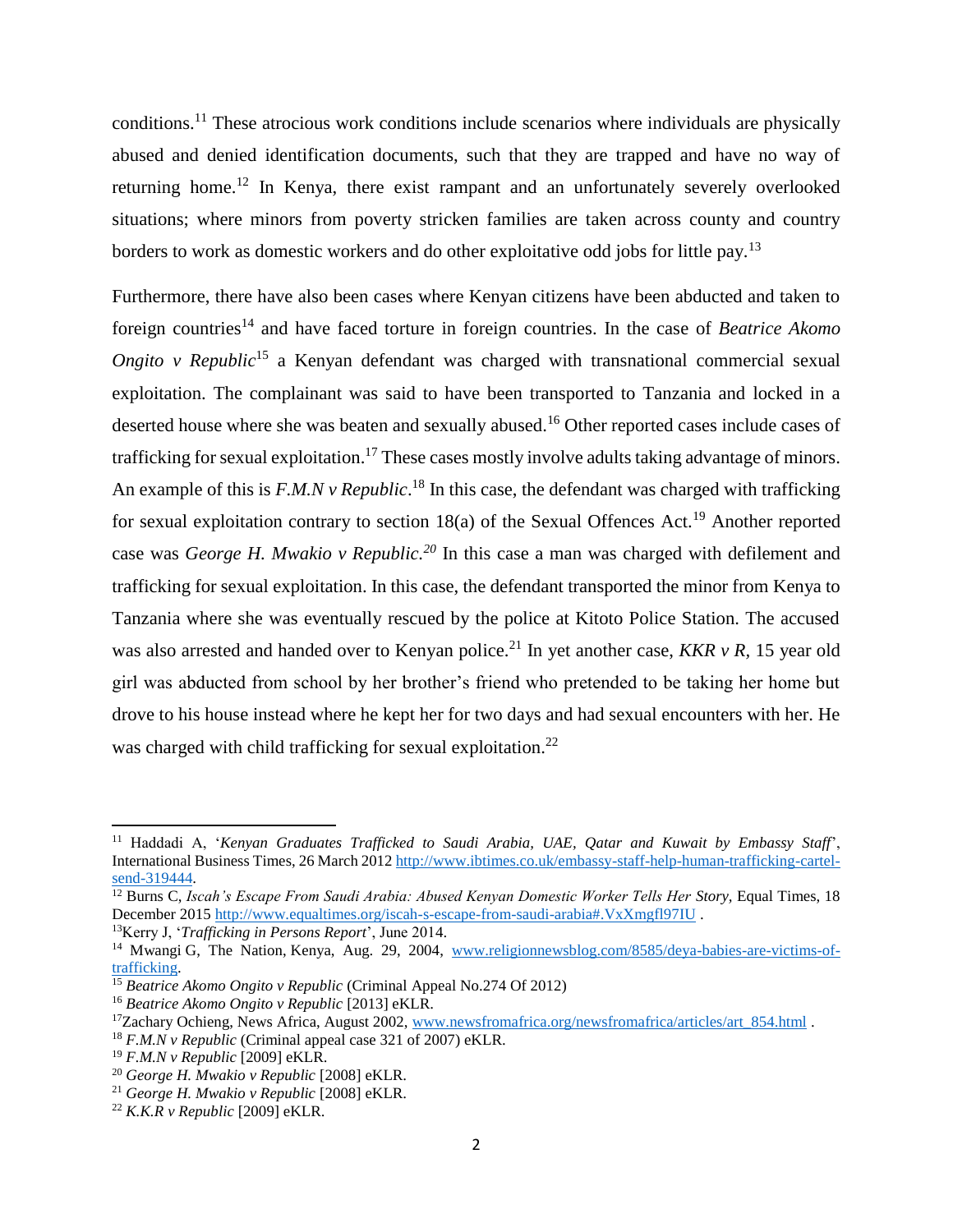## <span id="page-10-0"></span>**STATEMENT OF THE PROBLEM**

Kenya's anti-trafficking efforts have improved; especially in the aspect of greater investigations of suspected trafficking cases.<sup>23</sup> However, Kenya has not yet complied fully with the minimum standards for the elimination of human trafficking that embody the Trafficking in Persons protocol<sup>24</sup> to which it acceded on the  $5<sup>th</sup>$  of January 2005. The government's efforts have long remained uncoordinated with lack of strong oversight and has created an environment conducive for trafficking.<sup>25</sup> Furthermore, the law enacted as at 2010, The Counter Trafficking in Persons Act, has had little impact on human trafficking.<sup>26</sup>

Though Kenya is said to have shown marked improvement in its anti-trafficking efforts, there has been no indication by way of evidence of such effort. In fact cases dealing with this heinous atrocity have shown a lack of co-ordination and oversight. This is arguably promotive of a conducive environment for trafficking.

## <span id="page-10-1"></span>**JUSTIFICATION OF THE STUDY**

 $\overline{a}$ 

An extensive amount of research has been done on human trafficking.<sup>27</sup> This research is, however, still justified as an insignificant amount of research has been focused on Kenya specifically.

Furthermore, the problem is evidenced in Kenya with many emergent cases of people being trafficked for work especially in Saudi Arabia. <sup>28</sup> Other situations include that of youth being ferried across borders for the purposes of work for no pay, or where the parents or guardians get compensated.<sup>29</sup> The issue of human dignity arises here as many constitutional rights are deprived when a person is sold to another as they lose all forms of freedom, which is also against the provisions of the African Charter.<sup>30</sup>

<sup>23</sup> United States Department of State: *Diplomacy in Action, Trafficking in Persons Report*, 4 June 2008.

<sup>24</sup> United Nations, *Protocol to Prevent, Suppress and Punish Trafficking in Persons*.

<sup>25</sup> United States Department of State: *Diplomacy in Action, Trafficking in Persons Report*, 4 June 2008.

<sup>&</sup>lt;sup>26</sup>Regional Migration, [http://www.regionalmms.org/fileadmin/content/rmms\\_publications/series\\_booklettwo.pd](http://www.regionalmms.org/fileadmin/content/rmms_publications/series_booklettwo.pd) (13 December 2015).

<sup>27</sup> Shelley L, *Human Trafficking; A Global Perspective*, Cambridge University Press, Part III.

<sup>28</sup> Haddadi, '*Kenyan Graduates Trafficked to Saudi Arabia, UAE, Qatar and Kuwait by Embassy Staff*', International Business Times, 26 March 2012.

<sup>29</sup>Kaunga J, '*Study on Child Labour-Kenya*', International Labour Organisation, 2008, 34. See also The degradation of work, trafficking in persons from a labor perpective: The Kenyan experience.

<sup>&</sup>lt;sup>30</sup> Article 6, African Charter on Human and Peoples' Rights, 1986.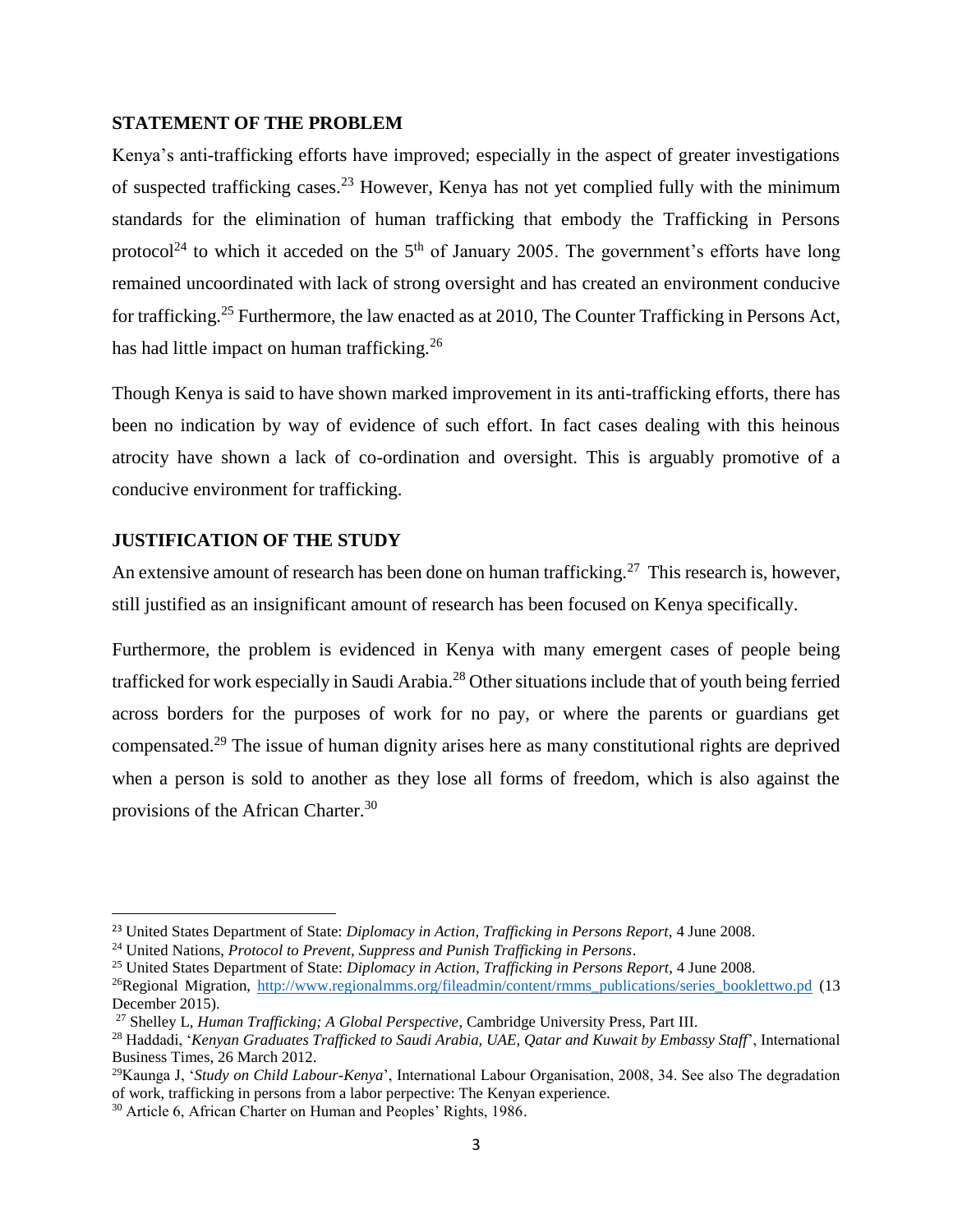## <span id="page-11-0"></span>**OBJECTIVES OF THE STUDY**

The general objective for this research is to find the loopholes in the law that promote trafficking in persons and provide recommendations for its control so as to restore human dignity to those affected.

The specific objectives are:

- i. To describe the scope of the following mechanisms with regard to human trafficking; The Children Act (2001), The Constitution of Kenya (2010), The Sexual Offences Act (2006), The Victim Protection Act (2014), Counter-Trafficking in Persons Act (2010) and The National plan of Action for combating Human Trafficking and Strategic Framework (2013- 2017).
- ii. To analyse the mechanisms set up to combat trafficking, with regard to human trafficking, in part or in whole.
- iii. To look into various interpretations of the mechanisms set up to combat trafficking by the judiciary in order to determine the effectiveness of the mechanisms and;
- iv. To make recommendations for the improvement of the mechanisms.

## <span id="page-11-1"></span>**RESEARCH QUESTIONS**

This study seek to answer the following questions:

- i. What is the legal situation in Kenya as regards human trafficking?
- ii. What are the legal mechanisms in Kenya that have been put in place to combat trafficking?
- iii. Whether the mechanisms set up to combat trafficking are effective in combatting human trafficking in Kenya.

## <span id="page-11-2"></span>**RESEARCH METHODOLOGY**

## **Strategy**

To analyse the legislations put in place in Kenya in part or in whole in order to determine their effectiveness. To this end, research has been conducted regarding trafficking in persons and is available. The strategy is to conduct new research on an existing global topic, applying it to the situation in Kenya.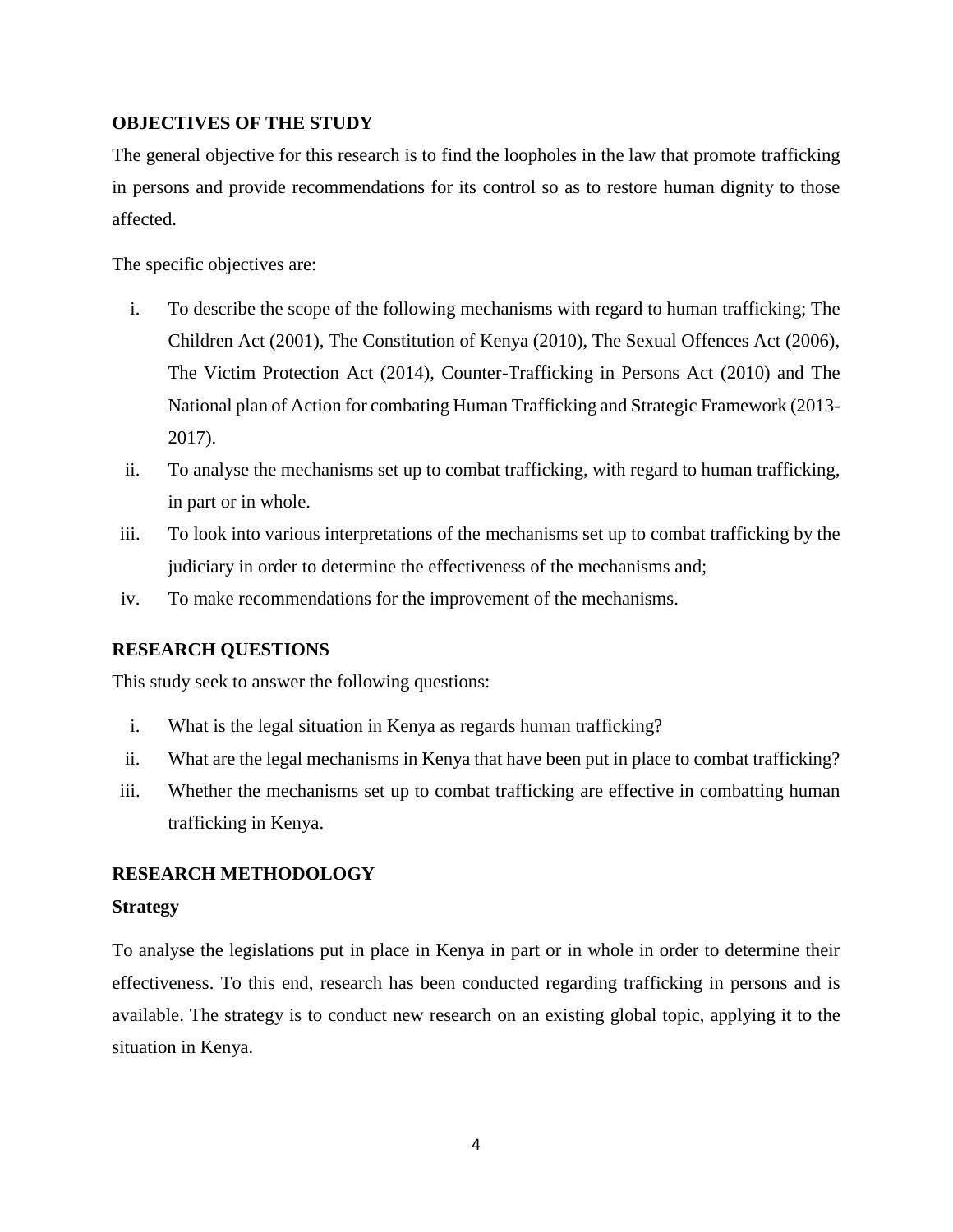## **Method**

The qualitative method of research is applied. This is because the aim is to address each legislation specifically in part or in whole with regards to trafficking in persons. This is in order to ensure that all scopes are covered in the research.

#### **Approach**

 $\overline{\phantom{a}}$ 

The main approach applied in this research is the use of desktop and library resources. This is because, as the subject is of a sensitive nature.<sup>31</sup>Using other forms such as interviews would compromise the security of victims. Furthermore, acquired evidence from documented cases available in previously documented cases is sufficient to analyse the effectiveness of legislation.

## <span id="page-12-0"></span>**LIMITATIONS OF THE STUDY**

The scope of trafficking runs way beyond what this study can possibly search for. The nature of human trafficking is a sensitive one and thus acquiring information first hand from interviews and questionnaires may be difficult.

<sup>&</sup>lt;sup>31</sup> Priority is usually accorded to victims: from a HAART correspondent.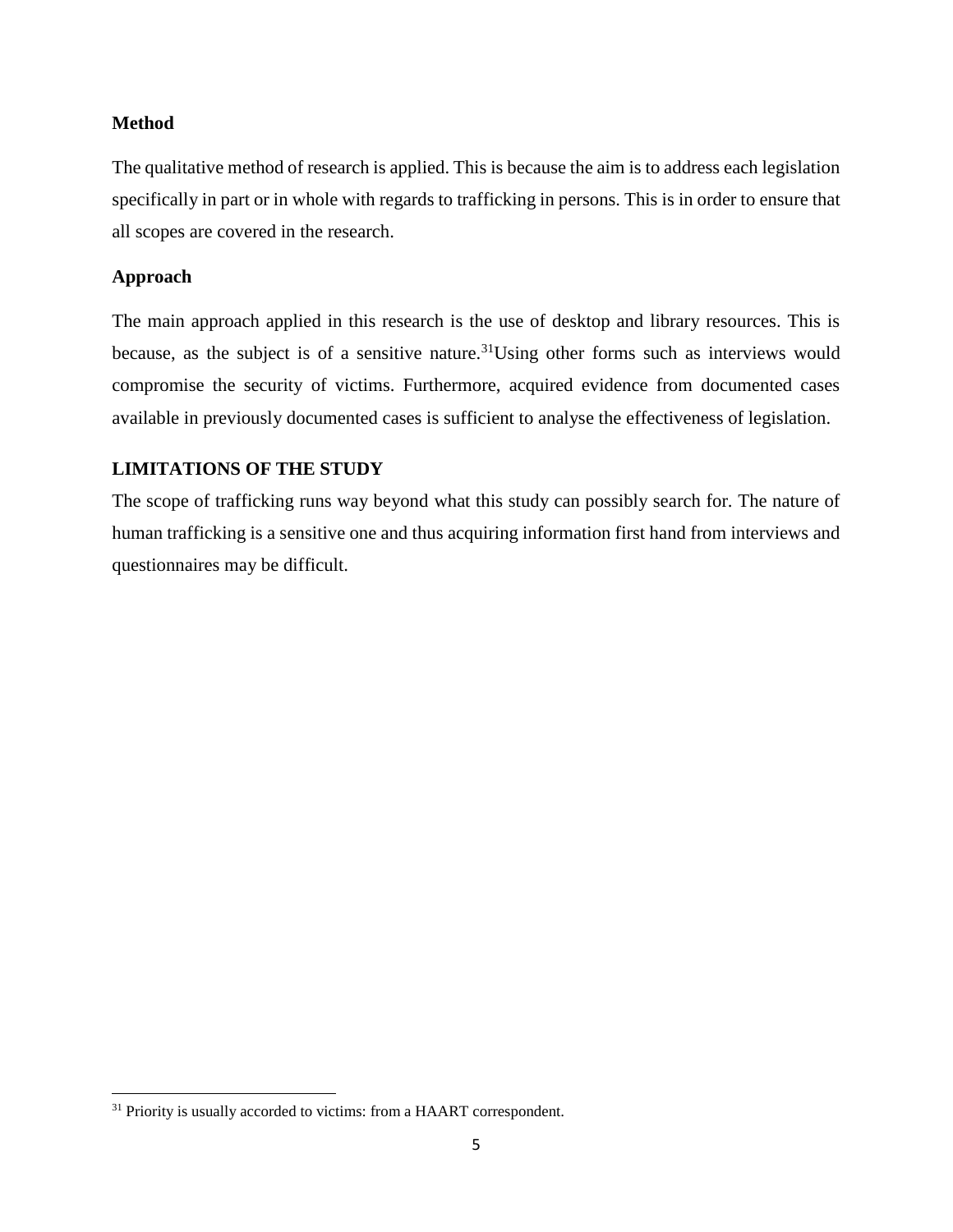## **CHAPTER TWO**

# <span id="page-13-2"></span><span id="page-13-1"></span><span id="page-13-0"></span>**THEORETICAL FRAMEWORK AND LITERATURE REVIEW INTRODUCTION**

Human trafficking originated from historic times where ownership of slaves was considered prestigious.<sup>32</sup> Slaveholders at the time described it as a service to the slaves as they were being "shipped away from the barbarities of their home life."<sup>33</sup> This in fact, was one of the proposing points for Trans-Atlantic slave trade.<sup>34</sup> At first impression, it would seem that the fact that slavery is an atrocity is a universal truism. However, this has not always been the case. Historically, slavery was acceptable and was backed by philosophical views.

The first part of this chapter consists of a theoretical framework. This research is hinged on the natural law legal theory, the dignitary theory and the feminist legal theory. This chapter also includes a literature review of the core texts used in this research and a conclusion.

## **THEORETICAL FRAMEWORK**

#### **Natural law legal theory.**

 $\overline{a}$ 

Among other legal theories, this research is hinged on the natural law theory. This theory is applied in two ways. First is the classical natural law theory. This theory suggests that moral propositions are objective. To this end, laws that are inconsistent with morality are considered unjust laws.<sup>35</sup> The classical natural law theory proposes that natural law is comprised of precepts of an eternal law that rule the conduct of rational beings (possessing reason and free will). This theory proposes that promulgated laws are only valid to the extent that the content attunes with natural law. If the content averts from natural law, it is considered a perversion of the law. The classical natural law theory is appropriate for this research as it deconstructs the arguments that backed slavery.<sup>36</sup> It is also appropriate for this research as the sections of legislations to be discussed in this research deal directly with the plight of the human person. The classical natural law theory widely promotes the concept of human dignity through the precept of preservation of life.

<sup>32</sup> Rickert M, '*Wilberforce's work is not done: Ending Human Trafficking and Modern Day slavery*', 9.

<sup>33</sup> Colson C, *God and Government*, Goodreads 2007, 112.

<sup>34</sup> Rickert M, '*Wilberforce's work is not done: Ending Human Trafficking and Modern Day slavery*', 9.

<sup>35</sup> St. Thomas Aquinas, *Summa Theologiae*, I-IIae, 95, 2.

<sup>36</sup> Locke J, *The Second Treatise of Government*, Barnes & Noble 2004, 4.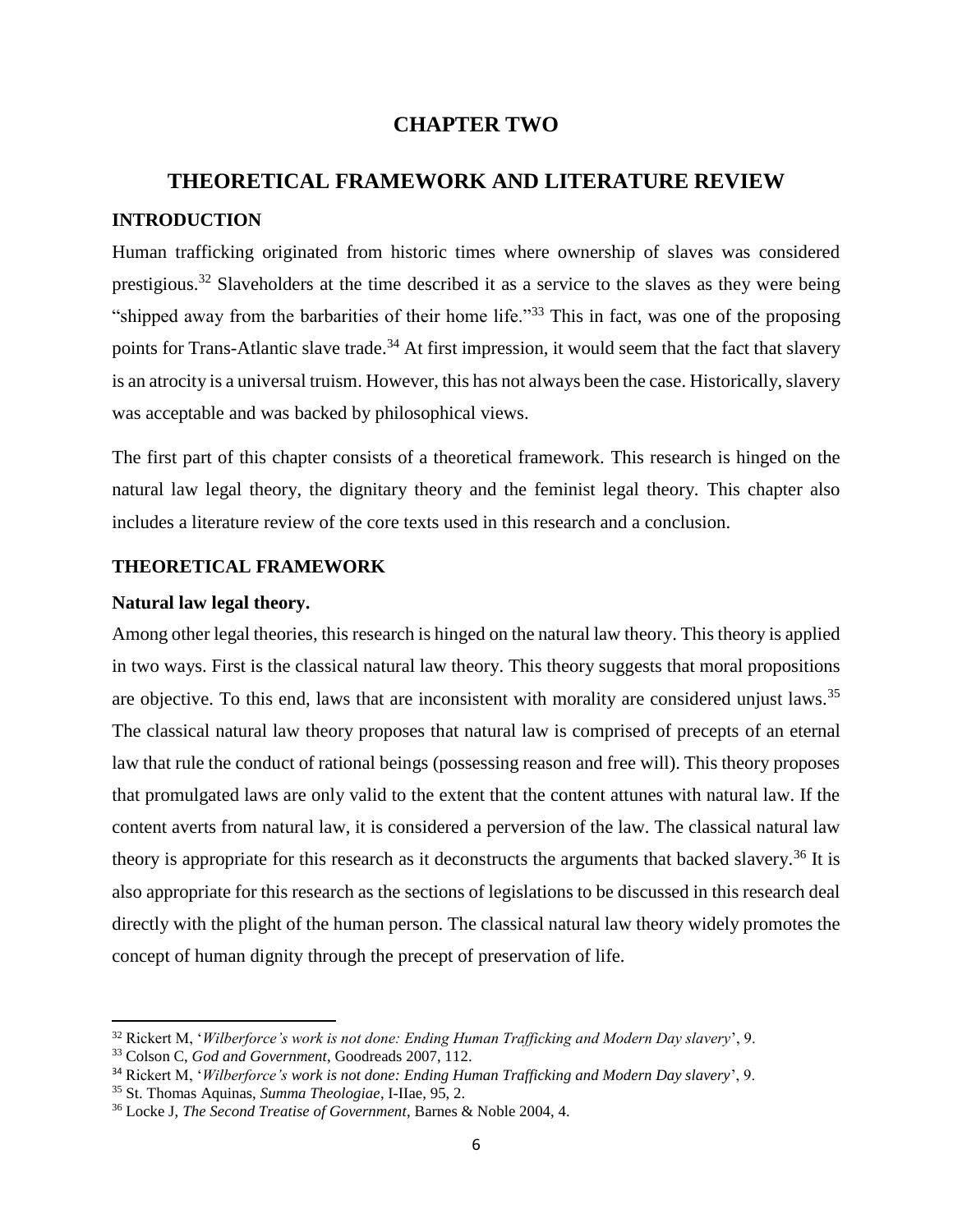Second is the contemporary natural law theory. According to Lon Fuller, the natural law theory should be procedural. He proposes that this theory goes beyond merely looking at the substantive content of legal rules, but assesses them on morality as well.<sup>37</sup> This theory is appropriate for this research due to the fact that the research seeks to show that the disengagement between the people and the state could be the main problem of implementation.

Natural law has been described as the use of reason to deduce the binding rules of moral behaviour.<sup>38</sup> The reason for adopting this approach is the fact that one of its precepts directly involves preservation of life<sup>39</sup> and thus preserving human dignity. Natural law applies the use of reason, which means that it applies to all rational beings (humans), to maintain a natural environment of harmony and equality between human persons and as such strives to protect human beings against unjust rules and injustice in general.<sup>40</sup> The natural law approach is therefore necessary for this research as it is difficult to separate the concept of human trafficking from the aspect of morality.

John Locke proposed that slavery must be understood in relation to the context of the nature of human beings as a product of a higher creator; that is, having been made in the image of that creator.<sup>41</sup> He observed that man's freedom from total and arbitrary power was necessary to man's self-preservation. Man, in exercising is freedom could not possibly enslave himself to another human person, giving that person total control over his life, including the power to take away that life. Hence slavery cannot be considered to be in tow with natural law.<sup>42</sup> Although slavery finds Biblical backing, John Locke provided that this was merely drudgery. He proposed that the Biblical definition of slavery did not quite capture the entirety of the scope of actual slavery. According to Locke, a slave must by definition be under the absolute, arbitrary power of another, to take away his life, when he pleases.<sup>43</sup> In scriptures the slavery institution that a person could sell himself into the person was not to be under an absolute, arbitrary, despotic

<sup>37</sup> Fuller L, *The Morality of Law,* Yale University Press, 1977.

<sup>38</sup>Strauss L, *Natural Right and History,* 1968, 3.

<sup>39</sup> St. Thomas Aquinas, *Summa Theologiae*, I-IIae, 91, 1.

<sup>40</sup> St. Aquinas, Summa Theologiae, I-IIae, 91, 1.

<sup>41</sup> Locke J, *The Second Treatise of Government*, 4.

<sup>42</sup> Locke J, *The Second Treatise of Government*, 4.

<sup>43</sup> Locke J, *The Second Treatise of Government*, 4.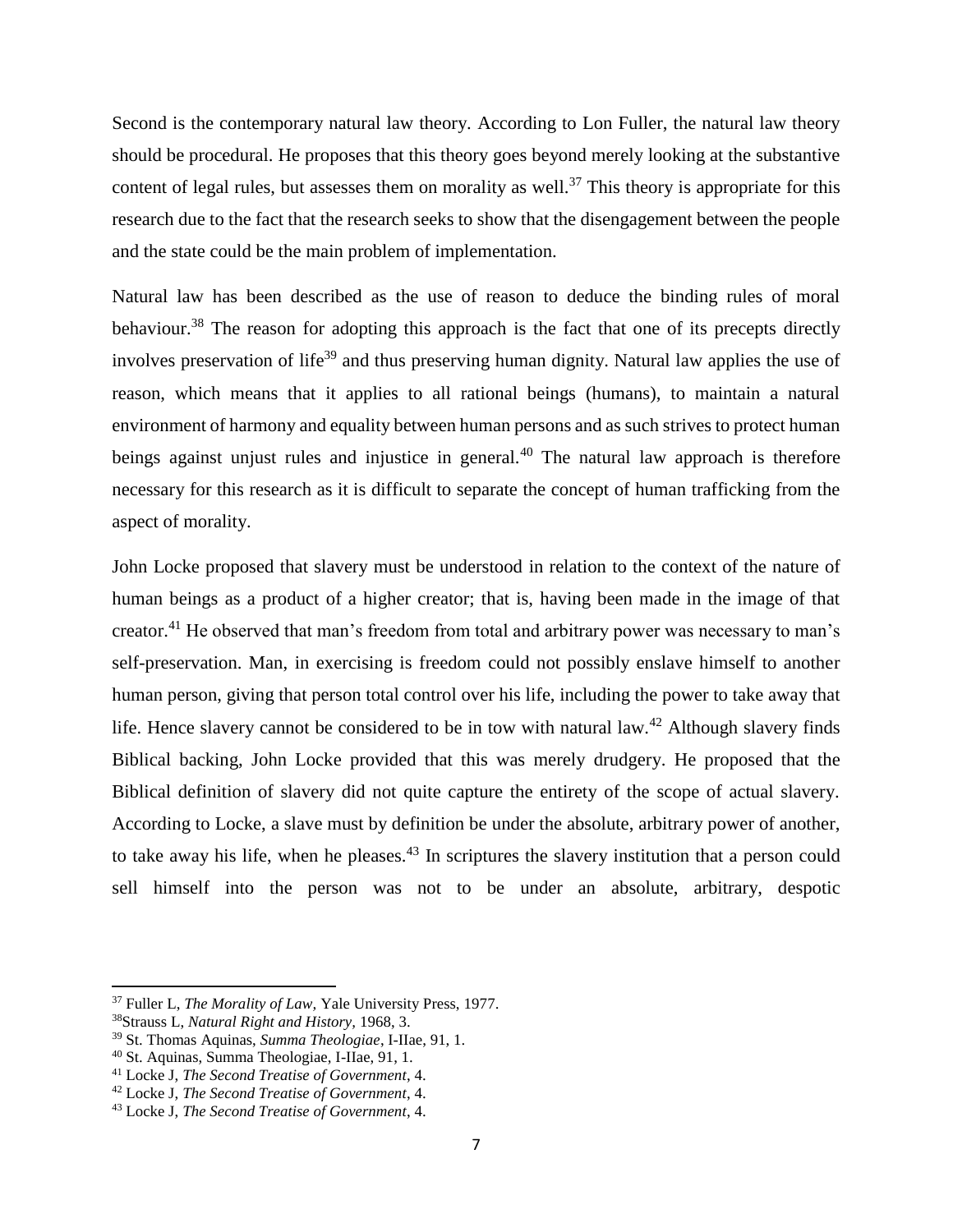power.<sup>44</sup>Additionally, the Bible specifically forbids kidnapping someone and selling him or her into slavery. 45

## **Dignitary Legal Theory**

This research will also be backed by the dignitary theory. The dignitary theory aims to assert that administration and administrative law should be centred mainly on preserving the dignity of persons rather than merely upholding the interests of the state.<sup>46</sup> This approach attempts to develop an analysis of administrative due process focusing on enhancing human dignity. Proponents of this school of thought propose that these values should be intrinsic to the processes themselves.<sup>47</sup> This theory provides that governmental decision-making should be aimed towards preserving the dignity of its citizens. This theory is appropriate for this research. This is because one of the main issues with regards to the implementation of legislation against human trafficking is the fact that the legislations seem to focus more on the state than on persons themselves.

## **Feminist Legal Theory**

The feminist legal theory will also be supplementary to the natural law theory. As Ann Tickner describes it, "Feminists' commitment to the emancipatory goal of ending women's subordination is consistent with a broad definition of security that takes the individual situation in broader social structures as its starting point."<sup>48</sup> This theory contributes widely in the social construct of human trafficking as it identifies ethical and pragmatic grounds for transferring the analytical focus from states to people.<sup>49</sup>

The feminist legal theory's analysis on human trafficking disputes the conventional security framework customarily applied by states in dealing with trafficking in persons. This is evidenced by the fact that it prioritizes on the security of trafficked persons.<sup>50</sup> It also considers the plight of the victims in relation to the traffickers and the state. This theory recognizes the ethical and pragmatic sphere around extending the focus beyond states and to persons themselves.

<sup>44</sup> Rickert M, '*Wilberforce's work is not done: Ending Human Trafficking and Modern Day slavery*', 9.

 $45$  See Exodus 21:16.

<sup>46</sup> *Mathews v. Eldridge*: Three Factors in Search of a 'Theory of Value', (1976), 44.

<sup>47</sup> Thibaut & Walker, *A Theory of Procedure*, (1978), 12.

<sup>48</sup>Tickner A, *Gendering world Politics*, Goodreads 2001, 48.

<sup>49</sup> Lobasz J, 'Beyond Border Security: Feminist Approaches to Human Trafficking' 319.

<sup>50</sup> Lobasz J, 'Beyond Border Security: Feminist Approaches to Human Trafficking' 319.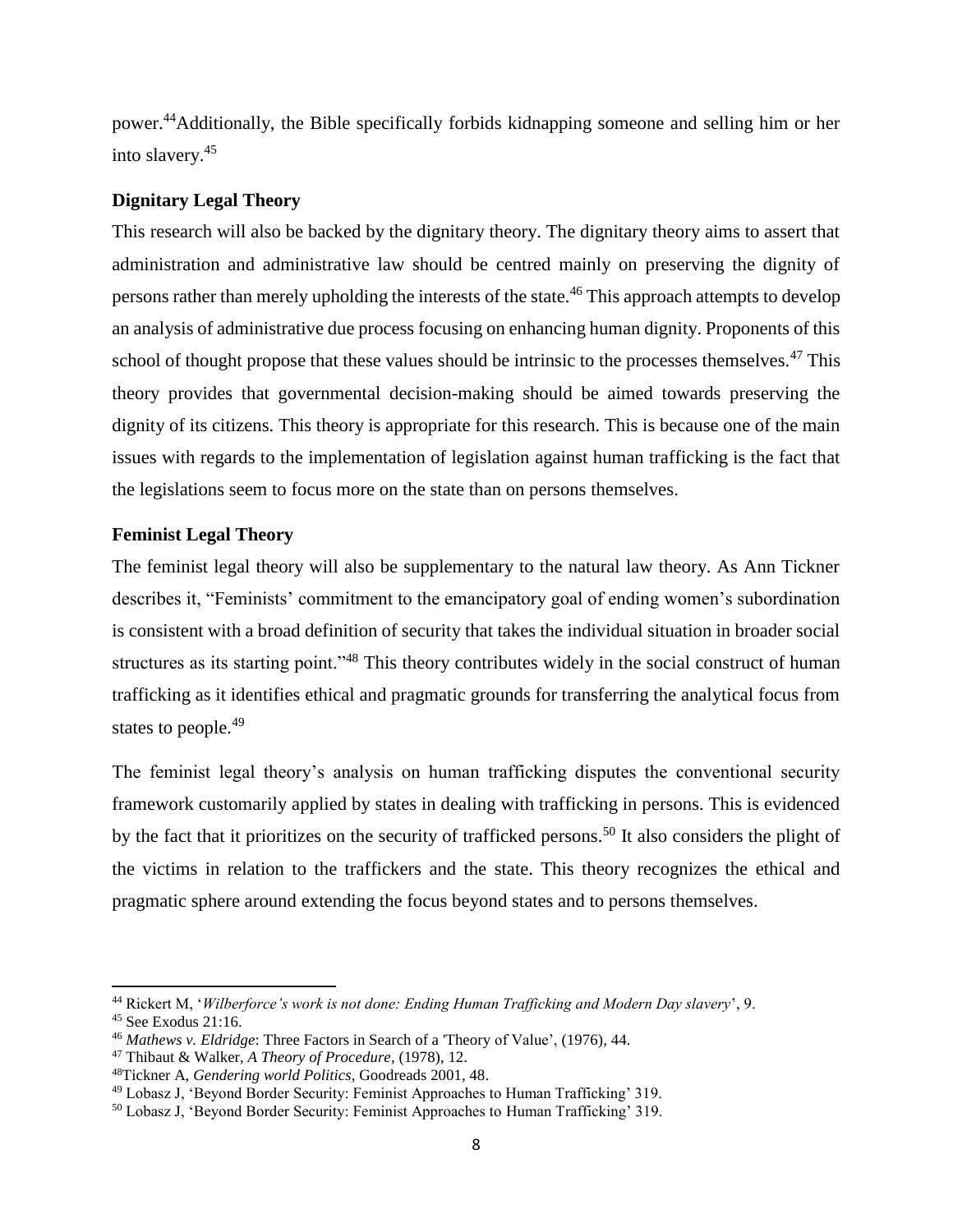Furthermore, trafficking in persons is notorious among the organized crimes for featuring sexist trends with women (and children) being at the highest risk.<sup>51</sup> The feminist legal theory therefore seeks to deconstruct such stereotypes especially in categorizing trafficking victims.

There are other forms of modern day slavery that are almost unrecognizable on the face of it, because the technique employed in perpetration has advanced so much so that the slaves themselves may at times fail to recognize their own situation. Human trafficking falls into this category.<sup>52</sup> Many countries have laws that govern human trafficking but sadly these laws have not been effective in combatting the same in fact, the business has grown and now rivals drug trafficking on the global arena.<sup>53</sup>

#### <span id="page-16-0"></span>**LITERATURE REVIEW**

 $\overline{\phantom{a}}$ 

Shelley provides an insight on all forms of human trafficking globally and regional perspectives focusing on various continents.<sup>54</sup> She starts with a historical perspective and compares it with the modern perspective. Her argument gives an insight on the rise and cost of human trafficking, focusing on various forms of human trafficking in various regions of the world. She concludes that human trafficking will probably grow in the 21st century as a result of the growing economic and demographic inequalities worldwide and can only be effectively combatted through the coordination of government, civil society, business community, multilateral organizations and the media.<sup>55</sup> This book, does not provide recommendations on what mechanisms governments are to employ in order to achieve this. Which is the one of the objectives of this research.

Rickert argues that the attention that modern advances have allowed to be focused on social improvements has merely served to change the face of, rather than combat slavery.<sup>56</sup> This is evidenced by the fact that more slaves existed in the world by the year 2009 in comparison to the

<sup>&</sup>lt;sup>51</sup> Legislations around the world as described in chapter three of this research allude to the fact that women (and children) are the primary key populations at risk of human trafficking.

<sup>52</sup> Batstone D, *Not For Sale*, (2007)1-3, 7. See also Wolken C, 'Feminist Legal Theory and Human Trafficking in the United States: Towards a New Framework' 1.

<sup>53</sup>National Underground Railroad Freedom Centre, 'Slavery Today: Human Trafficking', [http://www.freedomcenter.org/slavery-today/,](http://www.freedomcenter.org/slavery-today/) on 15 June 2016.

<sup>54</sup> Shelley, *Human Trafficking: A Global Perspective,* Part III.

<sup>55</sup>Shelley, *Human Trafficking: A Global Perspective*, 295.

<sup>56</sup> Rickert M, '*Wilberforce's work is not done: Ending Human Trafficking and Modern Day slavery*' Faculty Publications and Presentations, Paper 89, 2009.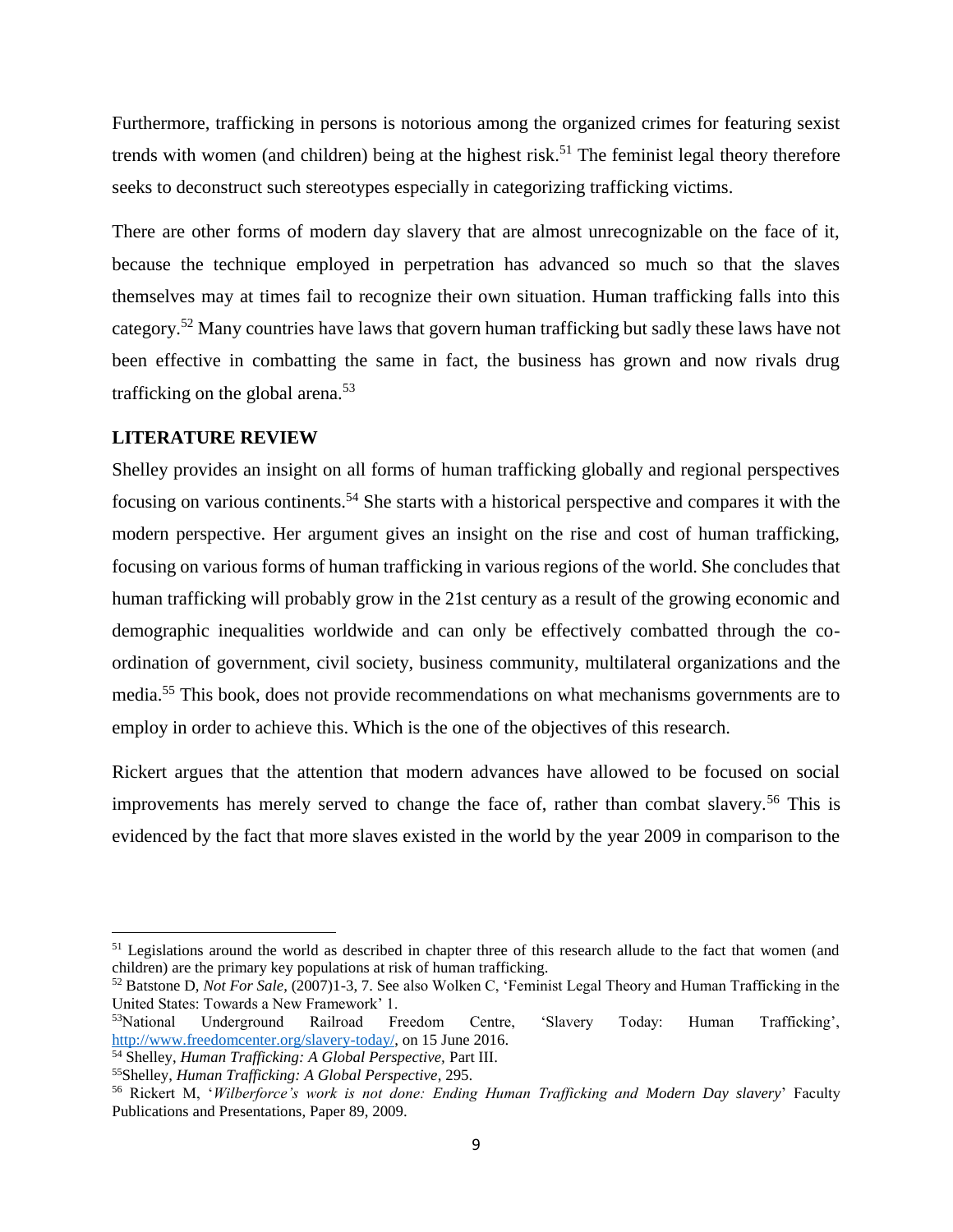Trans-Atlantic trade 350 years prior.<sup>57</sup> The paper is directly centred on neo-slavery and examines historical challenges and successes in abolition in relation to the modern manifestations of slavery.<sup>58</sup> It provides information on modern legal attempts to attack underground markets throughout the world while giving several true victims' stories. It concludes that in dealing with this problem, the government must work hand in hand with organizations and individuals to effectively combat trafficking.<sup>59</sup> The paper, however, fails to give recommendations on how governments can do this.

Khatiwada focuses on keeping the human face in the picture.<sup>60</sup> The author projects that the approaching human trafficking from a criminal perspective takes away from the sensitivity of the issue and as such gives a lower priority to human rights. This study seeks to agree with this author and delve deeper into the human rights aspect of trafficking.<sup>61</sup>

International Organization for Migration provided an assessment<sup>62</sup> with information on the factors that may be related to an individual's likelihood of being trafficked in the East African region and the broad impact that trafficking may have had. The report provides insight on the situation of Kenya; particularly being a country of origin, destination and transit for human trafficking. It also provides insight on the fact that numerous trafficking cases have been reported in Kenya.<sup>63</sup> This assessment also fails to give recommendations on what steps the government can take to directly deal with the issue of human trafficking.

Milbrandt provides stateless persons are at a higher risk of being trafficked.<sup>64</sup>This is similar to the situation with Kenya's internally displaced persons.<sup>65</sup>Focusing on Thailand, he projects that stateless persons are denied the ability to seek and secure employment, thus being susceptible to

l

<sup>57</sup>Rickert M, '*Wilberforce's work is not done: Ending Human Trafficking and Modern Day slavery*' Faculty Publications and Presentations, Paper 89, 2009.

<sup>58</sup>Rickert M, '*Wilberforce's work is not done',* 10.

<sup>59</sup>Rickert, '*Wilberforce's work is not done',* 38.

<sup>60</sup> Khatiwada A, *'Trafficking in Persons: A Human Rights Based Approach',* 2006.

<sup>61</sup>Khatiwada A, '*Trafficking In Persons: A Human Rights Based Approach',* 2.

<sup>62</sup> International Organization for Migration, '*Human Trafficking in East Africa, "Research Assessment and Baseline Information in Tanzania, Kenya, Uganda and Burundi"*', 14.

<sup>63</sup> International Organization for Migration, '*Human Trafficking in East Africa*', 14.

<sup>64</sup> Milbrandt J, 'Stateless', *Pepperdine University School of Law Legal Studies Research Paper, Series paper number 2102/6,* 2011.

<sup>65</sup> Migiro K, 'Human trafficking rife among displaced Kenyans, charity researchers say', 22 March 2016, <http://af.reuters.com/article/topNews/idAFKCN0WO22I> . An **internally displaced person** (**IDP**) is someone who is forced to flee his or her home but who remains within his or her country's borders. A large number of Kenyans became internally displaced after the 2007-2008 post-election violence.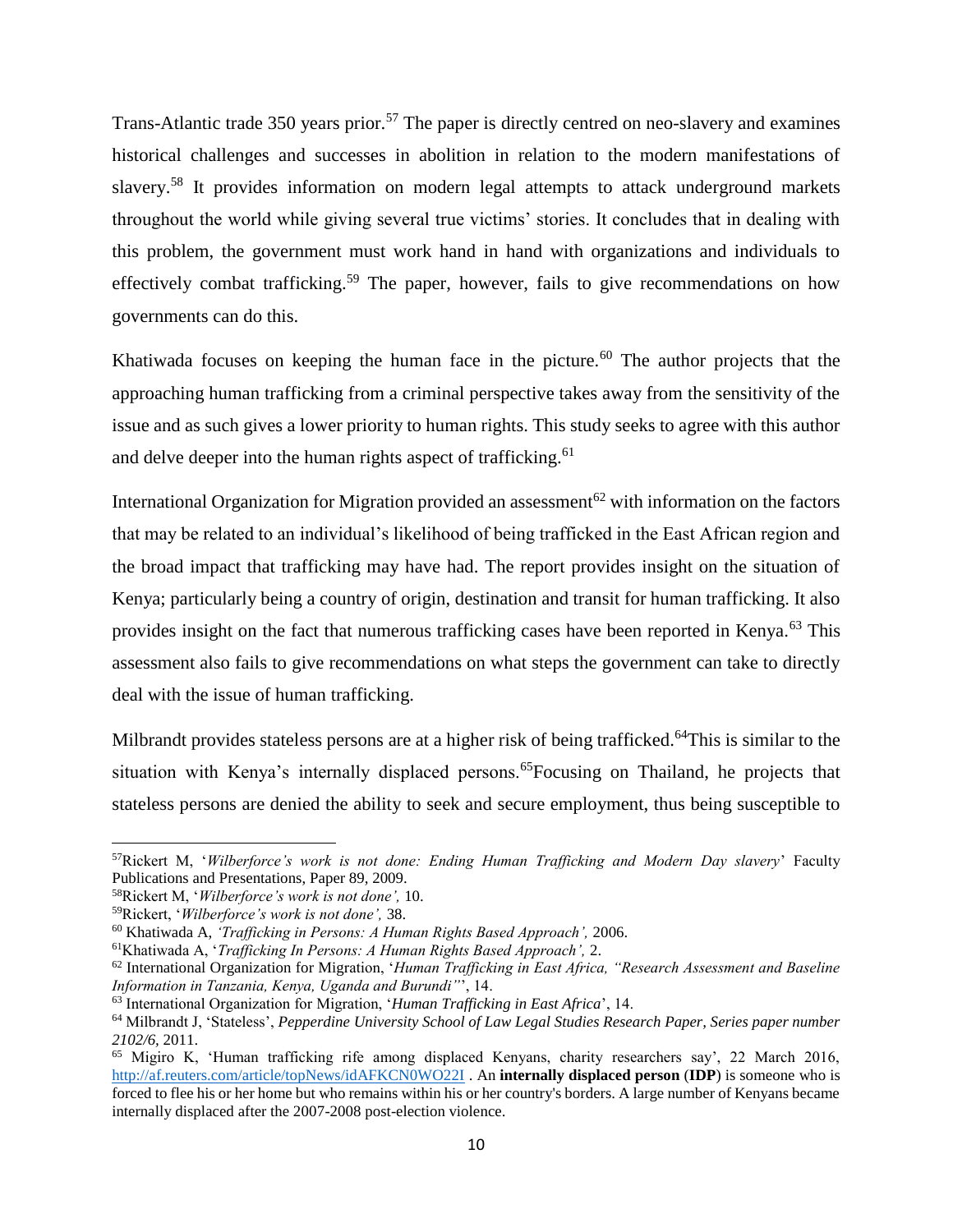trafficking.<sup>66</sup> He recommends that states employ adequate mechanisms to protect the 'stateless' from human trafficking and ensure proper identification and recovery of trafficking.<sup>67</sup>However, he does not adequately cover the scope that this study seeks to reach as it does not provide adequate recommendations of mechanisms that can be used by the governments.

Aston and Paranjape provide that the problem with combatting trafficking perhaps stems from the lack of a precise and accurate definition of trafficking.<sup>68</sup>This has led to there being leeway for perpetrators in tweaking methodologies and successfully avoiding prosecution by the ICC. The paper fails however, to give recommendations on how state co-operation can improve the situation.

UNICEF provides information pointing towards the fact that Kenya is a primary country of origin and a source of destination and transit for human trafficking.<sup>69</sup> The perception is generally that countries that fall under these specifications are less concerned with the problem of trafficking.<sup>70</sup> USAID does not cite Kenya as one of the countries in Africa that has an existing program to combat human trafficking, $^{71}$  which leads us to the gap that this study is trying to fill.

Kenya has taken minimal steps towards combatting human trafficking and perhaps the scarcity of literature on Kenya's situation is an indication on the general lack of concern by the country as regards this issue. This study therefore seeks to fill in this gap by providing awareness through research on this specific area and giving recommendations on how the government can deal with this issue.

## <span id="page-18-0"></span>**CONCLUSION**

According to John Locke, man's freedom from total and arbitrary power is necessary to man's self-preservation.<sup>72</sup> Such that, in exercising this freedom, there is no possibility that man could enslave himself to another human being voluntarily.<sup>73</sup> This brings forth the notion of slavery. With

 $\overline{a}$ 

<sup>66</sup> Milbrandt J, 'Stateless', 5.

<sup>67</sup>Milbrandt J, 'Stateless', 29.

<sup>68</sup>Aston J and Paranjpe V, 'Human Trafficking and its Prosecution; Challenges of the ICC in prosecuting Human Trafficking', 2011.

<sup>69</sup> UNICEF, 'Innocenti Insight, Trafficking in Human Beings, Especially Women and Children in Africa, "Kenya"'2005.

<sup>70</sup> UNICEF, 'Innocenti Insight, Trafficking in Human Beings, Especially Women and Children in Africa, "Kenya"'2005. See also Thipanyane T, Human Trafficking: African Perspective, <http://www.jurist.org/forum/2015/03/tseliso-thipanyane-trafficking-africa.php> .

<sup>71</sup> USAID, 'Anti-Trafficking in Persons Program in Africa: A Review', April 2007.

<sup>72</sup> Locke J, *The Second Treatise of Government*, (First published 1690, Barnes & Noble 2004) 4.

<sup>73</sup>Locke J, *The Second Treatise of Government*, 4.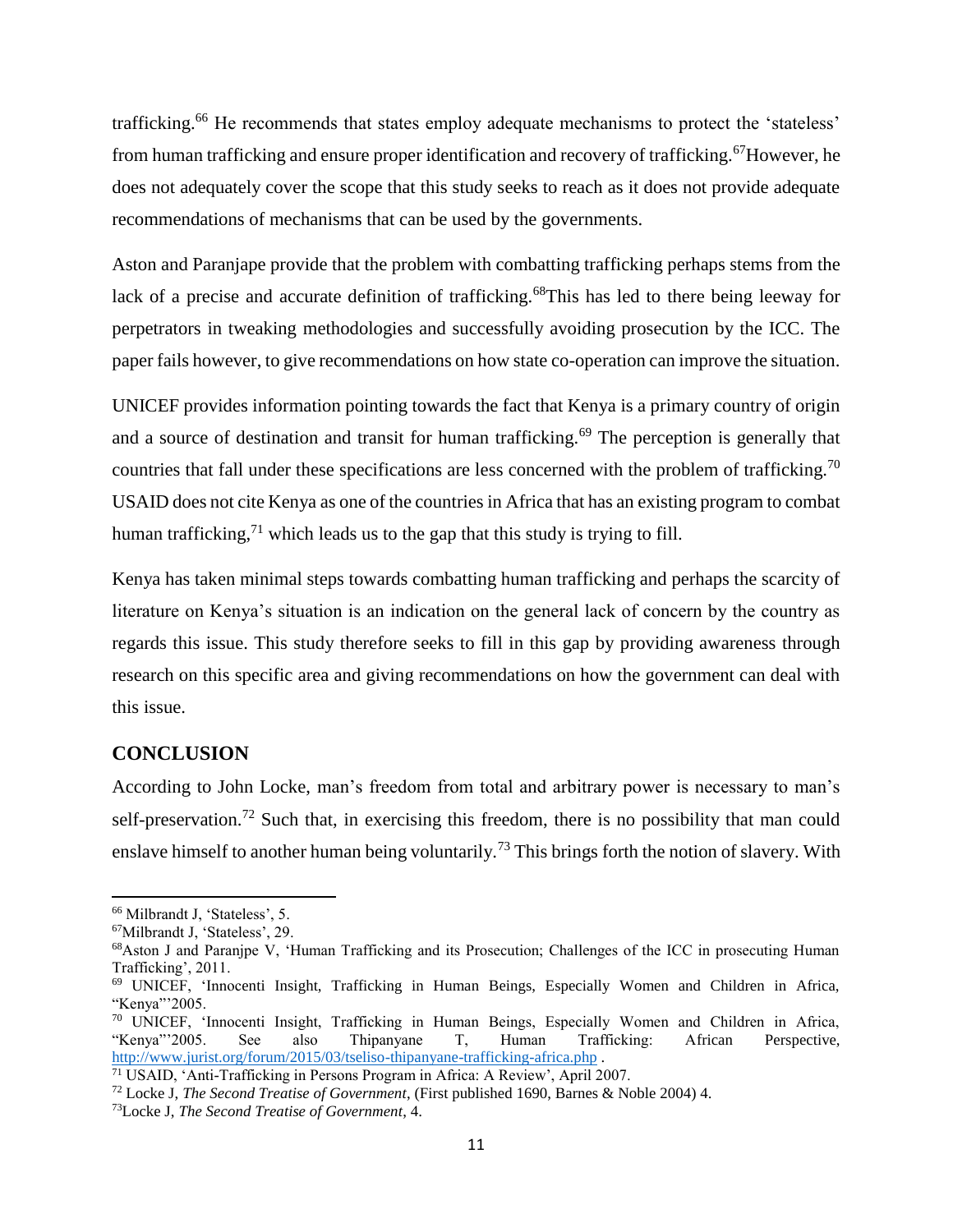this respect, the natural law legal theory backs this research on the basis of human dignity and a moral analysis of current legislation. The feminist legal theory is also essential to this research as it seeks to deconstruct the classical application of security frameworks in states. The issue of trafficking has characteristically been ad dressed at state level while the persons themselves have been dealt with secondarily. It proposes that legislations apply directly to trafficked persons.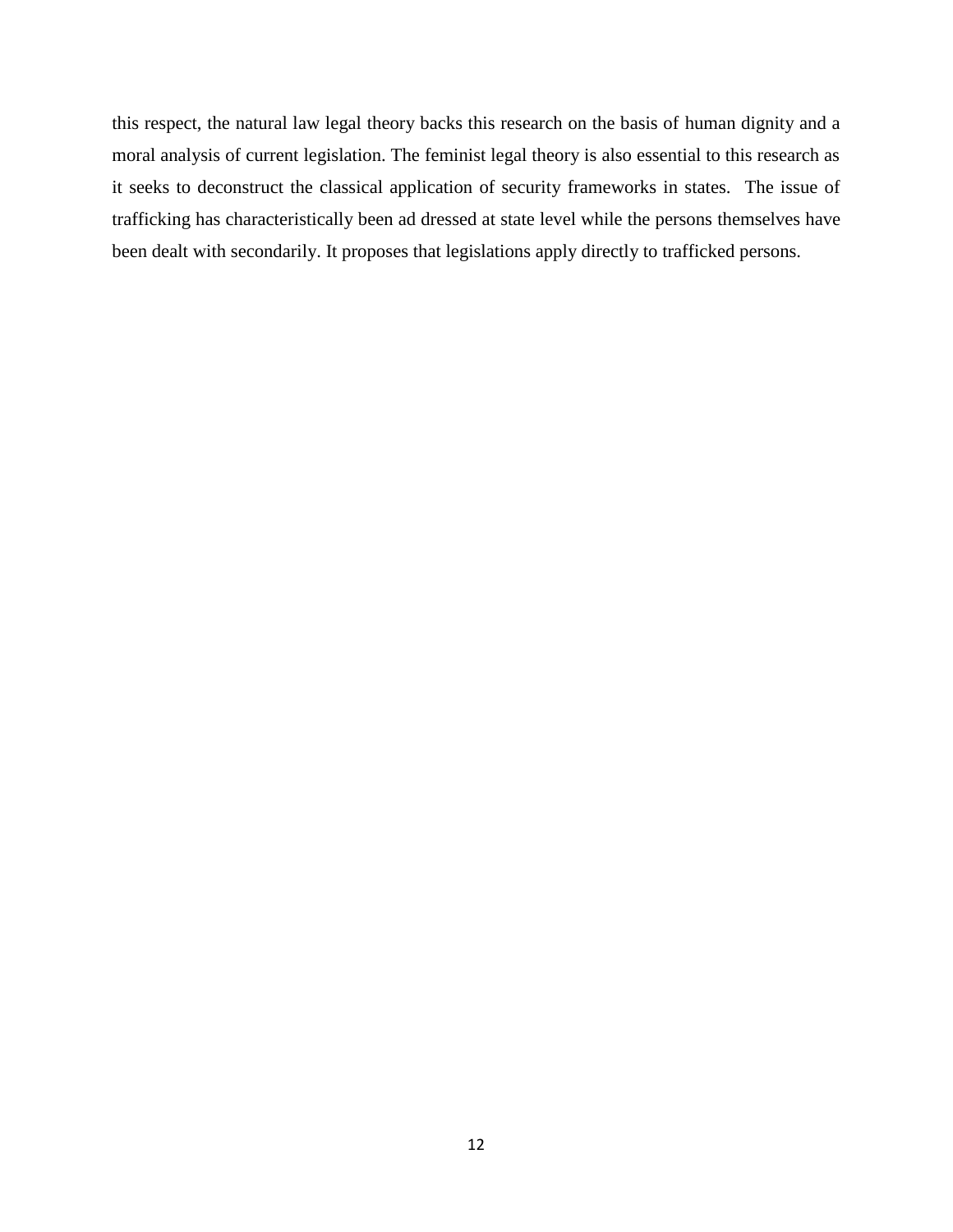#### **CHAPTER THREE**

## <span id="page-20-1"></span><span id="page-20-0"></span>**AN OVERVIEW OF THE EFFECTIVENESS HUMAN TRAFFICKING LEGISLATION IN KENYA**

Before 2012, Kenya had no legislation that directly dealt with the scourge of human trafficking specifically. The main law that currently deals with human trafficking is the Counter Trafficking in Persons Act that came into force in 2012. Prior to this, in order to address claims of perpetration of crimes of this nature, other legislations were relied upon. Sections of the Penal Code,<sup>74</sup> Sexual Offences  $Act^{75}$  and Children's  $Act^{76}$  partially addressed the issue. The following is the current legal framework put in place to combat human trafficking in Kenya.

#### <span id="page-20-2"></span>**NATIONAL STATUTES**

#### **The Constitution of Kenya 2010**

The importance of the constitution was expounded by Mohammed J In the case of *State v. Acheson*<sup>77</sup>where he stated that "The constitution of a nation is a mirror reflecting the national soul, identification of ideas and aspiration of the nation.

The Constitution does not directly deal with the issue of human trafficking. It has, however, provided that every person has inherent dignity and the right to have that dignity respected and protected.<sup>78</sup> This is in tandem with the natural law theory. The constitution is the supreme law that binds all state organs and all people. It further provides that the purpose of recognising and protecting human rights is to preserve the dignity of individuals and communities and to promote social justice and the realization of the potential of all human beings.<sup>79</sup> This is in line with the main principle behind combatting human trafficking which is interconnected to the concept of human dignity as described in the theoretical framework in chapter two.

Since the basis of the claim of combatting human trafficking lies primarily in the protection of human rights and human dignity, the bill of rights addresses this issue. <sup>80</sup> The constitution provides

<sup>74</sup> Chapter XXV, Penal Code 81 of 1948, Cap 63.

<sup>75</sup> *Sexual Offences Act, 2006*, Cap 62 a.

<sup>76</sup> *The Children´s Act of 2001*, Cap 141.

<sup>77</sup> *State v.Acheson* 1991 20 SA 805, 813.

<sup>78</sup> Article 28 Constitution of Kenya, 2010.

<sup>79</sup> Article 19 (2) Constitution of Kenya, 2010.

<sup>80</sup> Chapter 4, The Bill of Rights, *Constitution of Kenya*, 2010.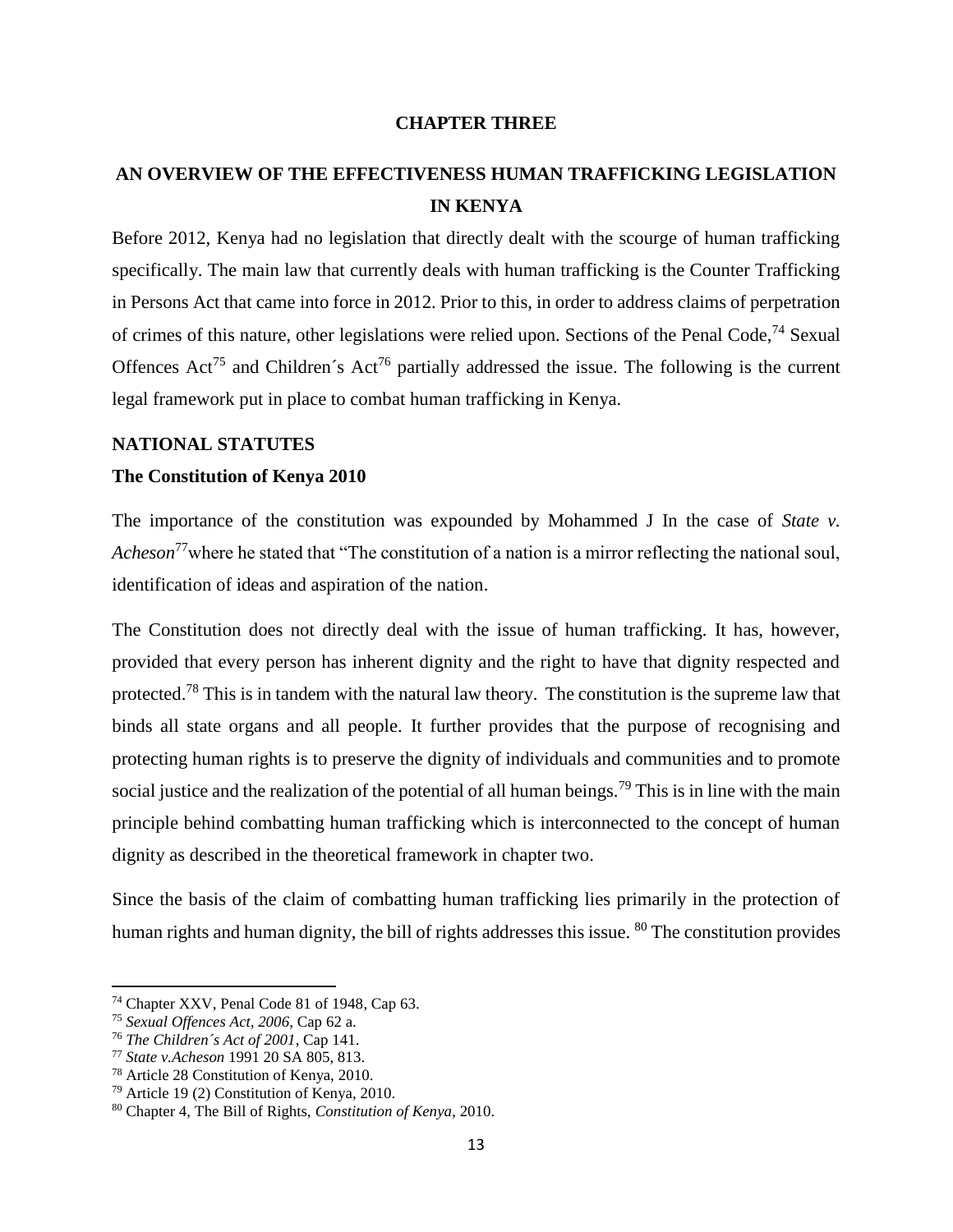that a right in the Bill of Rights shall not be limited except by law, and then only to the extent that the limitation is reasonable and justifiable in an open and democratic society based on human dignity, equality and freedom.<sup>81</sup>

The constitution also provides for application and interpretation of the bill of rights. It directs that the application and interpretation of the bill of rights shall be by a court, tribunal or other authority. These bodies are tasked with promoting the values that underlie an open and democratic society based on human dignity, equality, equity and freedom.<sup>82</sup>

While the Constitution provides for safeguards for the people of Kenya as a whole, Article 1 4 (4) can be seen as promotive of child trafficking. This is because it provides that a children of unknown nationality under ten years of age are presumed citizens. This provides a problematic situation with regards to child trafficking. There have been reported cases of children being smuggled into the country through this avenue.<sup>83</sup>

## **The Children Act of 2001, Cap 141.**

Evidently, the issue of human trafficking is seen to affect children on a large scale.<sup>84</sup> As the main law protecting the rights of children in the country, the Children´s Act provides for protection from child trafficking. It provides that a child shall be entitled to protection from physical and psychological abuse, neglect and any other form of exploitation including sale, trafficking or abduction by any person.<sup>85</sup>

The punishment set out in the Act for perpetrators of human trafficking are exceedingly lenient. The Act provides the punishment for this offence as a summary conviction to a term of imprisonment not exceeding twelve months, or to a fine not exceeding fifty thousand shillings or to both such imprisonment and fine. This penalty is not proportionate to the magnitude of the crime.

#### **Sexual Offences Act, 2006, Cap 62 (a).**

 $\overline{a}$ 

<sup>81</sup> Article 24*, Constitution of Kenya*, 2010.

<sup>82</sup> Article 20 (4) (a), *Constitution of Kenya*, 2010.

<sup>83</sup> Okere, Chairperson, Gender Violence and Girl Child Network in Migori County.

<sup>84</sup> Preamble, United Nations, *United Nations, Palermo Protocol*, 2000.

<sup>85</sup> Section 13, *The Children´s Act of 2001*, Cap 141.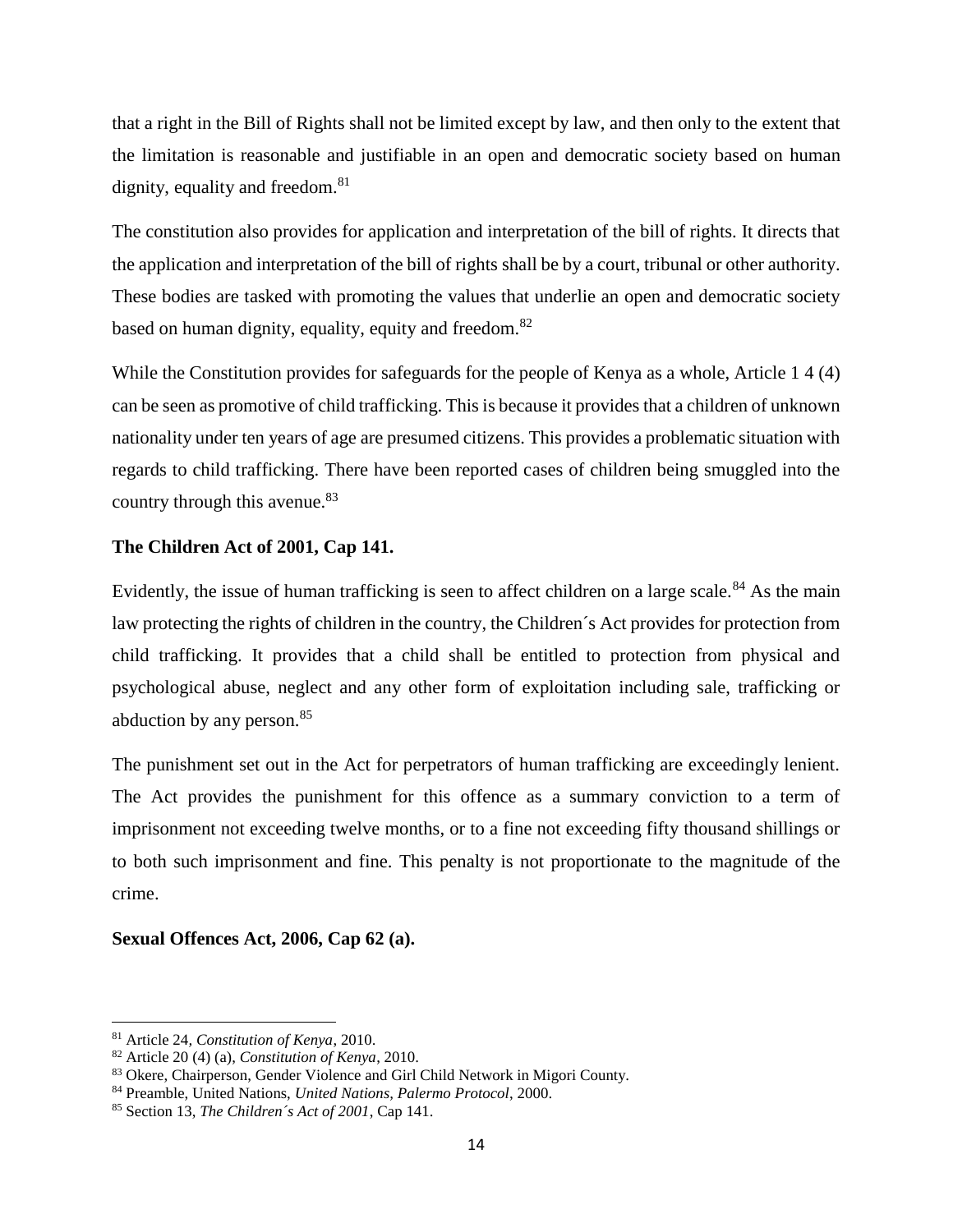It was prudent to include this Act among the legal mechanisms to be analysed as a significant part of this study. This is because it covers the plight of both women and children in relation to human trafficking. It also delves into a much deeper issue which is trafficking for sexual exploitation setting sanctions against it and providing recourse and punishment for such cases within Kenyan law, covering external jurisdictions as well.

The Act provides that perpetrators include persons who arrange or facilitate travel within or across Kenyan borders by another person with the intent commit a sexual offence against them.<sup>86</sup> It amerces a penalty upon conviction, of imprisonment for a term of not less than fifteen years or to a fine of not less than two million shillings or to both. While the punishment is commensurate to the crime, a lacuna in implementation is the main source of the problem. There is a wide gap in prosecution of sexual crimes as is evidenced by this kind of exploitation especially around the Coast.

Besides that, the Sexual Offences Act also provides sanctions and punitive measures to be undertaken in the specific cases of child trafficking. It provides that intentionally organizing travel arrangements for a child for sexual exploitation is tantamount to an offence of child trafficking. This offence attracts a penalty of conviction to imprisonment for a term of not less than ten years and where the accused person is a juristic person to a fine of not less than two million shillings.<sup>87</sup>

#### **The Victim Protection Act No. 17 of 2014.**

In relation to trafficking in persons, this Act was created with the main aim of providing protection of victims of such crimes. It seeks to provide them with better information and support services to provide for reparation, compensation, special protection for vulnerable victims, and other connected purposes. It specifically provides for special protection for victims in the *Counter Trafficking in Persons Act, (No.8), 2010*. <sup>88</sup> The issue however, is that there are no government structures that have been put in place in pursuit if this goal. This has led to the lack of prosecution of cases as victims might fear for their own safety.

#### **Counter-Trafficking in Persons Act of 2010.**

<sup>86</sup> Section 18, *Sexual Offences Act, 2006*, Cap 62 a.

<sup>87</sup> Section 13, *Sexual Offences Act, Cap 62 (a*), 2006.

<sup>88</sup> Section 5, *Victim Protection Act No.17*, 2014.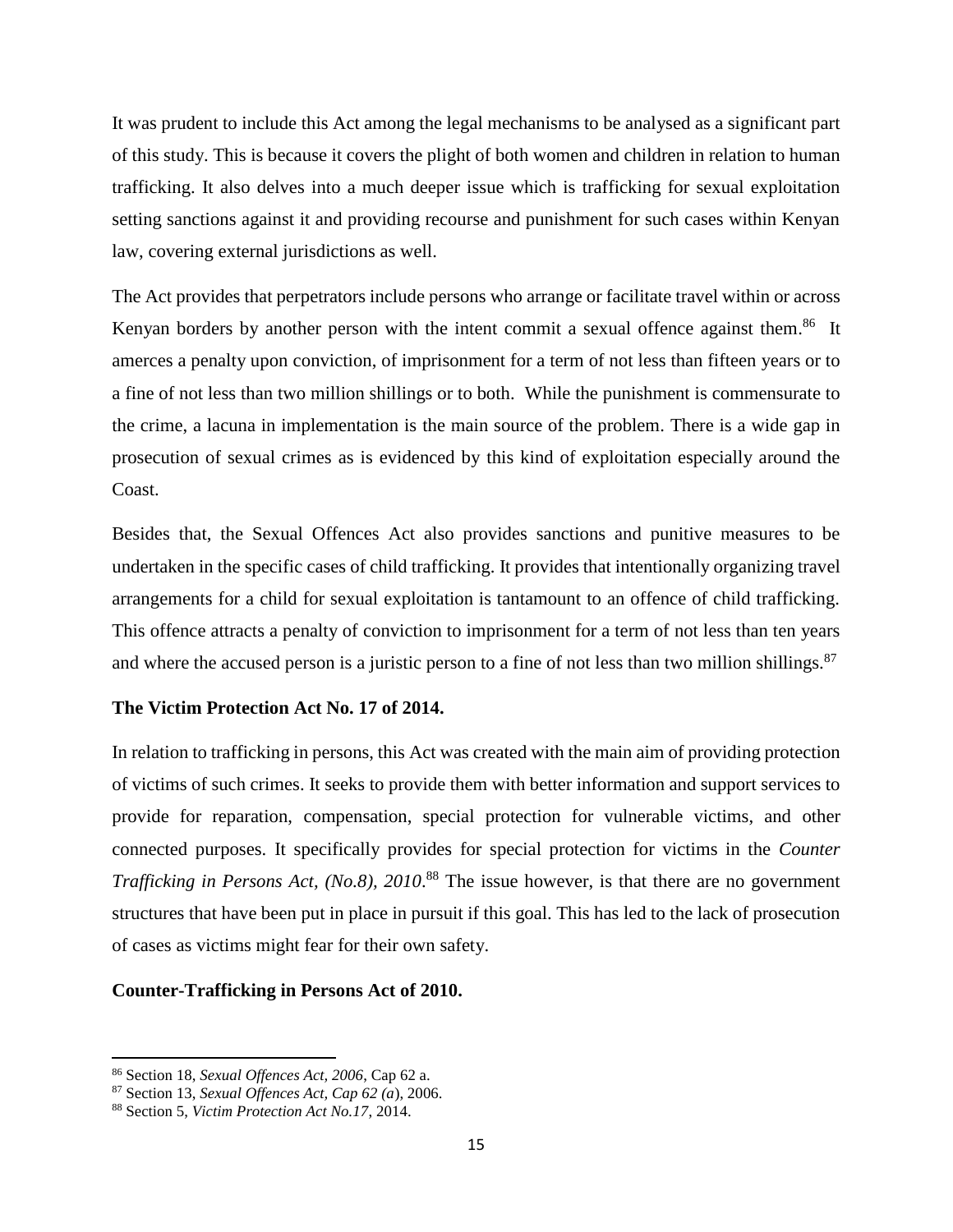Due to the fact that Kenya had been cited as a source of origin, transit and destination for the purposes of human trafficking, the state created a Counter-Trafficking in Persons Act pursuant to the *United Nations, Palermo Protocol*. 89

This Act was created with the main aim of implementing Kenya's obligations under the United Nations Convention against Transnational Organized Crime particularly its Protocol to Prevent, Suppress and Punish Trafficking in Persons. It focuses especially on women and children; to provide for the prosecution of offences relating to trafficking in persons and for connected purposes.<sup>90</sup>

Towards the end of implementation, the Act provides for the establishment of an Advisory Committee.<sup>91</sup> The primary function of the Committee is to advise relevant areas of government on activities aimed at combating trafficking and the implementation of preventive, protective and rehabilitative programs for trafficked persons.<sup>92</sup> The advisory committee is in charge of coming up with and implementing the national plan of action.

The Counter Trafficking in Persons Act consequentially resulted in amendments to sections of the Penal Code, the Sexual Offences Act 2006 and The Children Act 2001 that touch on trafficking.<sup>93</sup> The Act became operational in 2012.

## <span id="page-23-0"></span>**THE PALERMO PROTOCOL**

 $\overline{a}$ 

**United Nations, Protocol to Prevent, Suppress and Punish Trafficking in persons, Especially Women and Children, Supplementing the United Nations Convention against Transnational Organized Crime (***United Nations, Palermo Protocol***), 2000.**

This protocol entered into force on  $25<sup>th</sup>$  December 2003.<sup>94</sup> Kenya acceded to this protocol on the 05<sup>th</sup> of January 2005. This means that Kenya accepted the offer or the opportunity to become a party to this treaty that had already been negotiated and signed by other states. It has the same legal effect as ratification in that it is binding. This protocol bears the standing definition of the scope

<sup>89</sup> United Nations, Protocol to Prevent, Suppress and Punish Trafficking in persons, Especially Women and Children, Supplementing the United Nations Convention against Transnational Organized Crime (United Nations, Palermo Protocol), 2000.

<sup>90</sup> Long Title, Counter Trafficking in Persons Act 2010.

<sup>&</sup>lt;sup>91</sup> Section 19, Counter Trafficking in persons Act 2010.

<sup>92</sup> Section 20, The *Counter Trafficking in Persons Act, (No.8), 2010*.

<sup>93</sup> Second Schedule, The *Counter Trafficking in Persons Act, (No.8), 2010*

<sup>94</sup> Article 17, *United Nations, Palermo Protocol*, 2000.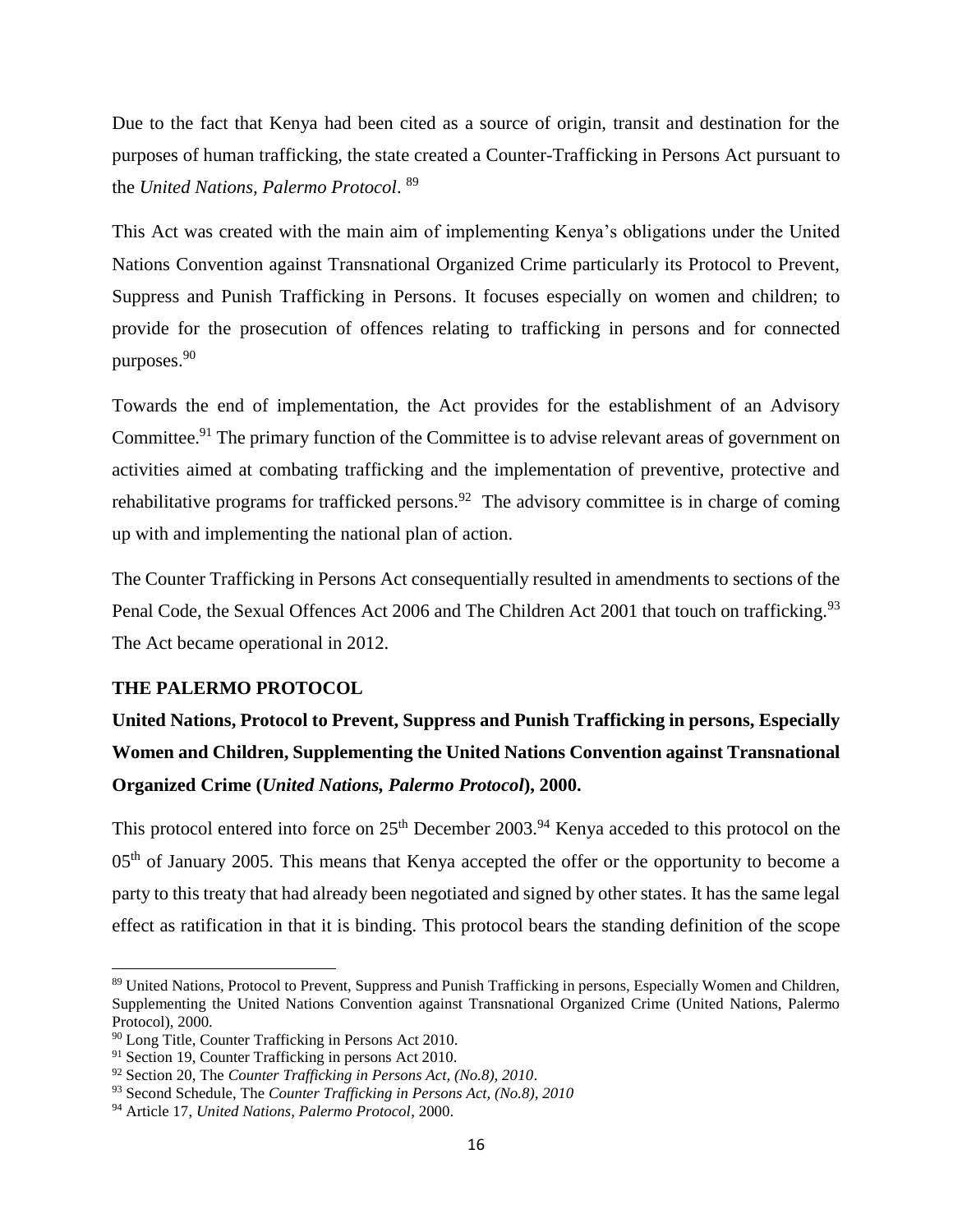of the crime of trafficking in persons. <sup>95</sup>The standing definition as provided for by this treaty is as follows:

*"Trafficking in persons" shall mean the recruitment, transportation, transfer, harbouring or receipt of persons, by means of the threat or use of force or other forms of coercion, of abduction, of fraud, of deception, of the abuse of power or of a position of vulnerability or of the giving or receiving of payments or benefits to achieve the consent of a person having control over another person, for the purpose of exploitation. Exploitation shall include, at a minimum, the exploitation of the prostitution of others or other forms of sexual exploitation, forced labour or services, slavery or practices similar to slavery, servitude or the removal of organs... The consent of a victim of trafficking in persons to the intended exploitation set forth [above] shall be irrelevant where any of the means set forth [above] have been used*. 96

The protocol has a special focus on the plight of children and women.<sup>97</sup> This is due to the fact that trafficking in persons around the world has been seen as an issue affecting women and children on a large scale. The rights of children (defined as being a person under 18 years of age)<sup>98</sup> are considered specially, as it provides that the state parties shall take into account the special needs of children.<sup>99</sup>

Focusing on human rights in general, the protocol provides that party states have the onus to facilitate the safe return of trafficked individuals, with due regard to their safety without undue or unreasonable delay. <sup>100</sup> Kenya is yet to come up with a governmental institution that directly deals with the protection and repatriation of trafficking victims. The protocol requires that the state provides for the safe repatriation of trafficking victims, including those without documentation<sup>101</sup> without any prejudice to any right afforded to victims of trafficking in persons by any law of the receiving state. $102$ 

 $\overline{a}$ 

<sup>95</sup> Article 3, *United Nations, Palermo Protocol*, 2000.

<sup>96</sup> Article 3, *United Nations, Palermo Protocol*, 2000.

<sup>97</sup> Preamble, *United Nations, Palermo Protocol*, 2000.

<sup>98</sup> Article 3 (d), *United Nations, Palermo Protocol*, 2000.

<sup>99</sup> Article 6 (4), *United Nations, Palermo Protocol*, 2000.

<sup>100</sup> Article 8, *United Nations, Palermo Protocol*, 2000.

<sup>101</sup> Article 8 (4), *United Nations, Palermo Protocol*, 2000.

<sup>102</sup> Article 8 (5), *United Nations, Palermo Protocol*, 2000.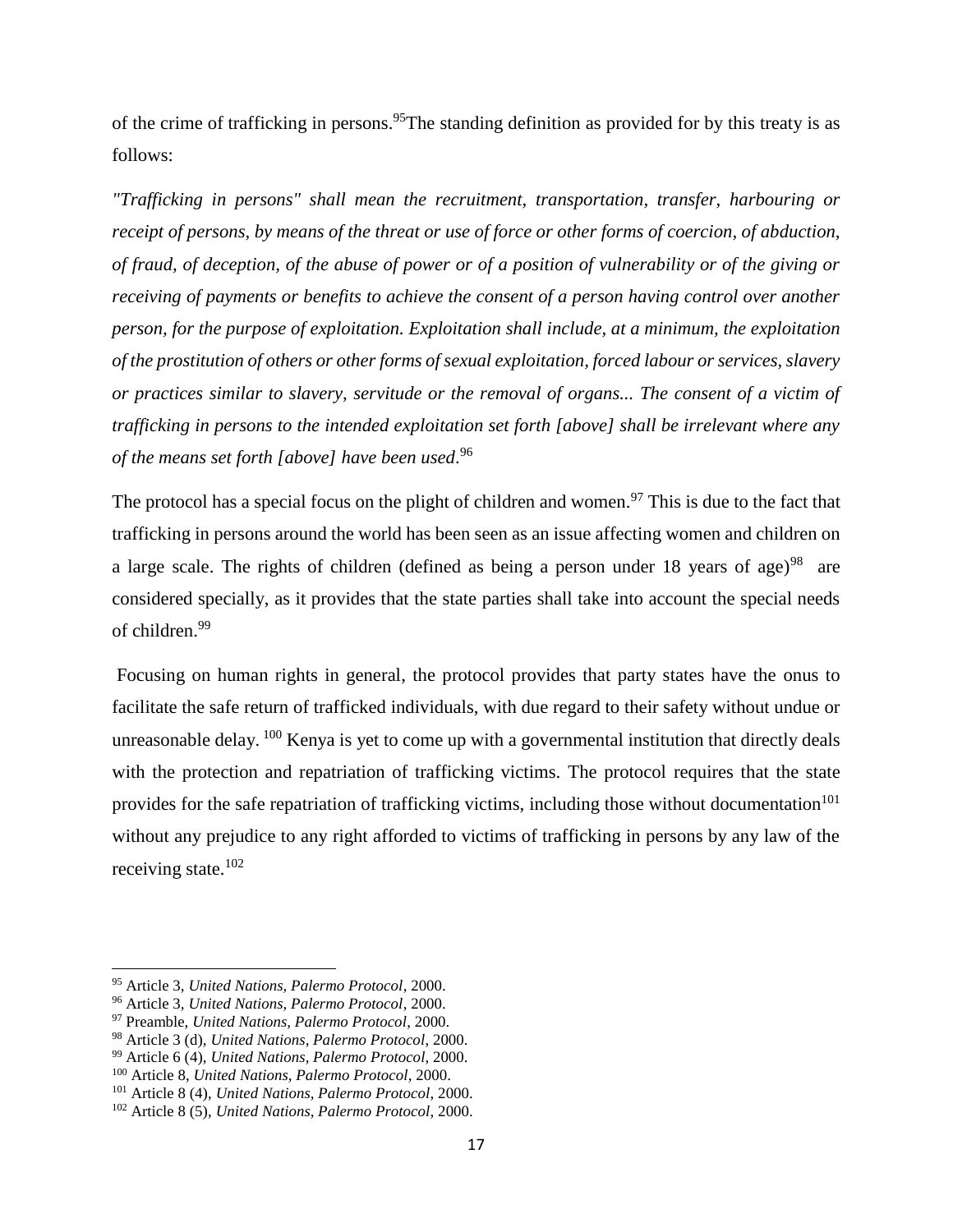The protocol also requires that the party states consider and provide for temporary or permanent residence in countries of transit or destination for trafficking victims in exchange for testimony against alleged traffickers, or on humanitarian and compassionate grounds.<sup>103</sup> This is yet to be implemented in Kenya as well.

Parties to this protocol are also tasked with providing for proportional criminal penalties by criminalizing the act of human trafficking.<sup>104</sup> While Kenya has adequate provisions of the law criminalizing trafficking in persons, the problem comes in implementation of these legislations.

As a measure to stop trafficking in its tracks this protocol also requires that party states engage in information exchange and training practices in accordance with domestic laws to ensure travel documents are well scrutinized and relevant stakeholders are properly trained.<sup>105</sup> This seems to be a major issue in the country. Stake holders in charge of immigration are poorly trained. As a result of these, many cases have gone unprosecuted.

## <span id="page-25-0"></span>**THE NATIONAL PLAN OF ACTION AND INTERNATIONAL TREATIES**

## **The National plan of Action for combating Human Trafficking and Strategic Framework (2013-2017).**

Consequences of trafficking in Kenya present themselves in various forms. These include; child labour, domestic labour, street begging, child sexual exploitation, prostitution, child sex tourism and servitude among others.<sup>106</sup>

Kenya's National Plan of Action (NPA) for Combating Human Trafficking 2013-2017 was developed with the main goal of implementing Kenya's obligation under the United Nations Convention against Transnational Organized Crime particularly in its Protocol to Prevent, Suppress and Punish Trafficking in Persons, especially women and children. (The *United Nations, Palermo Protocol*).<sup>107</sup> The main aim in formulating this plan of action was to create a national atmosphere of co-operation between national, regional and international stakeholders.<sup>108</sup>

<sup>103</sup> Article 6 (3), *United Nations, Palermo Protocol*, 2000.

<sup>104</sup> Article 5, *United Nations, Palermo Protocol*, 2000.

<sup>105</sup> Article 10 (1) (c), *United Nations, Palermo Protocol*, 2000.

<sup>106</sup> Kaunga J, '*Study on Child Labour-Kenya*', International Labour Organisation, 2008, 34. See also: The degradation of work, trafficking in persons from a labour perspective: The Kenyan experience.

<sup>107</sup> Article 3, *United Nations, Palermo Protocol*, 2000.

<sup>108</sup> National Plan of Action of Kenya, Strategic Plan, 1.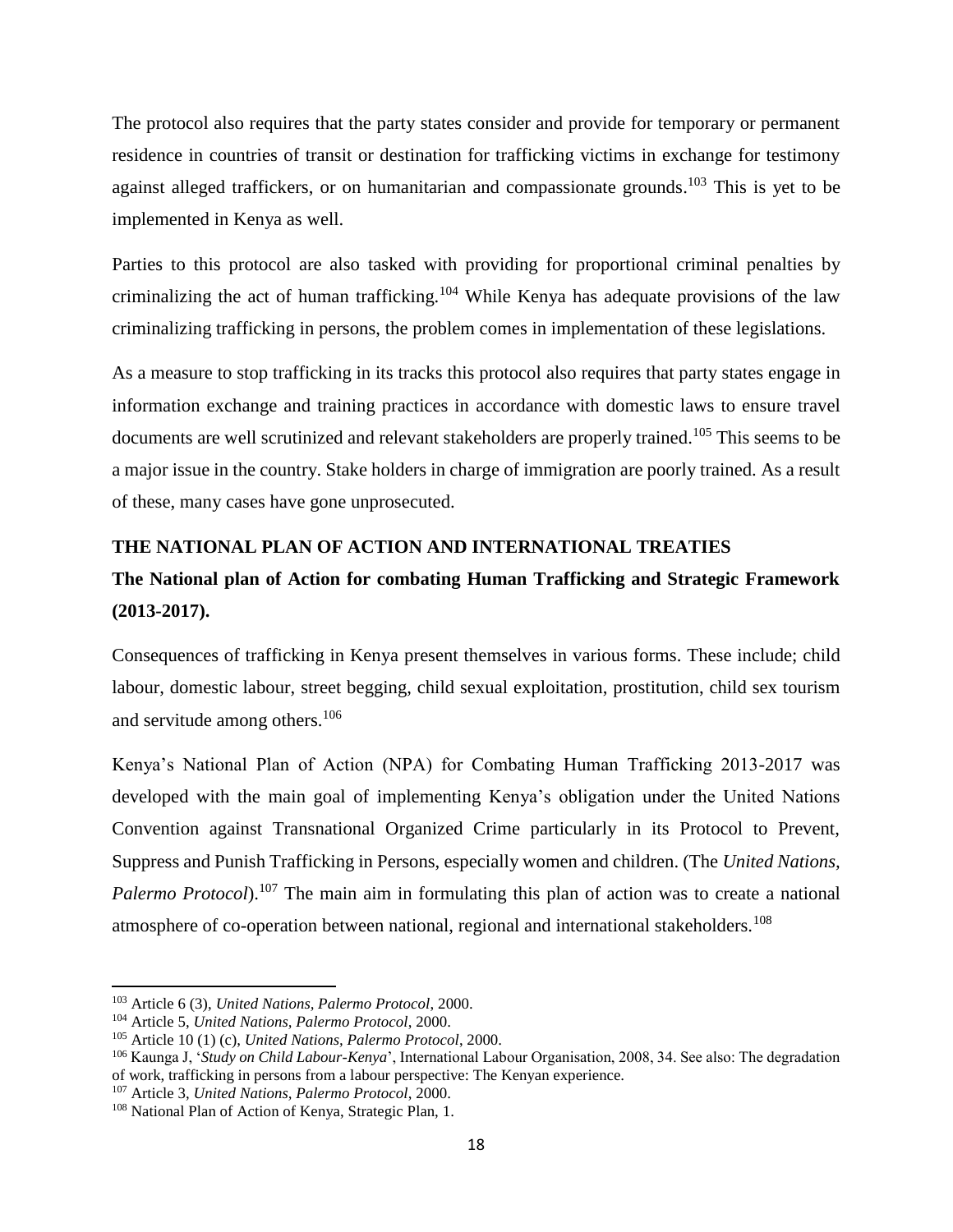The plan has adopted an approach that involves three measures. First, prevention of human trafficking, second is the protection of the victims and lastly, the prosecution of perpetrators through implementation of the legal mechanisms put in place.<sup>109</sup> These are concomitant of the approaches taken up by countries across the world, specifically party states to this protocol, to this end. 110

Kenya has also signed and ratified the following international instruments, pursuant to combatting trafficking in persons:

#### **United Nations Convention on the Rights of the Child (UNCRC)<sup>111</sup>**

Kenya ratified this treaty in 1990. The convention requires that state parties take appropriate national, bilateral and multilateral measures to prevent the abduction, the sale of or trafficking in children for any purpose or in any form.<sup>112</sup> The first real implementation of this treaty in Kenyan legislation was seen in 2001 where Kenya adopted the definition of a child from this treaty. While ratification meant that Kenya was ready to implement legislation that would address the treaty as a whole, developments were dilatory and inadequate. There was no evidence of the state applying preventive measures against trafficking before 2001 and even then, before 2013, the penalties against this crime were not proportionate to the magnitude of the crime.

## **Convention Concerning the Prohibition and Immediate Action for the Elimination of the Worst Forms of Child Labour (ILO Convention No. 182)**

This convention was ratified by Kenya in 2001. It requires that state parties implement effective measures to ensure the prohibition and elimination of the worst forms of child labour "as a matter of urgency". Among the measures prohibited are the sale and trafficking in children. State parties are also encourage to enjoin in putting in place programmes to combat trafficking in children. In doing so, states are to identify and reach out to children at increased risk, especially among female

 $\overline{a}$ 

<sup>109</sup> National Plan of Action 2013-2017.

<sup>110</sup> Preamble, *United Nations, Palermo Protocol*, 2000.

<sup>111</sup> UN General Assembly, *Convention on the Rights of the Child*, 20 November 1989, United Nations, Treaty Series, vol. 1577, p. 3.

<sup>112</sup> Article 35, United Nations Convention on the Rights of the Child, 1989.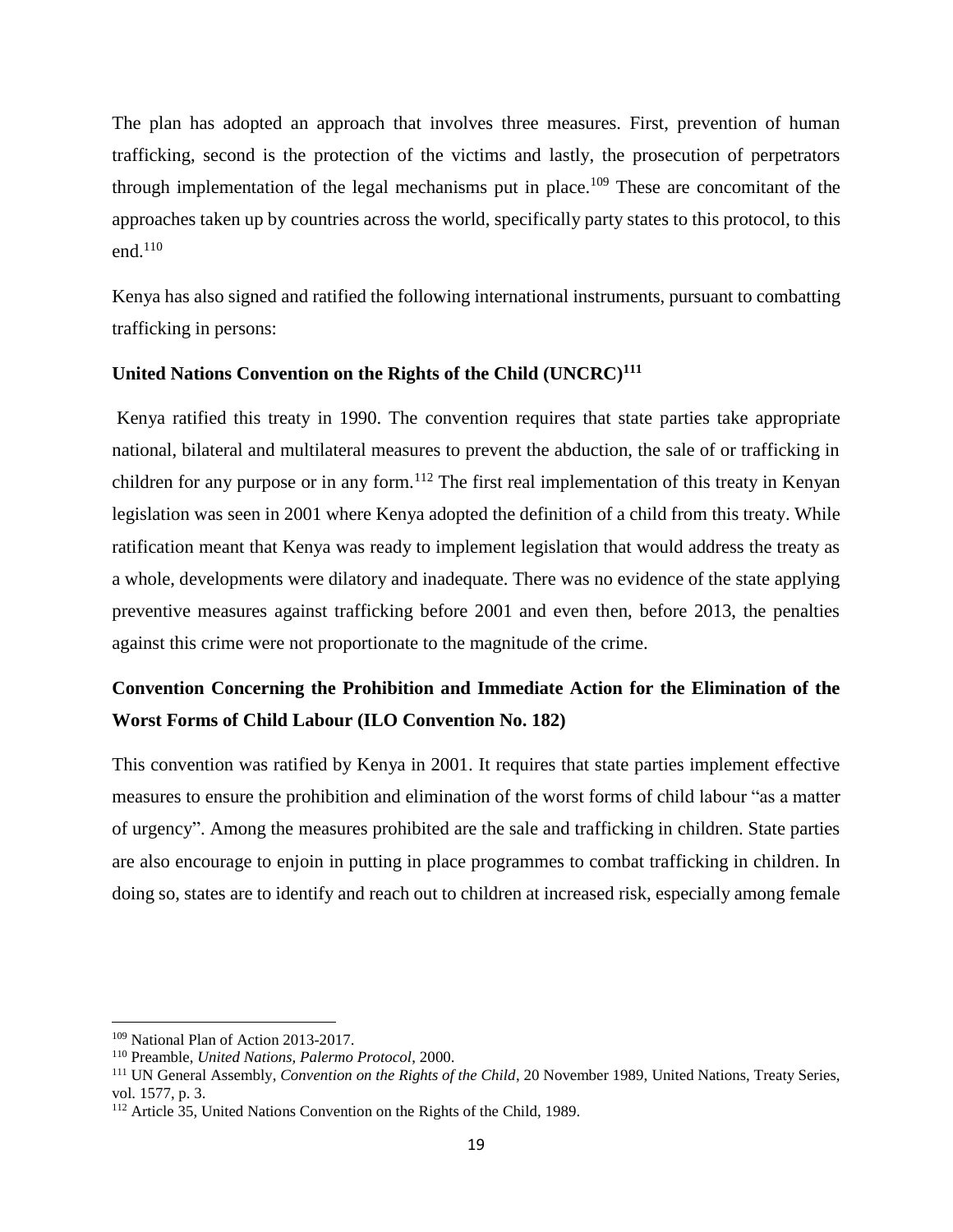children.<sup>113</sup> Child labour has been seen in Kenya as one of the most adverse consequences of trafficking

## **Convention on the Elimination of all forms of discrimination Against Women. 114**

It is evident that the issue of human trafficking largely affects women and children around the world. This treaty dictates that state parties should take all appropriate measures, including legislation, to suppress all forms of traffic in women and exploitation of the prostitution of women". $115$ 

## **The Rome Statute**. 116

This instrument established and vested power in the International Criminal Court, which addresses the issue of human trafficking in the context of enslavement, which forms part of the definition of crimes against humanity. $117$ 

## **The Hague Convention on the Rights of Children on Inter-Country Adoption, May 1993.**<sup>118</sup>

Kenya acceded to this Convention with effect from 1st June, 2007. This instrument provides that the states, recognize the rights of the child. It further mandates that each state should take, as a matter of priority, appropriate measures to enable the child to remain in the care of his or her family of origin. Implementation of this requirement especially within Kenya will be a large step towards dealing with the problem of child trafficking and child labour.

While this treaty recognizes that inter-country adoption may offer the advantage of a permanent family to a child for whom a suitable family cannot be found in his or her State of origin, it promotes regulated adoptions. Unregulated adoptions especially of children from Somalia has created a large trafficking problem especially in the northern counties of Kenya.<sup>119</sup>

 $\overline{a}$ <sup>113</sup> Article 7 (1), Convention Concerning the Prohibition and Immediate Action for the Elimination of the Worst Forms of Child Labour (ILO Convention No. 182), 1999.

<sup>114</sup> UN General Assembly, *Convention on the Elimination of All Forms of Discrimination Against Women*, 18 December 1979, United Nations, Treaty Series, vol. 1249, p. 13.

<sup>115</sup> Article 6, *United Nations Convention on the Elimination of All Forms of Discrimination against Women*, 1979.

<sup>116</sup> UN General Assembly, *Rome Statute of the International Criminal Court (last amended 2010)*, 17 July 1998.

<sup>117</sup> Article 7, *Rome Statute of the International Criminal Court*, 2002.

<sup>118</sup> Hague Conference on Private International Law, *Hague Convention on the Protection of Children and Cooperation in Respect of Intercountry Adoption*, 29 May 1993, 33.

<sup>119</sup> Miruka K and Oluoch N "*Child traffickers using church*", 1 November 2011 [,http://www.standardmedia.co.ke/InsidePage.php?id=2000046003&cid=658.](http://www.standardmedia.co.ke/InsidePage.php?id=2000046003&cid=658)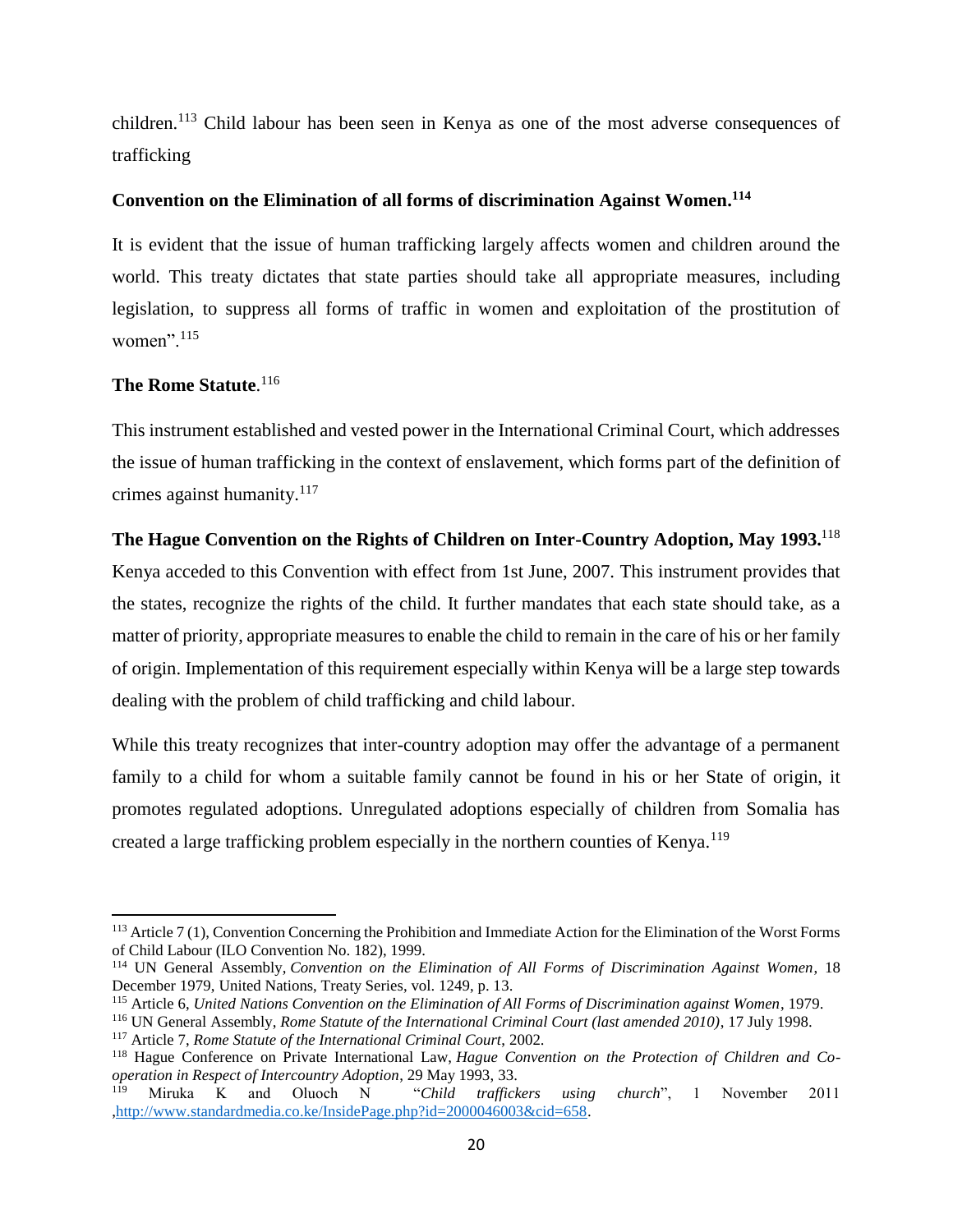This treaty mandates state parties to take measures to ensure that inter country adoptions are made in the best interests of the child and with respect for his or her fundamental rights, and to prevent the abduction, the sale of, or traffic in children.<sup>120</sup>

## <span id="page-28-0"></span>**CONCLUSION**

 $\overline{\phantom{a}}$ 

Kenya has criminalized the trafficking of children and adults for sexual exploitation through the legislations mentioned above. These legislations seem to prescribe penalties that are sufficiently stringent. Kenya Counter Trafficking in Persons Act, 2010, In Article 3(5) accords hefty penalties on persons found guilty of human trafficking. The person is liable for imprisonment for a term not less than 30years or to a fine of not less than Ksh.30 million or both and upon subsequent conviction, to imprisonment for life. The Sexual Offenses Act also amerces harsh penalties with regards to trafficking in persons. However, despite there being such harsh penalties upon prosecution and conviction, the legislations, seem to have a few loopholes that allow for trafficking in persons. An example is in chapter 3 of the constitution which provides that a child of under eight years and of an unknown nationality found in Kenyan is to be considered a citizen. This has arguably provided a leeway for children being smuggled into the country at this young age.<sup>121</sup>

With regard to trafficking in persons, Kenya needs to implement fully the current legislations put in place to deal with this issue. The legislations also need to properly address the areas of prevention, protection and prosecution. While the current legislations are indicative of efforts to prevent human trafficking, an issue arises in implementation. There is laxity among stake-holders responsible for implementing the legislations and prosecuting the crimes.

<sup>120</sup> Preamble, *The Hague Convention on the Rights of Children on Inter-Country Adoption May 1993.*

<sup>&</sup>lt;sup>121</sup> M Kenan and O Nick, 'Child traffickers using church', 1 November 2011<http://www.standardmedia.co.ke/>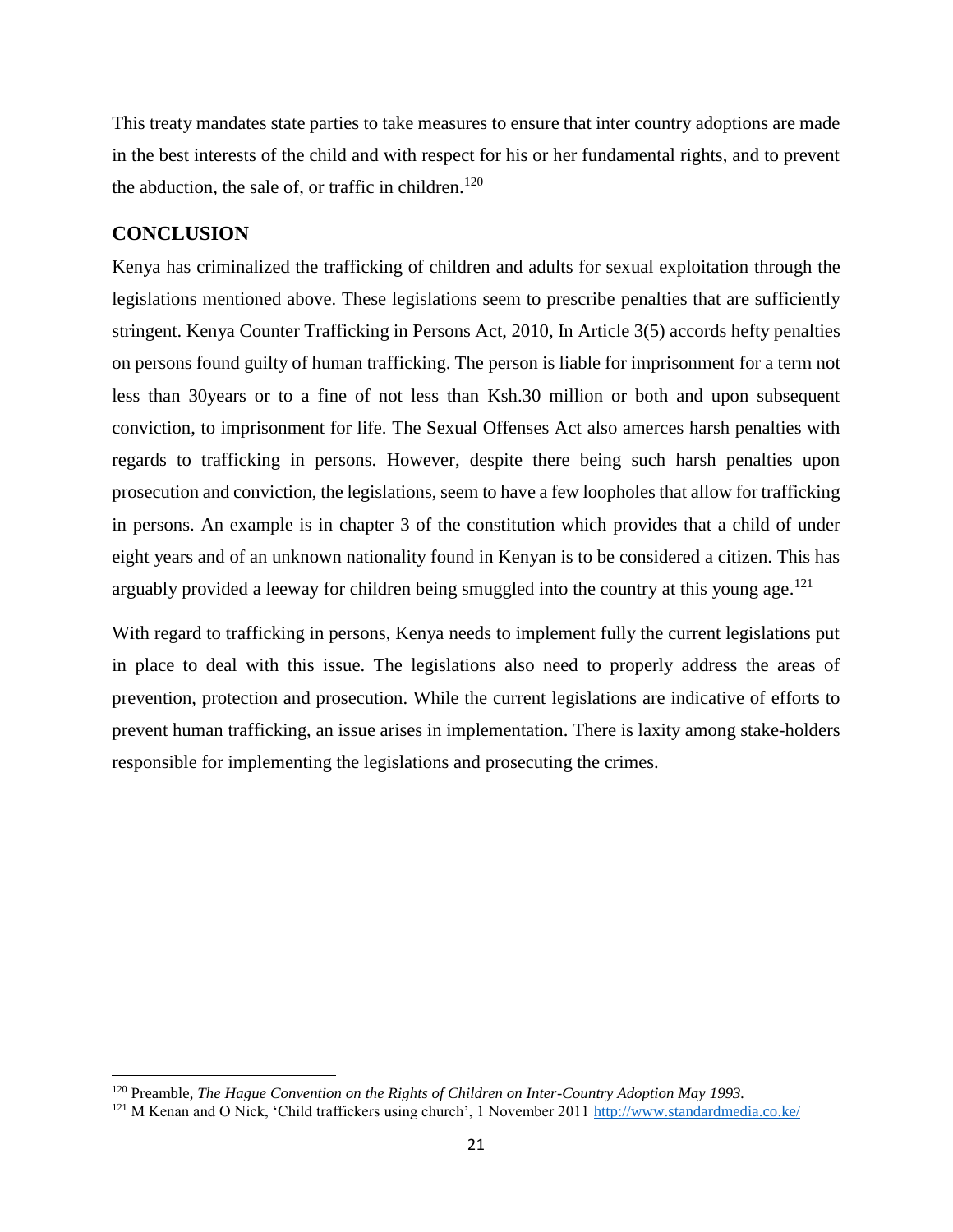## **CHAPTER FOUR**

## <span id="page-29-1"></span><span id="page-29-0"></span>**DEVELOPMENT AND IMPLEMENTATION OF HUMAN TRAFFICKING LEGISLATION IN KENYA.**

## <span id="page-29-2"></span>**INTRODUCTION**

Human trafficking has been a reported problem in East Africa for several years. However, there have been very few research studies that are indicative of this phenomenon. There is, in particular a scarcity in investigative research in the individual countries that are involved.

#### <span id="page-29-3"></span>**THE HISTORY OF HUMAN TRAFFICKING IN KENYA.**

In 1996, Kenya was marked as having a 43.1% rate of child labour and trafficking.<sup>122</sup>This was evidenced by the migration of children from rural areas in the country to more urban areas for purposes of employment.<sup>123</sup> In 2001, there was an influx of reported cases of mistreatment of international domestic employees, some of whom were Kenyan. An example that particularly stood out was that of two Kenyan employees in the United States of America. The two, Alice Benjo and Mary Chumo, were "kept as modern day slaves" at the house of their employer in the States, an employee at the Kenyan Embassy in Washington. They had been employed by Elizabeth Belsoi, a Kenyan citizen, in the suburb of Bowie. According to a lawsuit filed in the year 2000, they had working days of not less than 18 hours and were not allowed to use the phone for communication or to leave the home. Belsoi denied the charges through her lawyer, who claimed she fully complied with the employment agreement. The lawsuit was settled out of court for an undisclosed sum.<sup>124</sup>

Thereafter, in 2002, a report on child prostitution provided that people took in destitute children but instead of taking care of their needs, they hired them or pedalled them out for prostitution.<sup>125</sup> This was prevalent around the coast. A number of children from adverse homes and other provinces as well were found in brothels.<sup>126</sup> This is usually prevalent among pastoral communities

<sup>123</sup> Kaunga J, '*Study on Child Labour-Kenya*', International Labour Organisation, 2008, 30.<br><sup>124</sup> Armour S, 'Part 1: Some foreign household workers enslayed' U <sup>124</sup> Armour S, 'Part 1: Some foreign household workers enslaved' USA Today, 11/21/2001 [<www.usatoday.com/money/general/2001/11/19/cover.htm>](http://www.usatoday.com/money/general/2001/11/19/cover.htm) 16 November 2016

<sup>125</sup>Ochieng Z, News from Africa, August 2002

<sup>&</sup>lt;sup>122</sup> International Labour Organisation (ILO) News, Geneva, 10 June 1996 [www.ilo.org/global/about-the-ilo/press-and](http://www.ilo.org/global/about-the-ilo/press-and-media-centre/news/WCMS_008058/lang--en/index.htm)[media-centre/news/WCMS\\_008058/lang--en/index.htm](http://www.ilo.org/global/about-the-ilo/press-and-media-centre/news/WCMS_008058/lang--en/index.htm)

[www.newsfromafrica.org/newsfromafrica/articles/art\\_854.html](http://www.newsfromafrica.org/newsfromafrica/articles/art_854.html) 9 December 2016. <sup>126</sup> Zachary Ochieng, 'News from Africa', August 2002 [www.newsfromafrica.org/newsfromafrica/articles/art\\_854.html](http://www.newsfromafrica.org/newsfromafrica/articles/art_854.html) 9 December 2016.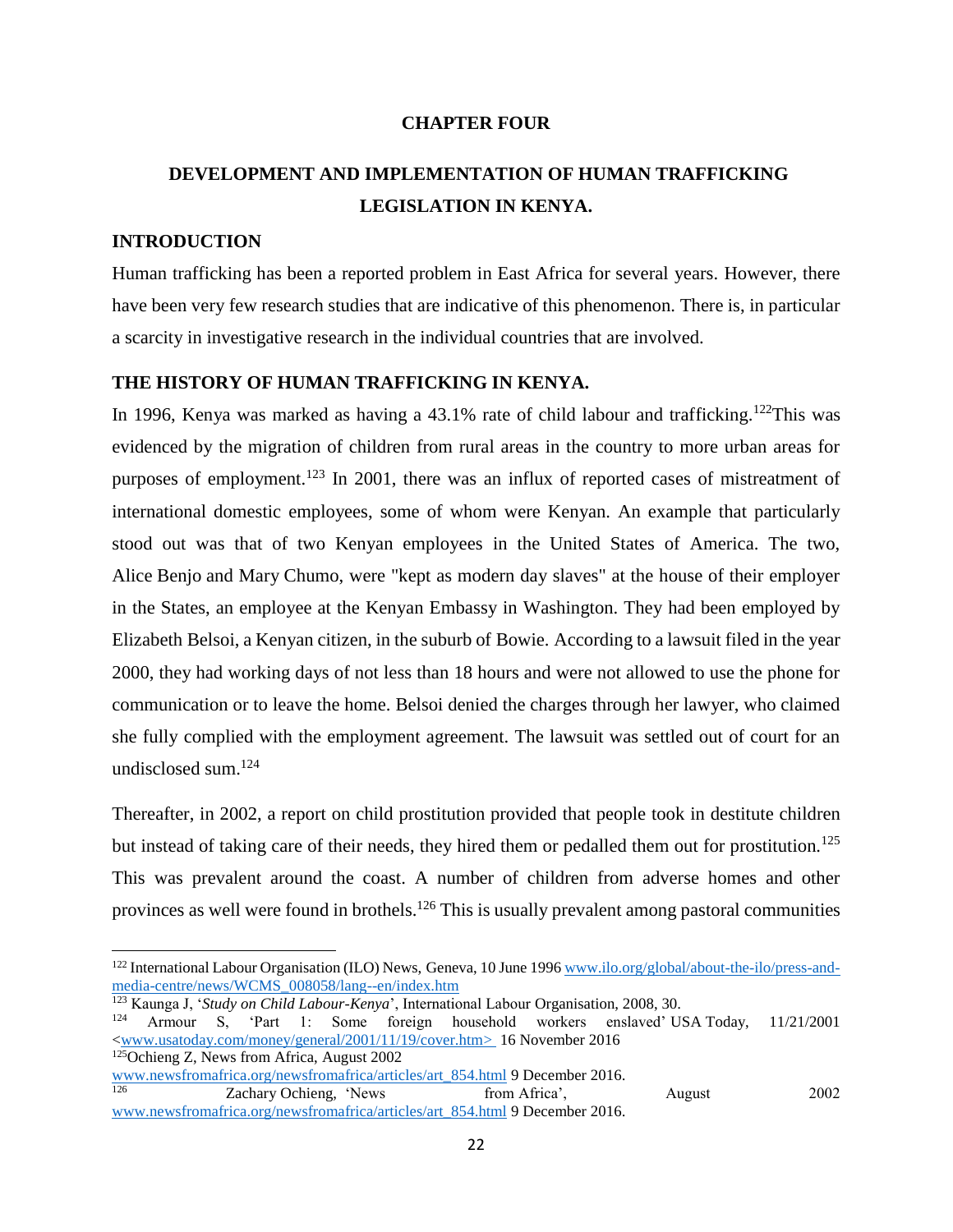in the counties in northern Kenya. According to this report, the girl children were married off by their parents to much older men who were also responsible for keeping the girls from school and travelling with them away from their homes as well. It was suggested that this was done in order to pay the school fees of their male siblings. $127$ 

The year 2004 brought with it what was arguably, the biggest human trafficking scandal in Kenya. In this situation, Mr. Gilbert Deya, a Kenyan born evangelical pastor based in London purported to inspire miraculous conceptions among infertile and post-menopausal women through prayer.<sup>128</sup> The story gained traction after it was reported that the women who had sought recourse from pastor Deya had allegedly been witnessed travelling to Kenya with Mrs. Deya and returning with a baby.<sup>129</sup> Further scrutiny through DNA testing on the Deya family revealed that of the fifteen children that the couple claimed as their own, only six were their biological offspring. This provoked an order for the extradition of Mr. Deya by Home Secretary Jacqui Smith which failed in 2007 due to the United Kingdom's requirement that Mr. Deya be extradited to a prison of acceptable standards. Recent occurrences have had the extradition reviewed. <sup>130</sup>

In 2005, Country Reports on Human Rights Practices provided a report indicating that Kenya is a source, transit and destination country for trafficked children.<sup>131</sup> In this report, Kenyan children were reportedly being trafficked to South Africa. The report also featured instances of internal trafficking of children into involuntary domestic employment, which including working in urban centres as hawkers, day labourers, and as prostitutes. Children were also trafficked from Burundi and Rwanda to coastal areas of Kenya for purposes of sexual exploitation.<sup>132</sup>

l

<sup>&</sup>lt;sup>127</sup> Zachary Ochieng, News from Africa, August 2002www.newsfromafrica.org/newsfromafrica/articles/art 854.html Accessed on 16 November 2016. See also, Kaunga J, 'Study on Child Labour-Kenya', International Labour Organisation, 2008.

<sup>&</sup>lt;sup>128</sup> Mwangi G, 'Deya Babies are Victims of Trafficking', The Nation, Kenya, 29 August 2004. [<www.religionnewsblog.com/8585/deya-babies-are-victims-of-trafficking>](http://www.religionnewsblog.com/8585/deya-babies-are-victims-of-trafficking) 16 November 2016.

<sup>&</sup>lt;sup>129</sup> Dubuis A, 'We found the Trafficked Miracle Babies who disappeared in Ten Years Ago in Kenya', 24 March 2016,< [https://news.vice.com/article/we-found-the-trafficked-miracle-babies-who-disappeared-ten-years-ago-in](https://news.vice.com/article/we-found-the-trafficked-miracle-babies-who-disappeared-ten-years-ago-in-kenya)[kenya>](https://news.vice.com/article/we-found-the-trafficked-miracle-babies-who-disappeared-ten-years-ago-in-kenya) 16 November 2016.

<sup>&</sup>lt;sup>130</sup> Dubuis A, 'Gilbert Deya: Preacher in 'miracle babies' case fights to stay in Britain', The Standard UK, 21 October 2016, [<www.standard.co.uk/news /world/gilbert-deya-preacher-in-miracle-babies-case-fights-to-stay-in-britain-](http://www.standard.co.uk/news%20/world/gilbert-deya-preacher-in-miracle-babies-case-fights-to-stay-in-britain-a3375626.html) $\frac{a3375626.html}{131}$  16 November 2016

<sup>131</sup> U.S. Department of Labor Bureau of International Labor Affairs, 2005  $\frac{\text{www.dol.gov/ilab/media/reports/iclp/tda2004/kenya.htm}}{132} > 17 \text{ November } 2016$ <sup>132</sup> U.S. Department of Labor Bureau of International Labor Affairs, 2005 [<www.dol.gov/ilab/media/reports/iclp/tda2004/kenya.htm](http://www.dol.gov/ilab/media/reports/iclp/tda2004/kenya.htm) >17 November 2016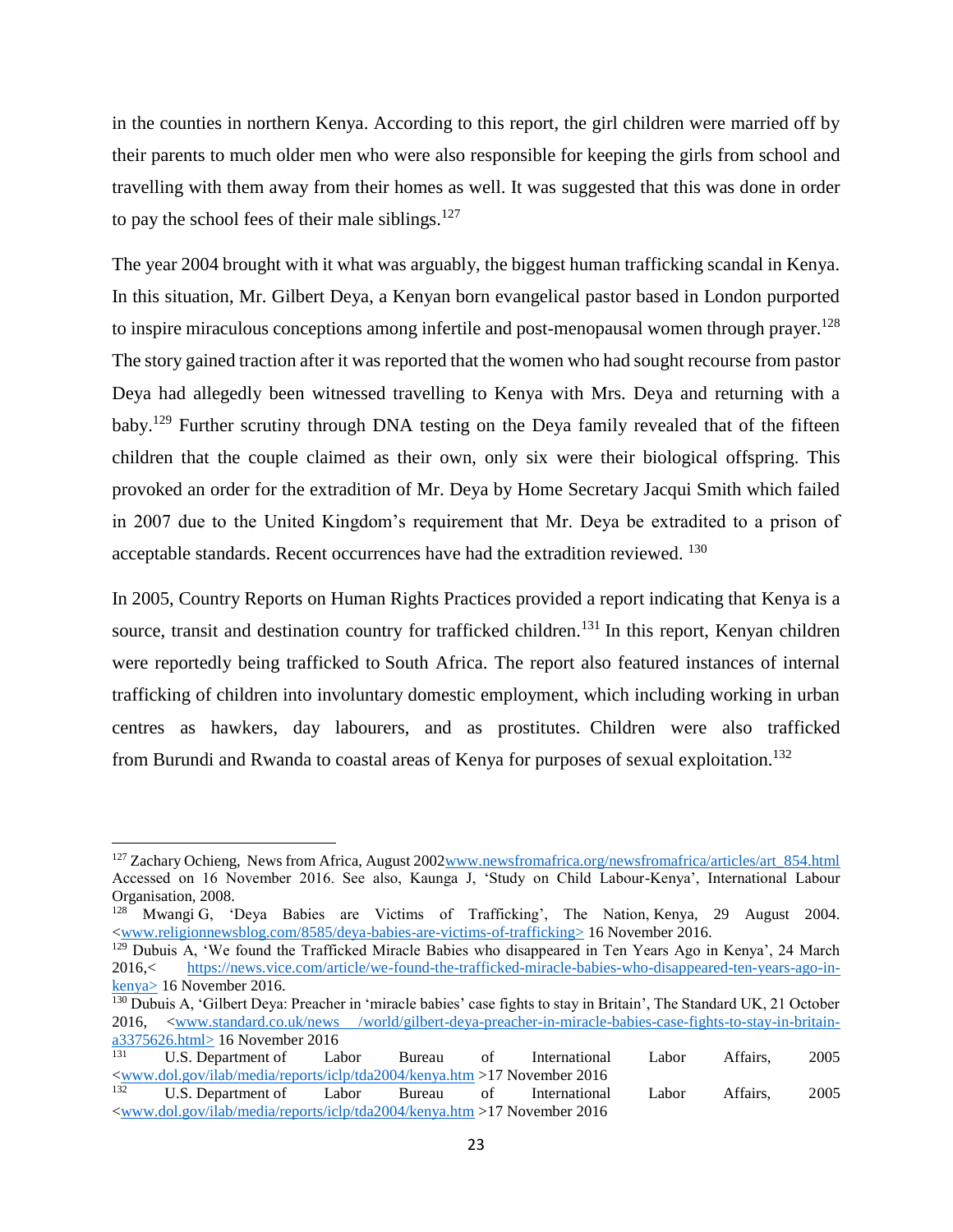In 2006, it was noted by the Director of Public Prosecutions, Keriako Tobiko that the lack of a counter trafficking legislation posed a big problem towards the prosecution of offenders of the said crime.<sup>133</sup> He proposed that the government formulate a comprehensive framework that would regulate human trafficking in Kenya.

#### <span id="page-31-0"></span>**RECENT DEVELOPMENTS IN LEGISLATION.**

In 2010, The Counter Trafficking in Persons Act was created subject to the provisions of the *United Nations, Palermo Protocol*. It was created in a bid to provide for the prevention of trafficking, protection of trafficking victims and the prosecution of perpetrators of trafficking crimes. In 2010, a private institution known as the Awareness against Human Trafficking organization (HAART), was founded. 134

The HAART was created with the aims of prevention of trafficking through awareness, protection of victims of human trafficking, prosecution of trafficking offenders and seeing to it that there was an adherence to policy and cooperation with other likeminded organizations.<sup>135</sup>

The HAART database provides that the areas most affected by human trafficking are around the Western parts of Kenya, Nairobi and its environs and the Coastal region as shown in figure 1.0 in the indexes.<sup>136</sup> This organization has also gone a long way in providing an insight on the current situation on trafficking in Kenya and guidelines on how to support victims.<sup>137</sup>

The African Network for the Prevention and Protection of Child Abuse and Neglect (ANPCANN) is another institution that has looked to the plight of the situation of human trafficking in Kenya. It has undertaken to engage local communities in the fight against human trafficking.<sup>138</sup> In 2007, the institution commenced an anti-child trafficking project dealing with mainly East African

<sup>133</sup> <sup>133</sup> Unicef, 'Law needed to fight human trafficking, says Tobiko', 30 April 2006 < [http://www.eastandard.net/hm\\_news/news.php?articleid=1143951784](http://www.eastandard.net/hm_news/news.php?articleid=1143951784) > 2 February 2017.

<sup>&</sup>lt;sup>134</sup> Awareness against Human Trafficking, [<http://haartkenya.org/about/>](http://haartkenya.org/about/) 17 November 2016.

<sup>&</sup>lt;sup>135</sup> Awareness against Human Trafficking, [<http://haartkenya.org/about/>](http://haartkenya.org/about/) 17 November 2016.

<sup>136</sup> Human Trafficking in Kenya: Analysis of data obtained from victims, HAART Kenya, August 2015, 10.

<sup>&</sup>lt;sup>137</sup> Awareness against Human Trafficking, [<http://haartkenya.org/research/>](http://haartkenya.org/research/) 17 November 2016.

<sup>138</sup> Zimmerman C, 'The Health Risks and Consequences of Trafficking in Women and Adolescents', London School of Hygiene & Tropical Medicine, 2003, 34. See also, The African Network for the Prevention and Protection against Child Abuse and Neglect (ANPPCAN) Regional Office Annual Report, 2012, 18.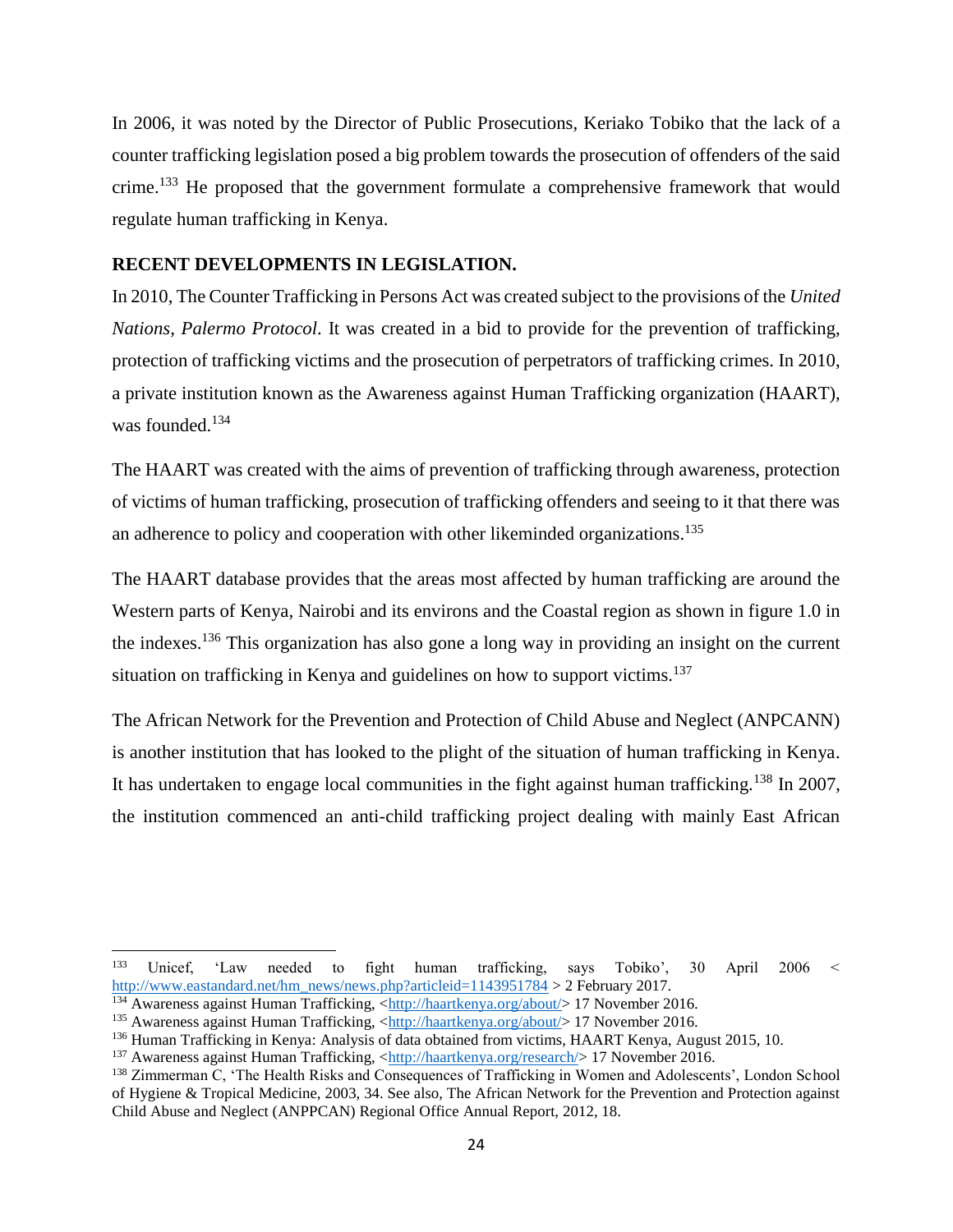countries such as Ethiopia, Kenya, Tanzania and Uganda. Particularly in Kenya, the programme targets three border points at Moyale, Busia and Loitoktok.<sup>139</sup>

The 2013 Trafficking in Persons report, ranked Kenya as tier 2 on the watch list for the third consecutive year.<sup>140</sup> This means that it does not fully comply with the United States of America (U.S.A) trafficking Victims Protection Act minimum standards but are making significant efforts to do so.<sup>141</sup> Unless the country demonstrates sufficient effort to mitigate human trafficking and its effects through the proper implementation of the domestic laws, it risks being ranked as a tier 3 country which could bring with it sanctions on non-trade and non-humanitarian assistance.<sup>142</sup> This kind of ranking is indicative of the insufficient level of urgency with which the government undertakes to demonstrate effort in ensuring full compliance with the provision of the Countertrafficking in Persons Act, 2010. It is therefore critical for the Government to make significant efforts and demonstrate funding for activities aimed at combating trafficking in persons.

The Kenyan government has taken strides towards implementation of the Counter Trafficking in Persons Act 2010. The Act established a Counter Trafficking in Persons Advisory committee<sup>143</sup> which was launched on  $8<sup>th</sup>$  July 2014 and is now operational.

The functions of the committee include the following: To advise the minister on inter-agency activities aimed at combating trafficking and the implementation of preventive, protective and rehabilitative programmes for trafficked persons.

The committee is also tasked with advising the Minister on the following: Formulation of a comprehensive and integrated program to prevent and suppress the trafficking in persons; Coordination of policies and programmes of the agencies to effectively address the issues and problems attendant to trafficking in persons; Coordination of the dissemination of information on the law and the issues relating to trafficking in persons through concerned agencies and nongovernmental organizations; Formulation of programmes for the reintegration of both locally and

 $\overline{a}$ 

<sup>&</sup>lt;sup>139</sup> The National plan of Action for combating Human Trafficking and Strategic Framework (2013-2017), 3. See also Figure 1.0.

<sup>140</sup>United States Department of State: Diplomacy in Action, Trafficking in Persons Report, 4 June 2008.

<sup>141</sup>United States Department of State, 2014 Trafficking in Persons Report - Kenya, 20 June 2014,< [http://www.refworld.org/docid/53aab9e214.html>](http://www.refworld.org/docid/53aab9e214.html) 12 January 2017<br><sup>142</sup> United States Department of State: Diplo

<sup>142</sup> United States Department of State: Diplomacy in Action, Tier Placement [<https://www.state.gov/j/tip/rls/tiprpt/2015/243366.htm>](https://www.state.gov/j/tip/rls/tiprpt/2015/243366.htm) 12 January 2017.

<sup>143</sup> Section 19, *Counter Trafficking in Persons Act, (No.8), 2010*.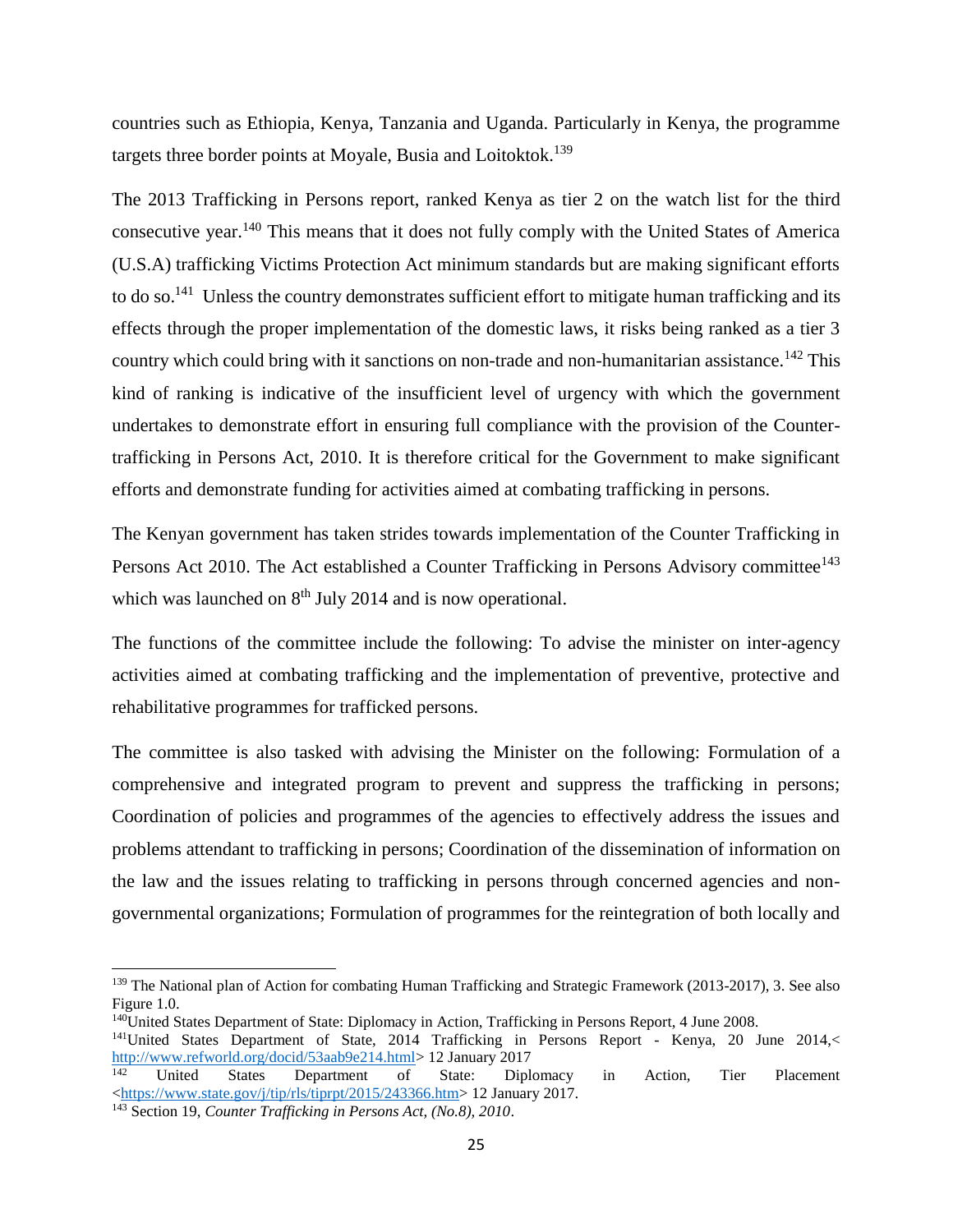internationally trafficked persons; Monitoring and evaluation of the progress of Kenya with respect to prevention, protection and prosecution efforts relating to trafficking in persons; Consultation and advocacy with Government departments and agencies and non-governmental organizations, to advance the purposes of this Act; Compilation and documentation of data and information on cases of trafficking in persons for purposes of policy formulation and program direction; Development of mechanisms to ensure the timely, coordinated, and effective response to cases of trafficking in persons; Measures to enhance cooperative efforts and mutual assistance between Kenya and other countries through bilateral and multilateral arrangements to prevent and suppress international trafficking in persons; Measures necessary to rehabilitate victims of trafficking in persons and in particular the implementation of rehabilitative programmes including education and protective programmes for the victims of trafficking in persons; provision of counselling services and temporary shelter to victims of trafficking in persons; and establishment of centres and programmes for intervention at various levels of the community; and mechanisms to screen persons entering or leaving Kenya to determine if they are victims of trafficking in persons.<sup>144</sup>Establishment of and support community based initiatives that address trafficking in persons; Implementation of effective pre-employment orientation seminars and pre-departure counselling programmes to applicants for overseas employment.<sup>145</sup>

In June 2012, the ministry of foreign affairs imposed a ban on labour recruitment agencies affiliated with the Middle East. This was due to an influx of cases of mistreatment of Kenyan domestic employees in Saudi Arabia.<sup>146</sup> The ban had the goal of allowing for vetting of all such agencies. The intended outcome was to prevent Kenyans from experiencing abuse in the Middle East, However, the ban may have increased the vulnerabilities of Kenyan domestic workers abroad, as unscrupulous agencies illegally recruited Kenyan women and girls directly from villages. The victims have, in the past been sent to Saudi Arabia and other countries in the Middle East through Tanzania or Uganda.<sup>147</sup>

<sup>144</sup> Section 20 *Counter Trafficking in Persons Act, (No.8), 2010*.

<sup>145</sup> Section 20, *Counter Trafficking in Persons Act, (No.8), 2010*.

<sup>146</sup> Bocha G, 'Firms urge Kenya to lift ban on hiring of workers abroad', Daily Nation, 24 June 2012, < [http://www.nation.co.ke/news/Firms-urge-Kenya-to-lift-ban-on-hiring-of-workers-abroad/1056-1434566](http://www.nation.co.ke/news/Firms-urge-Kenya-to-lift-ban-on-hiring-of-workers-abroad/1056-1434566-ve5v5s/index.html) [ve5v5s/index.html>](http://www.nation.co.ke/news/Firms-urge-Kenya-to-lift-ban-on-hiring-of-workers-abroad/1056-1434566-ve5v5s/index.html) 1 December 2016.

<sup>&</sup>lt;sup>147</sup> United States Department of State, 2014 Trafficking in Persons Report - Kenya, 20 June 2014, [<http://www.refworld.org/docid/53aab9e214.html>](http://www.refworld.org/docid/53aab9e214.html) 12 January 2017.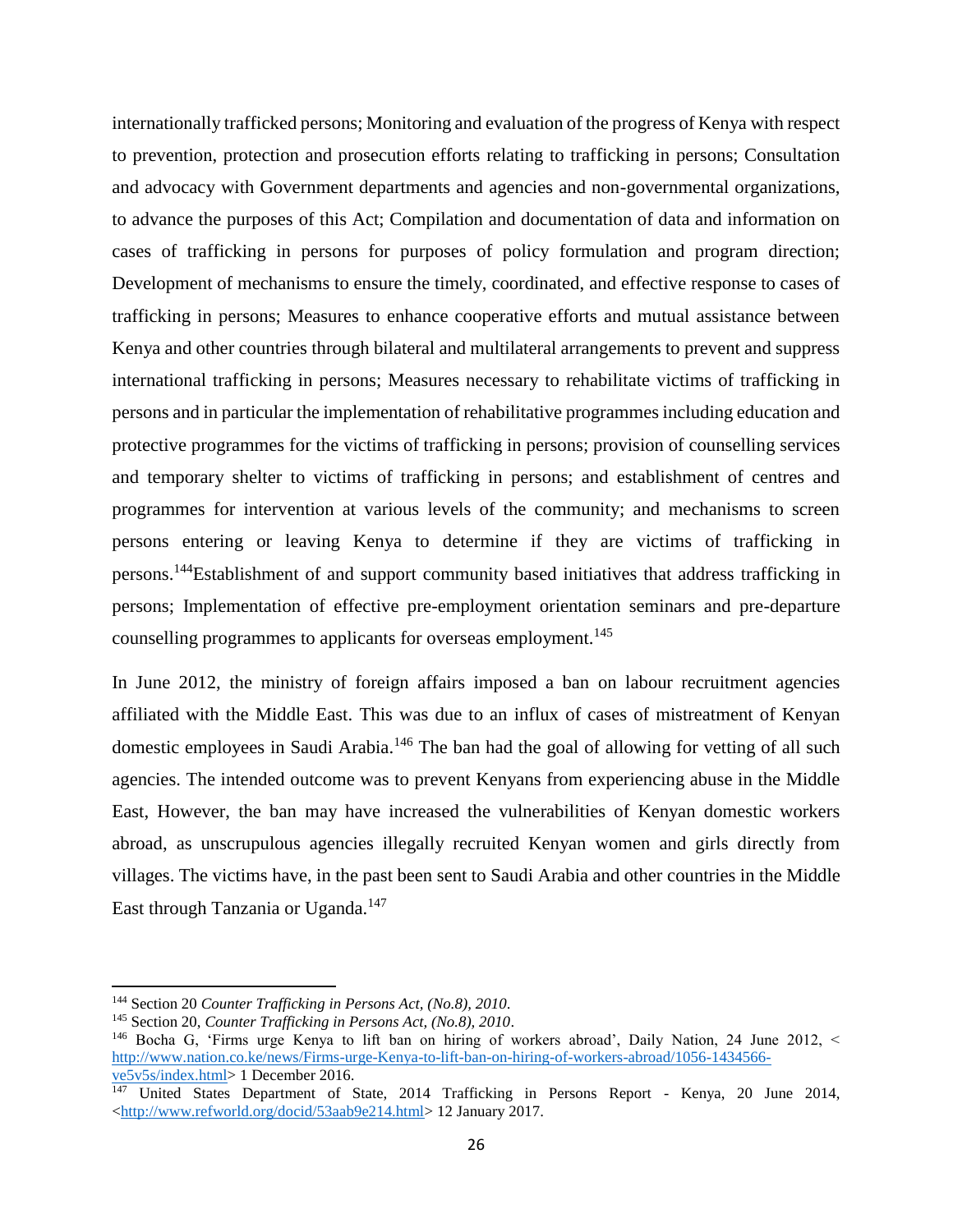During the reporting period, the Ministry of Labour reported its inspection of 389 labour recruitment agencies of a total estimated 500 active agencies.<sup>148</sup> The Ministry of Foreign Affairs conducted public outreach via media interviews to sensitize Kenyans to the issue of trafficking and to ensure recruitment agencies were aware of their obligations under Kenya's anti-trafficking law. Bribery of government officials by recruitment agencies reportedly hindered efforts to stop fraudulent recruitment.

## <span id="page-34-0"></span>**THE NATIONAL PLAN**

With the goal of fulfilling the duties accorded to it by the Counter Trafficking in Persons Act, the advisory committee established the National plan of Action which was a four year plan running between 2013 and 2017. The National Plan of Action (NPA) for Combating Human Trafficking 2013-2017 was developed with the intention is to implement Kenya's obligation under the United Nations Convention against Transnational Organized Crime particularly in its Protocol to Prevent, Suppress and Punish Trafficking in Persons, especially women and children. (The *United Nations, Palermo Protocol*).<sup>149</sup> The goal in constructing this plan was to promote cooperation between different stakeholders and lay the groundwork for closer cooperation with other countries in the region and beyond.<sup>150</sup>

The National Plan of Action proposes an approach dealing with Prevention of human trafficking in Kenya, Protection of the victims of human trafficking and Prosecution of the crimes. 151 **Prevention.**

Globally, prevention of human trafficking is a key aspect considered in the race towards the monitoring and combatting of human trafficking. The Strategic Priorities of the advisory committee for prevention include: Building the capacity of criminal justice practitioners, raising public awareness through campaigns and reducing fraudulent employment opportunities by monitoring and assessing employment agencies.<sup>152</sup>

l

<sup>148</sup> United States Department of State, 2014 Trafficking in Persons Report - Kenya, 20 June 2014, [<http://www.refworld.org/docid/53aab9e214.html>](http://www.refworld.org/docid/53aab9e214.html) 12 January 2017.

<sup>149</sup>Article 5, *United Nations, Palermo Protocol*, 2000.

<sup>150</sup> The National Plan of Action (NPA) for Combating Human Trafficking 2013-2017, 2.

<sup>151</sup> The National Plan of Action (NPA) for Combating Human Trafficking 2013-2017, 2.

<sup>&</sup>lt;sup>152</sup> The National Plan of Action (NPA) for Combating Human Trafficking 2013-2017, 7.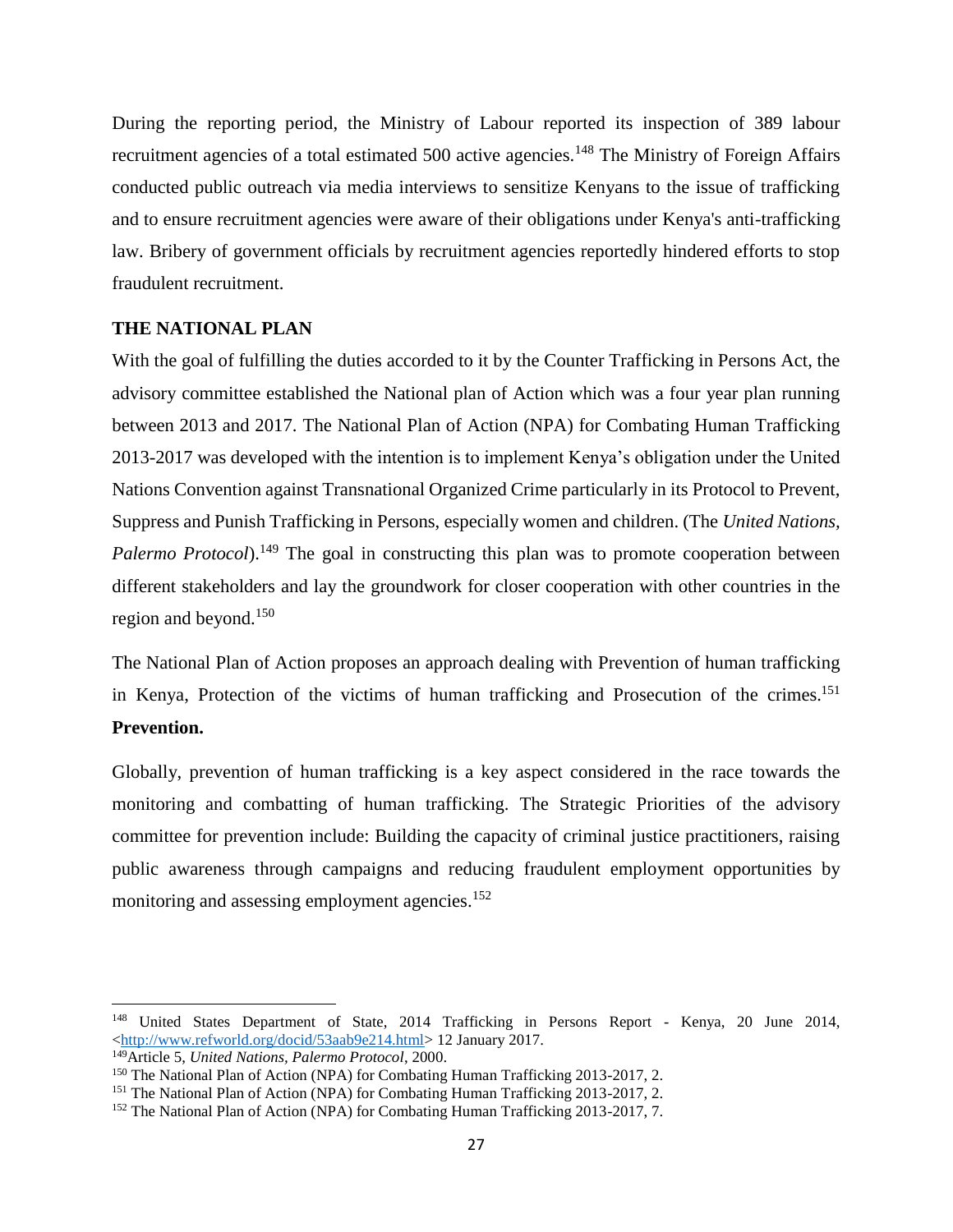#### **Protection**

The National plan for protection adopts an approach that deals with rescue, rehabilitation and reintegration. The Strategic Priorities for protection that the plan has adopted include:

1) Direct assistance: promoting awareness and sensitization of the public by developing, printing and disseminating national guidelines for identification of victims, conducting a national mapping exercise identifying all existing support services available to trafficked persons.<sup>153</sup>

2) Capacity Building: Through providing education for service providers and other relevant stakeholders by carrying out training needs assessments for stakeholders and concerned persons. The training is to be on methods of combating human trafficking and deploying experts in vulnerable areas or hotspots to identify possible victims and perpetrators of trafficking.<sup>154</sup>

#### **Prosecution**

 $\overline{a}$ 

Prosecution is an imperative element for Kenya's fight against trafficking. The Strategic Priorities for prosecution of human trafficking crimes are;

1) Formulating and implementing a legislative framework and developing regulations to operationalize the *Counter Trafficking in Persons Act, (No.8), 2010* and lobbying for their adoption and amendment of *Counter Trafficking in Persons Act, (No.8), 2010*. 155

2) Operationalization of the Counter Trafficking in Persons Act through improving the skills of prosecutors and judicial officers to operationalize the Counter Trafficking in Persons legislation.<sup>156</sup>

3) Creation of a data base on Case law and research by developing and compiling a human trafficking case law on rulings and judgements on issues related to trafficking in persons.<sup>157</sup>

Apart from prevention, protection and prosecution, the national plan also aims at looking into the following cross cutting issues: The Strategic Priorities for the cross cutting issues are:

1) Data and Research: This involves facilitating availability of data to meet reporting obligations and case management, collaboration with institutions such as the Kenya National Bureau of

<sup>153</sup> The National Plan of Action (NPA) for Combating Human Trafficking 2013-2017, 8.

<sup>&</sup>lt;sup>154</sup> The National Plan of Action (NPA) for Combating Human Trafficking 2013-2017, 9.

<sup>155</sup> The National Plan of Action (NPA) for Combating Human Trafficking 2013-2017, 9.

<sup>156</sup> The National Plan of Action (NPA) for Combating Human Trafficking 2013-2017, 10.

<sup>157</sup> The National Plan of Action (NPA) for Combating Human Trafficking 2013-2017, 9.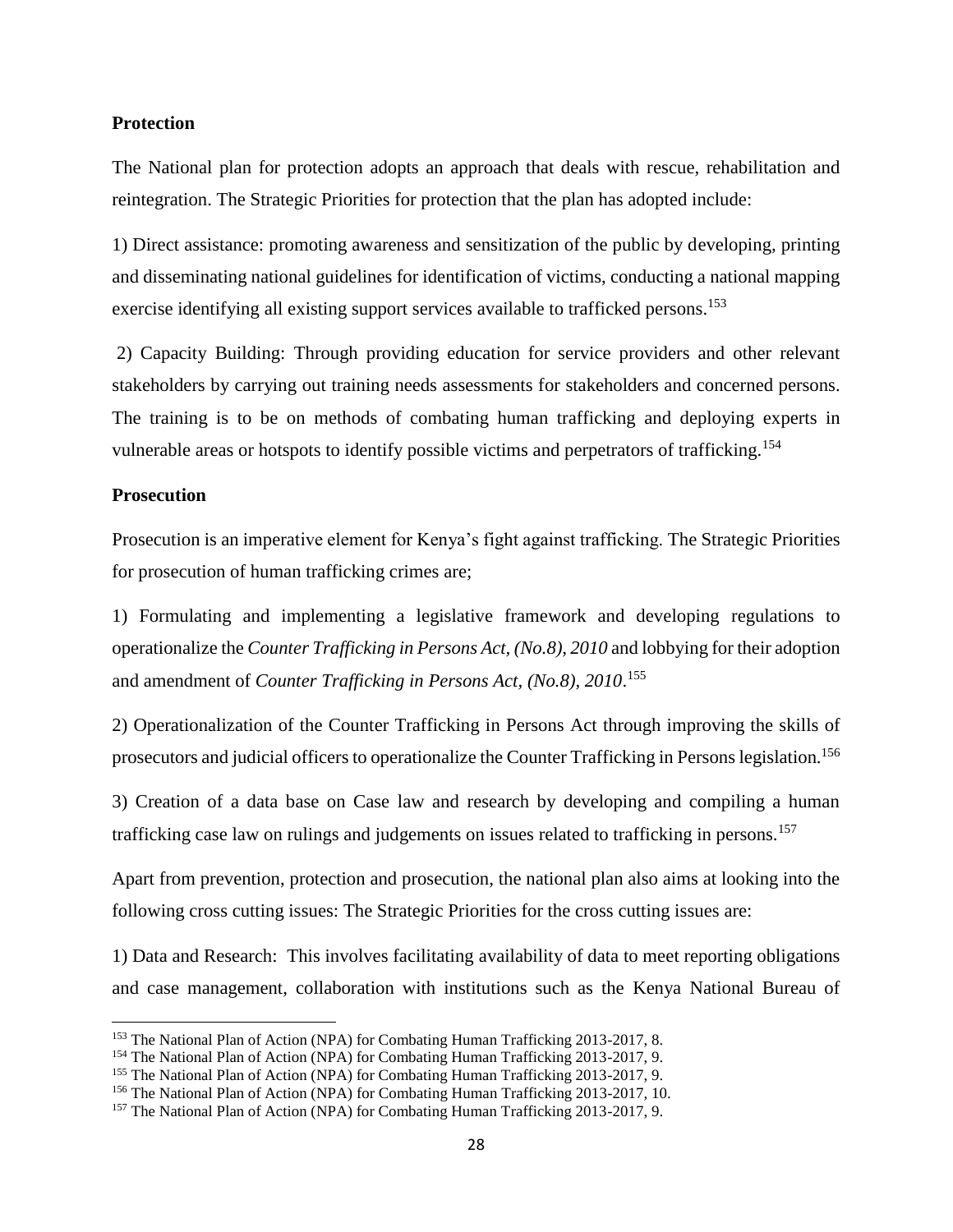Statistics to have indicators of trafficking included in household surveys and conducting primary and secondary research on trafficking in persons in Kenya.<sup>158</sup>

2) Collection of Data by Protective and Victim Service Providers by developing a standardised system for collecting data of potential victims and perpetrators of trafficking and facilitating collection, storage and sharing of data.<sup>159</sup>

3) International Cooperation implemented by facilitation of the development of international cooperation mechanisms including joint legal assistance and investigation and developing arrangements to reciprocate the same in order to enhance international cooperation mechanisms on counter trafficking.<sup>160</sup>

4) Operationalization of the Advisory Committee: Following the implementation of the Counter Trafficking in Persons through and ensuring resource mobilization to enable the Advisory Committee deliver on its mandate, report and advise the Cabinet Secretary on inter agency activities. Ensuring implementation of regional and international instruments on trafficking in persons, development of standardized training manuals and benchmarking on efforts of combating human trafficking.<sup>161</sup>

## <span id="page-36-0"></span>**CONCLUSION**

 $\overline{\phantom{a}}$ 

From the analysis above, there is evidence of a marked improvement in dealing with human trafficking in the country. Coming from a point prior to 2010 where there was no set legislation directly dealing with the offence of trafficking in persons to having a national plan of action. The findings in this chapter allude to the fact that the main problem lies in operationalizing the current legislations provided for in chapter three above. The national plan of action that was been put in place in 2013 is set to give a final report in 2017 on the progress of dealing with human t3rafficking in the country.

<sup>&</sup>lt;sup>158</sup> The National Plan of Action (NPA) for Combating Human Trafficking 2013-2017, 10.

<sup>159</sup> The National Plan of Action (NPA) for Combating Human Trafficking 2013-2017, 10.

<sup>160</sup> The National Plan of Action (NPA) for Combating Human Trafficking 2013-2017, 10.

<sup>161</sup> The National Plan of Action (NPA) for Combating Human Trafficking 2013-2017, 11.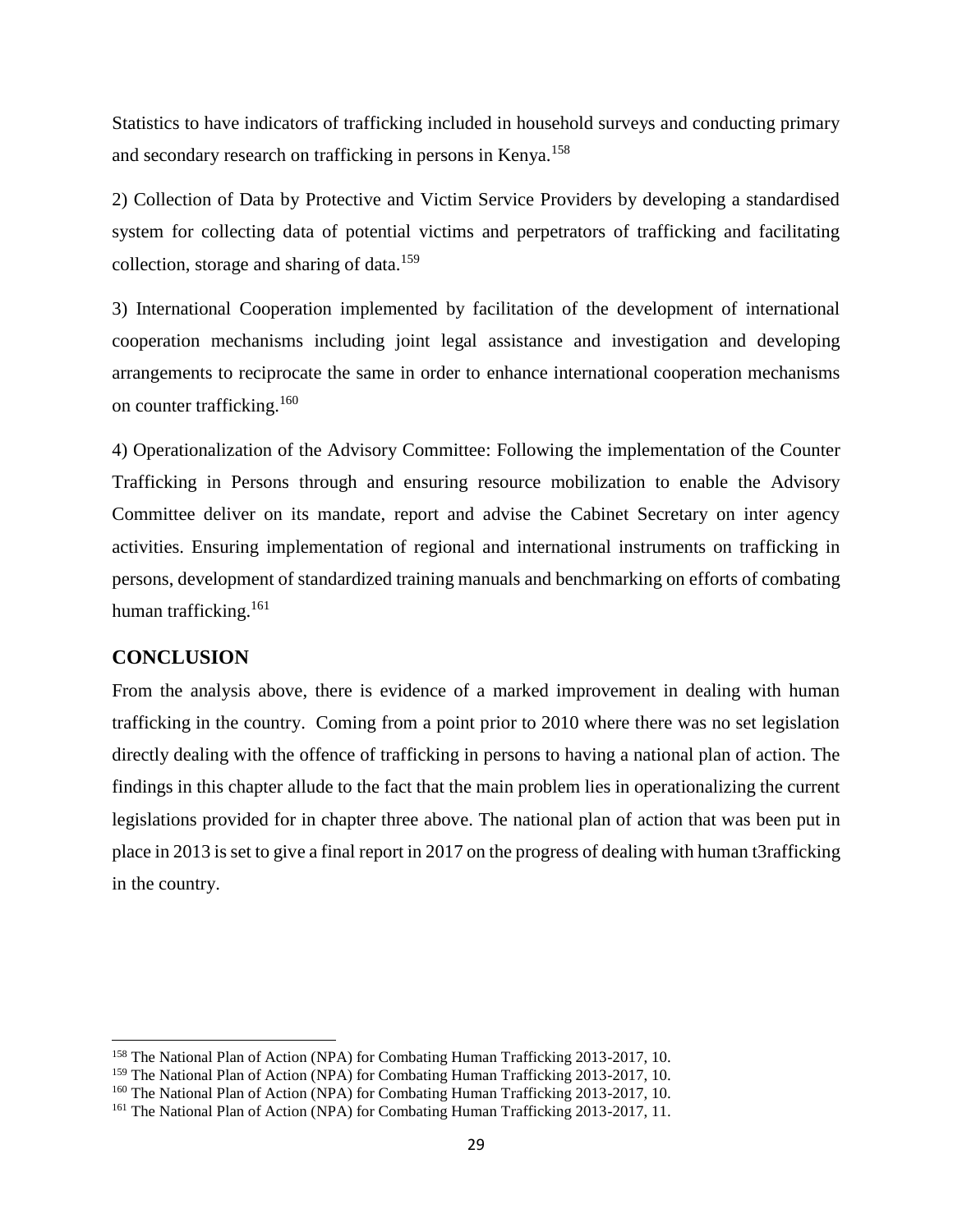## **CHAPTER FIVE: RECOMMENDATIONS AND CONCLUSION.**

#### <span id="page-37-0"></span>**Recommendations for Kenya:**

"Knowledge makes a man unfit to be a slave" - Fredrick Douglas.

## **Prosecution of Human Trafficking Perpetrators, Protection of Victims and Prevention of Human Trafficking**

#### **Prosecution of offenders**

On the issue of prosecution, Section 1 of the Counter-Trafficking in Persons Act of 2010, which came into force in September 2012, prohibits all forms of trafficking and Section 3(5) prescribes a sufficiently stringent minimum punishment of 15 years' imprisonment, which is commensurate with that of other serious crimes, such as rape. Sections 14, 15, and 17 of the Sexual Offenses Act of 2006 prohibit the facilitation of child sex tourism, child prostitution, and forced prostitution, and prescribe penalties of six to 20 years' imprisonment – penalties that are sufficiently stringent and commensurate with those prescribed for other serious offenses. However, prosecutors rarely pursue cases under these provisions of the act

These sections of the law should be uplifted and implemented with utmost importance as it has been noted that too many cases are going unprosecuted as is evidenced by the lack of a case database.<sup>162</sup> It is prudent that a national database be created in order to keep track of victims of trafficking in persons. This will also help in tracking the efforts of the judiciary.

## **Protection of victims**

 $\overline{\phantom{a}}$ 

In terms of protection of victims, it has been reported that victims of human trafficking in Kenya, particularly children, are afraid to come forth to report their status.<sup>163</sup> The national and international legislation provided for in chapter three above require that the state applies measures to protect victims. There are some private institutions provided in chapter four above that deal with protection of victims. There is a need for the establishment of a governmental organization catering specifically to the needs and the protection of these children and trafficked persons.

<sup>&</sup>lt;sup>162</sup> United States Department of State, 2014,Trafficking in Persons Report - Kenya, 20 June 2014, available at: [<http://www.refworld.org/docid/53aab9e214.html>](http://www.refworld.org/docid/53aab9e214.html) 12 January 2017.

<sup>163</sup> Awareness against Human Trafficking, [<http://haartkenya.org/reaearch/>](http://haartkenya.org/reaearch/) 17 November 2016.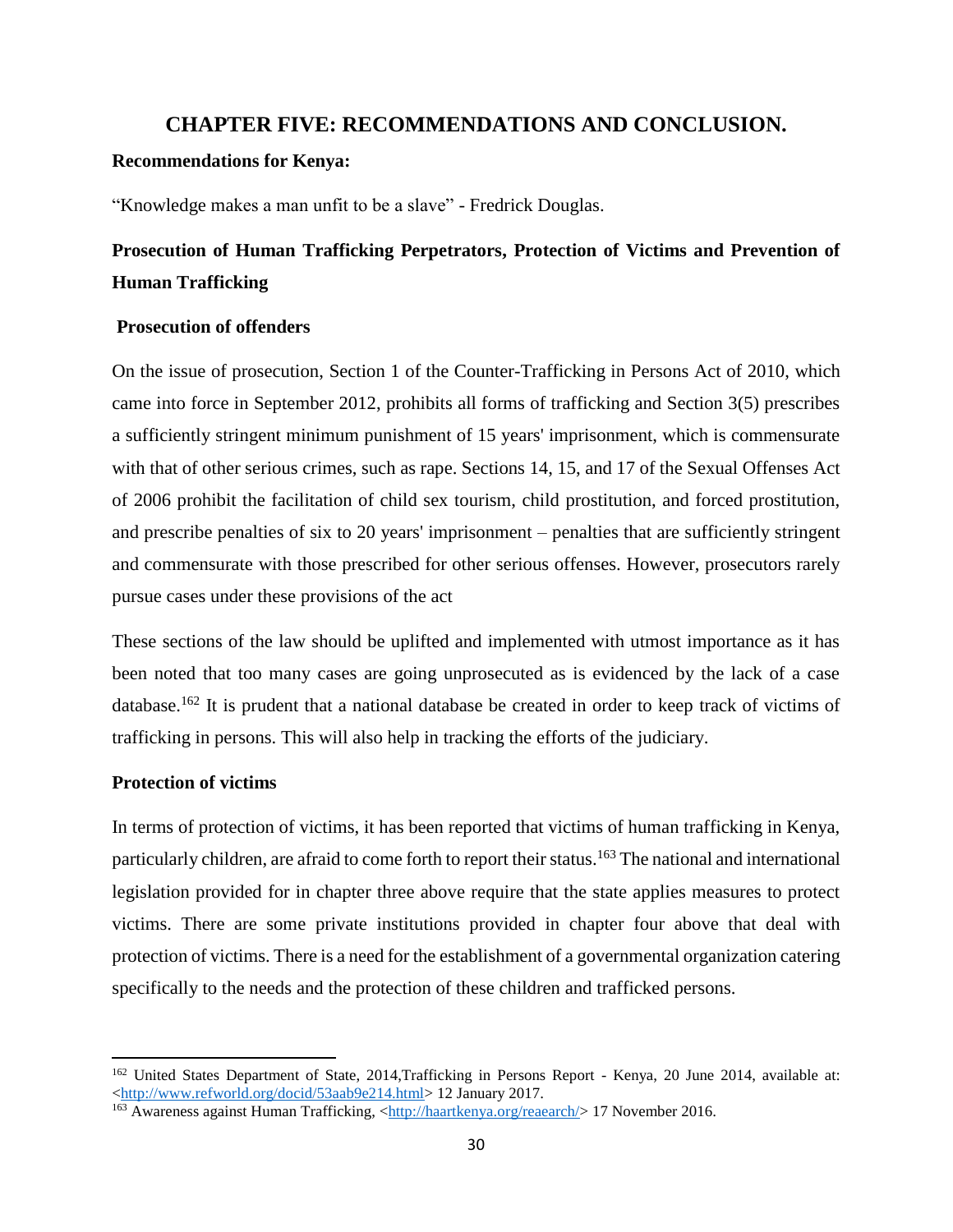#### **Prevention of human trafficking**

On the issue of prevention of trafficking in persons in Kenya, the most important factor that could promote prevention is sensitization of the masses. The Advisory Committee established by the Counter Trafficking in Persons Act, received a one-day training by United Nations Office on Drugs and Crime (UNODC) and The CRADLE Children Foundation in September 2014.<sup>164</sup> This is hardly sufficient training of such high standing stakeholders. The UNODC has developed curriculum for Training of Trainers to police officers investigators and prosecutors.<sup>165</sup>

There is an urgent need for stakeholders, especially those in the business of providing migration services such as police officers, border personnel and other concerned parties to go through rigorous training in order to be better amassed with resources and skills to deal with the issue from the sources.

## <span id="page-38-0"></span>**CONCLUSION**

 $\overline{\phantom{a}}$ 

Kenya has been placed in the tier 2 watch list with regards to matters concerning human trafficking. The tier 2 watch list comprises of countries whose governments do not fully comply with the Trafficking Victims Protection Act (TVPA) of the United States' minimum standards, but are making significant efforts to bring themselves into compliance with those standards and the absolute number of victims of severe forms of trafficking is very significant or is significantly increasing; there is a failure to provide evidence of increasing efforts to combat severe forms of trafficking in persons from the previous year; or the determination that a country is making significant efforts to bring itself into compliance with minimum standards was based on commitments by the country to take additional future steps over the next year.<sup>166</sup>

There exists a lacuna on information on the succinct identification and investigation of human trafficking due to lack of knowledge on the legal definition of the term .It is therefore important to promote understanding as to the understanding of the definition of human trafficking and the identification of trafficking victims.

<sup>164</sup> The National Plan of Action (NPA) for Combating Human Trafficking 2013-2017, 1.

<sup>165</sup> The National Plan of Action (NPA) for Combating Human Trafficking 2013-2017, 1

<sup>166</sup>United States Department of State: Diplomacy in Action, Tier Placement < [https://www.state.gov/j/tip/rls/tiprpt/2015/243366.htm>](https://www.state.gov/j/tip/rls/tiprpt/2015/243366.htm) Accessed on 12/01/2017.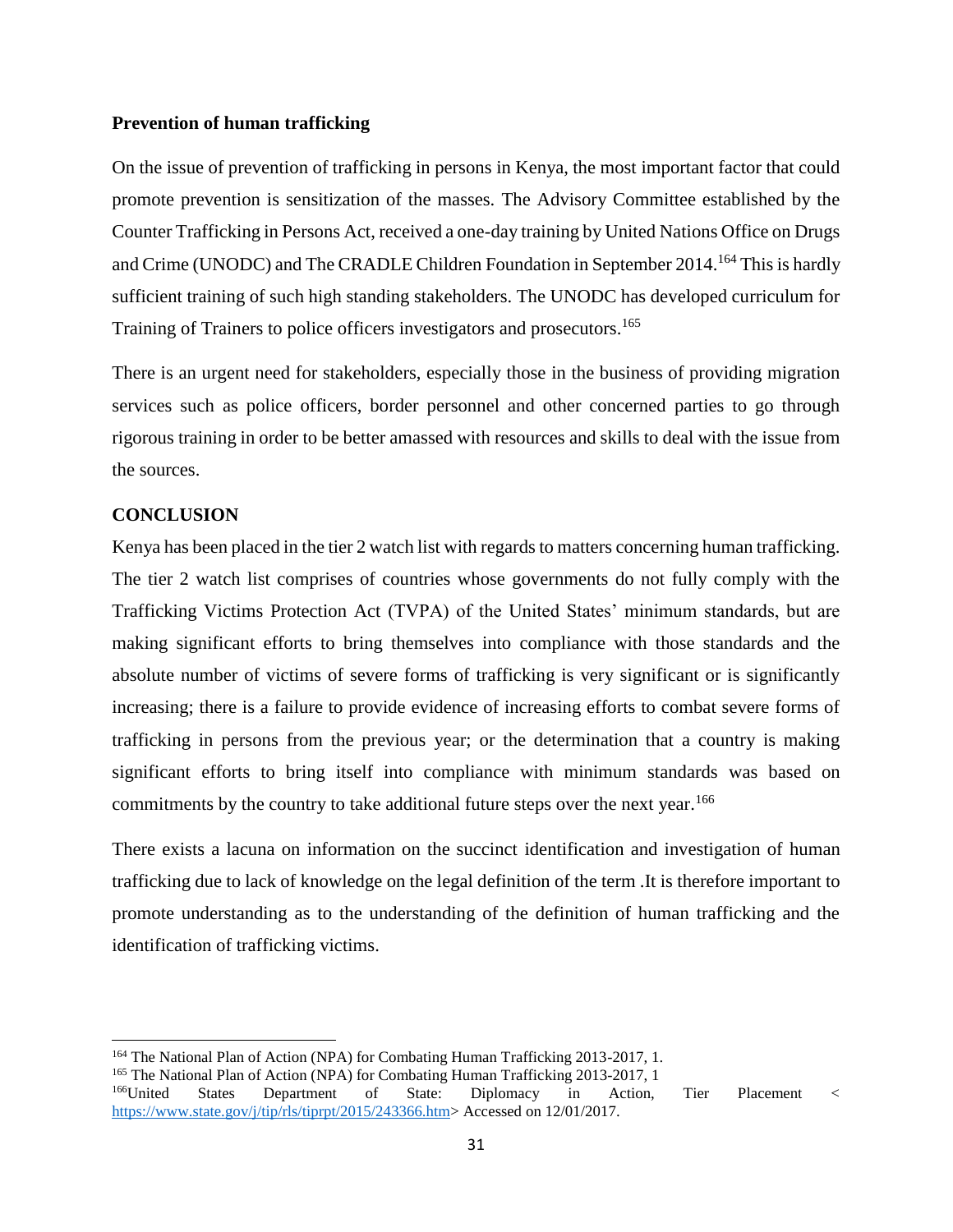The problem emerging clearly from this study is not, in fact, that Kenya has a lack of laws, but rather, the lack of understanding of the issue of human trafficking. This has led to the lack of awareness among the relevant stakeholders responsible for dealing and combating the crime of trafficking in persons in Kenya. As a result, a situation where there are few marked efforts to combat trafficking has arisen. The major issue is that the legislations described in chapter three above are not adequately being implemented.

There is also a need for the Kenyan government to work closely with the private sector, especially in the transport and hospitality industry. The private sector should be provided with a curriculum for training and sensitizing their employees with regard to human trafficking. This will go a long way in ensuring that all bases are covered with regards to sensitization.

The solution of this problem lies in the sensitization of all relevant stakeholders, who include members of the public. Once there is an understanding of the proper definition of trafficking in persons and a framework for identifying trafficking victims, the threats that are caused by human trafficking will be reduced and as such, the issue can be combatted.<sup>167</sup>

<sup>167</sup> Shelley, *Human Trafficking: A Global Perspective*, 75.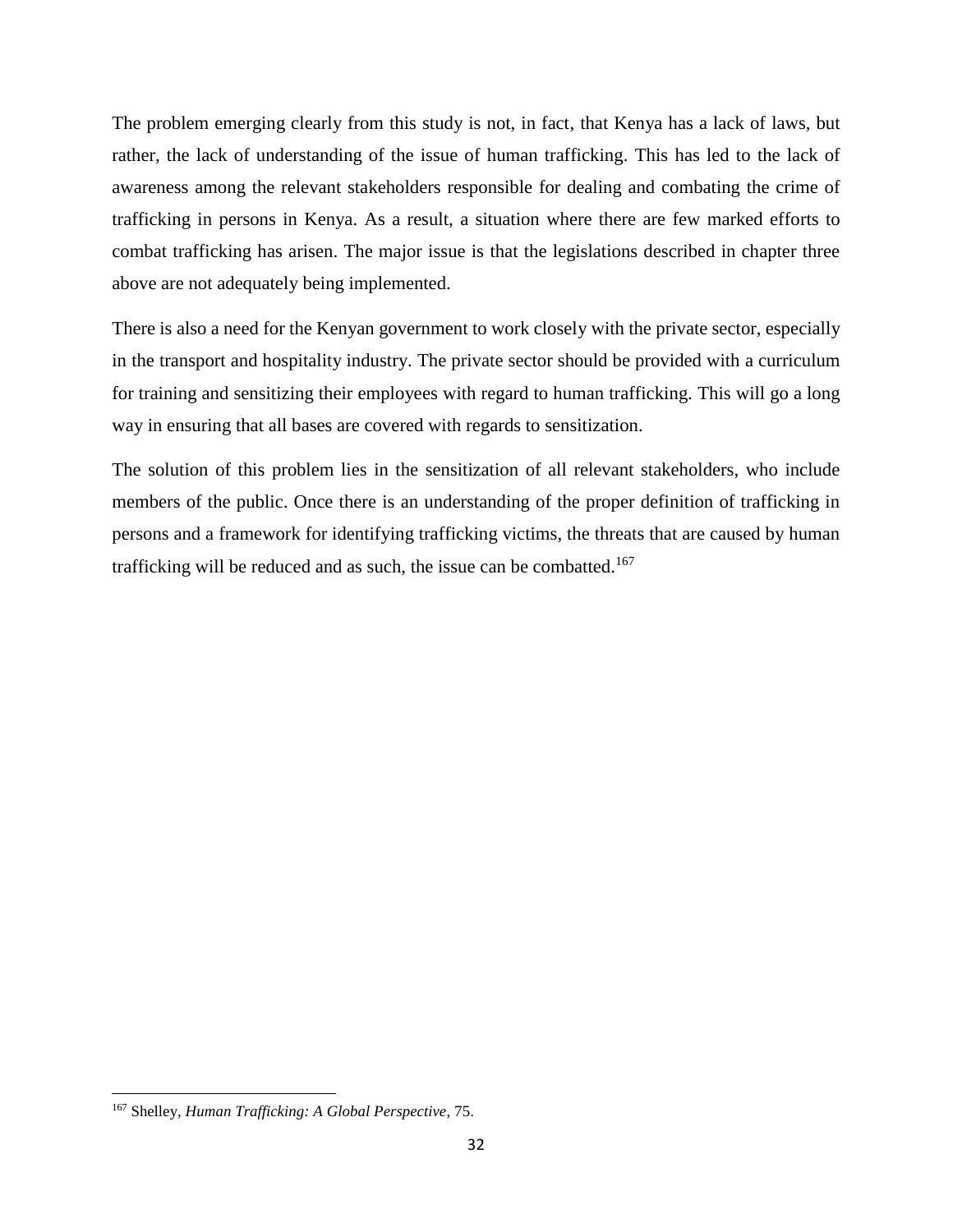## <span id="page-40-0"></span>**INDEX**

Figure 1.0

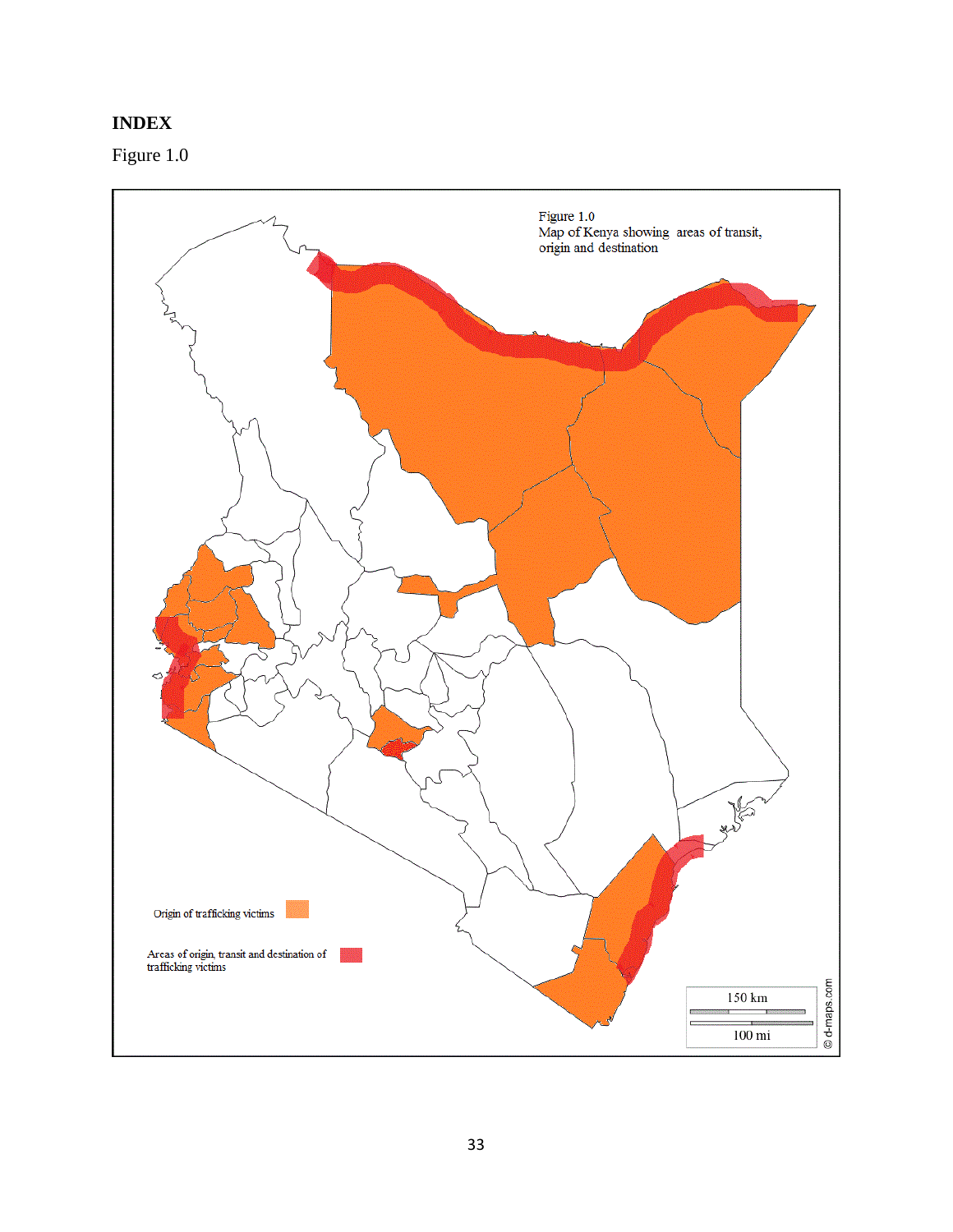## <span id="page-41-0"></span>**BIBLIOGRAPHY BOOKS**

Colson C, *God and Government*, Goodreads 2007, 112.

Shelley L, *Human Trafficking; A Global Perspective*, Cambridge University Press,2010.

Strauss L, *Natural Right and History,* 1968.

St. Aquinas T, Summa Theologiae, I-IIae.

Tickner A, *Gendering world Politics*, Goodreads, 2001.

Batstone D, *Not For Sale*, 2007.

## **REPORTS**

United States Department of State: *Diplomacy in Action, Trafficking in Persons Report*, 4 June 2008 [<www.state.gov/j/tip/rls/tiprpt/countries/2013/215492.html>](http://www.state.gov/j/tip/rls/tiprpt/countries/2013/215492.html).

International Organization for Migration, '*Human Trafficking in East Africa, "Research Assessment and Baseline Information in Tanzania, Kenya, Uganda and Burundi".*

UNICEF, 'Innocenti Insight, Trafficking in Human Beings, Especially Women and Children in Africa, "Kenya"'2005.

USAID, 'Anti-Trafficking in Persons Program in Africa: A Review', April 2007.

National Underground Railroad Freedom Center, 'Slavery Today: Human Trafficking', <http://www.freedomcenter.org/slavery-today/> .

HAART, 'Human Trafficking in Kenya: Analysis of data obtained from victims', August 2015. United States Department of State, 2014 Trafficking in Persons Report - Kenya, 20 June 2014, available at[: http://www.refworld.org/docid/53aab9e214.html.](http://www.refworld.org/docid/53aab9e214.html)

## **ACADEMIC PAPERS**

Kaunga J, '*Study on Child Labour-Kenya*', International Labour Organisation, 2008.

Rickert M, '*Wilberforce's work is not done: Ending Human Trafficking and Modern Day slavery*' Faculty Publications and Presentations, Paper 89, 2009.

Khatiwada A, '*Trafficking In Persons: A Human Rights Based Approach'*.

Milbrandt J, 'Stateless', *Pepperdine University School of Law Legal Studies Research Paper, Series paper number 2102/6,* 2011.

Aston J and Paranjpe V, 'Human Trafficking and its Prosecution; Challenges of the ICC in prosecuting Human Trafficking', 2011.